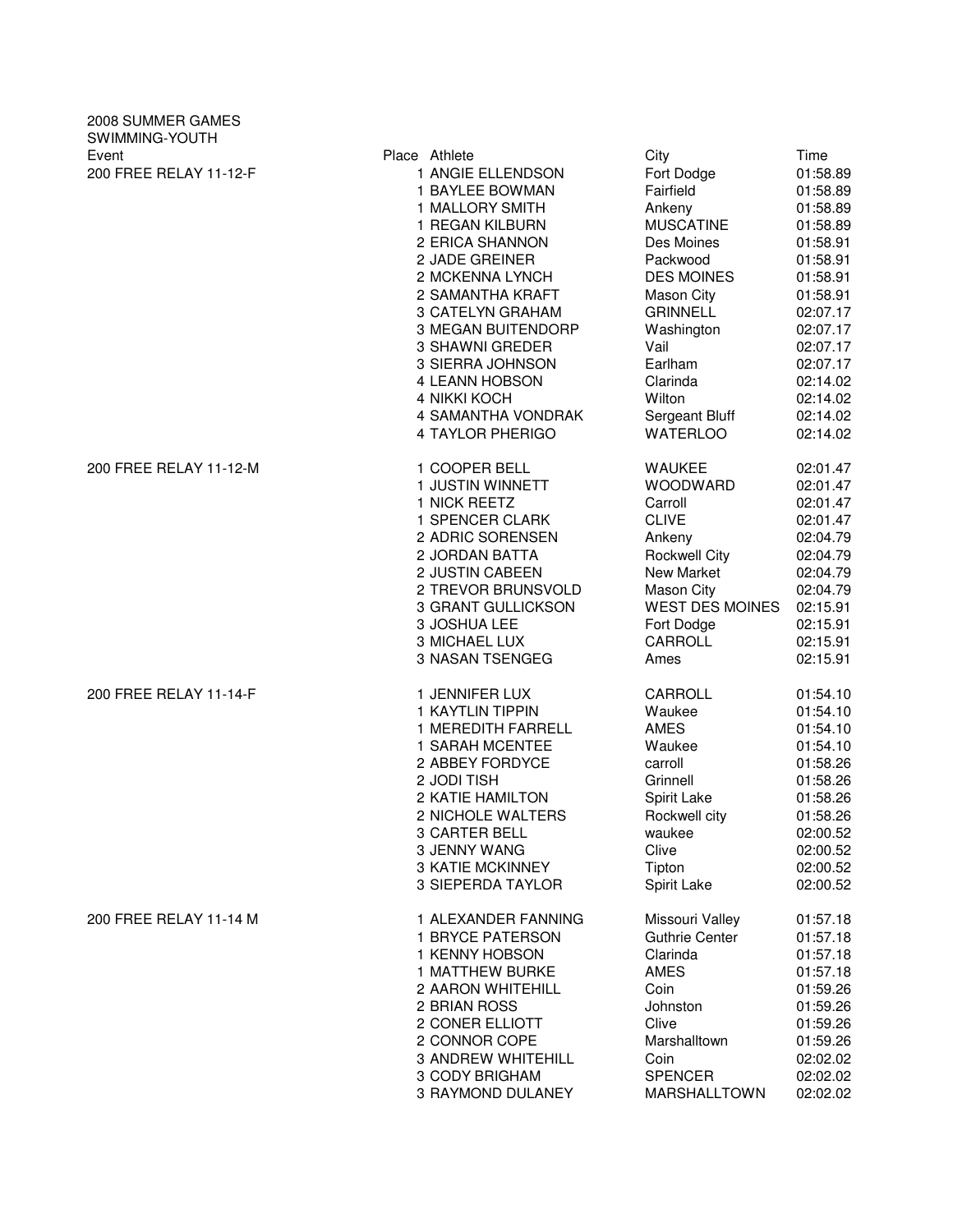|                        | 3 WILL RABEDEAUX         | Wilton            | 02:02.02 |
|------------------------|--------------------------|-------------------|----------|
| 200 FREE RELAY 13-18-F | 1 ALEXA WHITEHILL        | Coin              | 01:53.34 |
|                        | 1 ERIN ROSSITER          | Spencer           | 01:53.34 |
|                        | 1 GWENDOLYN SORENSEN     | Ankeny            | 01:53.34 |
|                        | 1 KARLI PAYER            | Lake City         | 01:53.34 |
|                        | 2 ELIZABETH JONES        | Missouri Valley   | 01:54.91 |
|                        |                          |                   |          |
|                        | 2 KAMALHA SONNICHSEN     | <b>DENISON</b>    | 01:54.91 |
|                        | 2 KARISSA BOHN           | Des Moines        | 01:54.91 |
|                        | 2 TAYLOR LYMAN           | Denison           | 01:54.91 |
|                        | 3 ANNA HAGEN             | Ames              | 02:00.07 |
|                        | 3 BILLIE JO REETZ        | Carroll           | 02:00.07 |
|                        | 3 KELSEY MILLER          | Missouri Valley   | 02:00.07 |
|                        | 3 STEFANI SMITH          | Red Oak           | 02:00.07 |
| 200 FREE RELAY 15-18 M | 1 DUSTIN ZIMINSKI        | Ames              | 01:38.21 |
|                        | 1 GRANT POMERENK         | <b>BOONE</b>      | 01:38.21 |
|                        | 1 JESSE LAWRENCE         | Ottumwa           | 01:38.21 |
|                        | 1 TYLER BRIGHAM          | <b>SPENCER</b>    | 01:38.21 |
|                        | 2 ALEC KNIGHT            | Ames              | 01:38.91 |
|                        | 2 BRIAN BACON            | Marshalltown      | 01:38.91 |
|                        | 2 COLE MALIN             | CARROLL           | 01:38.91 |
|                        | 2 JOSHUA LEACH           | Clarinda          | 01:38.91 |
|                        | <b>3 HENRY FRANCIS</b>   | grinnell          | 01:40.21 |
|                        | 3 HUESTON HOLDER         | Brooklyn          | 01:40.21 |
|                        | 3 KYLE MCKINNEY          | Tipton            | 01:40.21 |
|                        |                          | Ames              |          |
|                        | 3 ROB BURKE              |                   | 01:40.21 |
| 50 BACKSTROKE 11-12-F  | 1 REGAN KILBURN          | <b>MUSCATINE</b>  | 00:32.39 |
|                        | 2 MCKENNA LYNCH          | <b>DES MOINES</b> | 00:33.25 |
|                        | 3 BAYLEE BOWMAN          | Fairfield         | 00:33.32 |
|                        | 4 SAMANTHA VONDRAK       | Sergeant Bluff    | 00:34.28 |
|                        | 5 SAMANTHA KRAFT         | Mason City        | 00:36.48 |
|                        | 6 KRISTA LARSON          | Spirit Lake       | 00:38.03 |
|                        | 7 NIKKI KOCH             | Wilton            | 00:44.48 |
|                        | 8 LEANN HOBSON           | Clarinda          | 00:50.03 |
|                        |                          |                   |          |
| 50 BACKSTROKE 11-12-M  | 1 NASAN TSENGEG          | Ames              | 00:34.21 |
|                        | 2 JUSTIN CABEEN          | <b>New Market</b> | 00:35.48 |
|                        | 3 JUSTIN WINNETT         | WOODWARD          | 00:38.99 |
|                        | 4 COOPER BELL            | WAUKEE            | 00:40.04 |
|                        | 5 MICHAEL LUX            | CARROLL           | 00:41.75 |
|                        | <b>6 AARON WHITEHILL</b> | Coin              | 00:49.86 |
|                        | 7 MAX ROTH               | Wilton            | 00:51.40 |
| 50 BACKSTROKE 13-14-F  | 1 KATIE HAMILTON         | Spirit Lake       | 00:30.87 |
|                        | 2 ABBEY FORDYCE          | carroll           | 00:31.23 |
|                        | 3 KAYTLIN TIPPIN         | Waukee            | 00:31.27 |
|                        | <b>4 KATIE MCKINNEY</b>  | Tipton            | 00:34.63 |
|                        | 5 NICHOLE WALTERS        | Rockwell city     | 00:36.12 |
|                        | 6 KATIE ROHE             | Missouri Valley   | 00:40.13 |
|                        | 7 CARTER BELL            | waukee            | 00:41.92 |
|                        | 8 PAIGE PAULEY           | Missouri Valley   | 00:43.79 |
| 50 BACKSTROKE 13-14-M  | 1 CONER ELLIOTT          | Clive             | 00:27.74 |
|                        | 2 WILL RABEDEAUX         | Wilton            | 00:30.59 |
|                        | 3 MATTHEW BURKE          | AMES              | 00:31.24 |
|                        |                          |                   |          |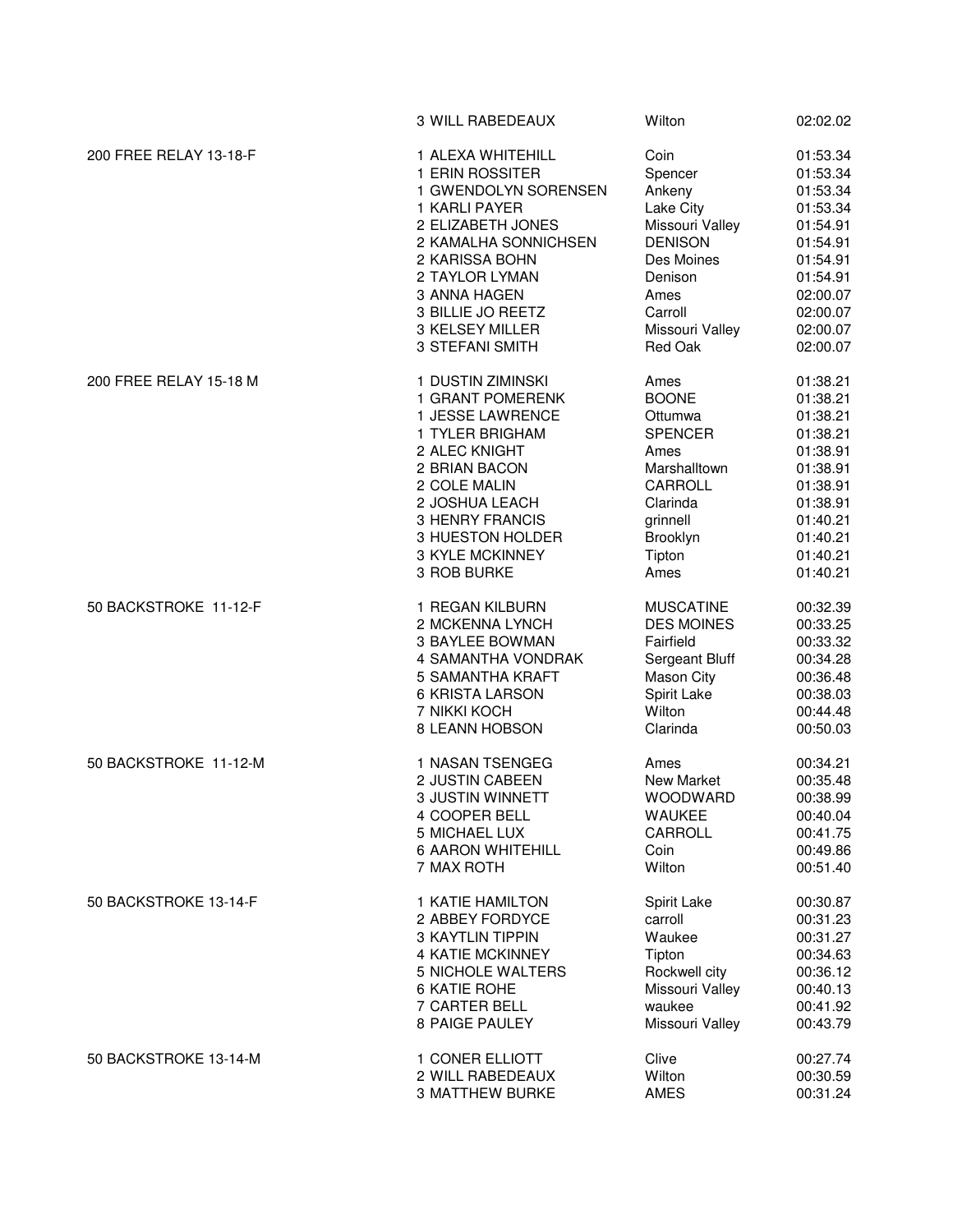|                       | 4 ALEXANDER FANNING     | Missouri Valley     | 00:36.41 |
|-----------------------|-------------------------|---------------------|----------|
|                       | 5 CODY BRIGHAM          | <b>SPENCER</b>      | 00:38.25 |
|                       | <b>6 LUCAS REETZ</b>    | Carroll             | 00:43.80 |
| 50 BACKSTROKE 15-18-F | 1 KAMALHA SONNICHSEN    | <b>DENISON</b>      | 00:31.09 |
|                       | 2 ERIN ROSSITER         | Spencer             | 00:32.30 |
|                       | 3 ANNA HAGEN            | Ames                | 00:33.30 |
|                       | 4 KELSEY MILLER         | Missouri Valley     | 00:34.39 |
|                       | 5 LINSEY ROHE           | Missouri Valley     | 00:35.96 |
|                       | 6 ELIZABETH JONES       | Missouri Valley     | 00:37.51 |
|                       | 7 AUTUMN OSBORN         | Missouri Valley     | 00:38.00 |
| 50 BACKSTROKE 15-18-M | 1 HUESTON HOLDER        | Brooklyn            | 00:27.73 |
|                       | 2 BRIAN BACON           | Marshalltown        | 00:27.93 |
|                       | 3 JONATHAN HAGEN        | Ames                | 00:28.39 |
|                       | 4 TYLER BRIGHAM         | <b>SPENCER</b>      | 00:28.93 |
|                       | 5 DUSTIN ZIMINSKI       | Ames                | 00:29.28 |
|                       | 6 AUSTIN URMIE          | Wilton              | 00:30.33 |
|                       | 7 MIKE GETTEMY          | Marshalltown        | 00:30.41 |
|                       | 8 BRODY SWANSON         | Clarinda            | 00:30.78 |
|                       | 9 DUSTIN POTTER         | Bedford             | 00:31.68 |
|                       | <b>10 KYLE MCKINNEY</b> | Tipton              | 00:35.94 |
|                       | <b>11 TAYLOR HAWLEY</b> | Missouri Valley q   | 00:37.93 |
| 200 FREESTYLE 11-12-F | 1 MCKENNA LYNCH         | <b>DES MOINES</b>   | 02:13.48 |
|                       | 2 TAYLOR PHERIGO        | <b>WATERLOO</b>     | 02:16.19 |
|                       | 3 ANGIE ELLENDSON       | Fort Dodge          | 02:16.80 |
|                       | <b>4 BAYLEE BOWMAN</b>  | Fairfield           | 02:23.89 |
|                       | 5 SAMANTHA VONDRAK      | Sergeant Bluff      | 02:24.10 |
|                       | 6 MEGAN BUITENDORP      | Washington          | 02:33.82 |
|                       | 7 SAMANTHA KRAFT        | Mason City          | 02:34.19 |
|                       | 8 ERICA SHANNON         | Des Moines          | 02:37.54 |
|                       | 9 SHAWNI GREDER         | Vail                | 02:52.54 |
| 200 FREESTYLE 11-12-M | 1 SPENCER CLARK         | <b>CLIVE</b>        | 02:03.40 |
|                       | 2 NASAN TSENGEG         | Ames                | 02:20.50 |
|                       | 3 ADRIC SORENSEN        | Ankeny              | 02:23.46 |
|                       | 4 TREVOR BRUNSVOLD      | Mason City          | 02:33.40 |
|                       | 5 MICHAEL LUX           | CARROLL             | 02:39.80 |
| 200 FREESTYLE 13-14-F | 1 MEREDITH FARRELL      | <b>AMES</b>         | 02:15.24 |
|                       | 2 SARAH MCENTEE         | Waukee              | 02:18.86 |
|                       | 3 BROOKE HERREN         | West Des Moines     | 02:23.52 |
|                       | 4 KELSY HORNER          | <b>ANKENY</b>       | 02:33.86 |
|                       | 5 JODI TISH             | Grinnell            | 02:51.05 |
| 200 FREESTYLE 13-14-M | 1 CONER ELLIOTT         | Clive               | 02:04.75 |
|                       | 2 BRIAN ROSS            | Johnston            | 02:05.90 |
|                       | <b>3 MATTHEW BURKE</b>  | <b>AMES</b>         | 02:10.17 |
|                       | 4 RAYMOND DULANEY       | <b>MARSHALLTOWN</b> | 02:26.41 |
|                       | 5 CODY BRIGHAM          | <b>SPENCER</b>      | 02:37.98 |
| 200 FREESTYLE 15-18-F | 1 GWENDOLYN SORENSEN    | Ankeny              | 02:09.46 |
|                       | 2 BARBARA PEARSON       | Des Moines          | 02:11.40 |
|                       | 3 KARISSA BOHN          | Des Moines          | 02:14.93 |
|                       | 4 ANNA HAGEN            | Ames                | 02:17.61 |
|                       | 5 STEFANI SMITH         | Red Oak             | 02:21.92 |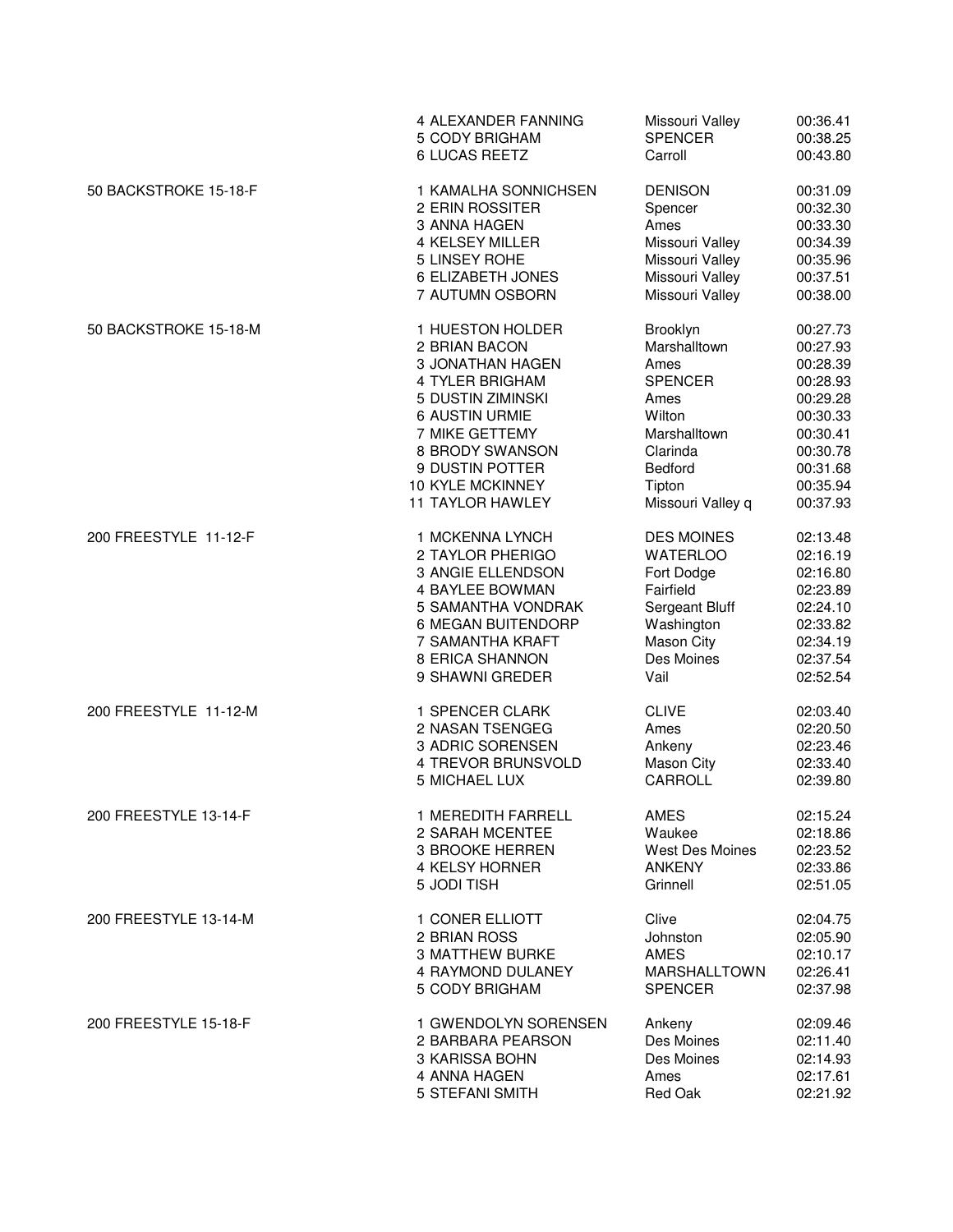|                          | 6 SAMANTHA BRIGHAM             | <b>SPENCER</b>         | 02:24.96 |
|--------------------------|--------------------------------|------------------------|----------|
| 200 FREESTYLE 15-18-M    | 1 ROSS ENGEL                   | <b>West Des Moines</b> | 01:54.89 |
|                          | 2 COLE MALIN                   | CARROLL                | 02:00.19 |
|                          | 3 TYLER BRIGHAM                | <b>SPENCER</b>         | 02:03.72 |
|                          | 4 MIKE GETTEMY                 | Marshalltown           | 02:05.04 |
|                          | <b>5 HENRY FRANCIS</b>         |                        | 02:05.72 |
|                          |                                | grinnell               |          |
|                          | <b>6 AUSTIN URMIE</b>          | Wilton                 | 02:12.11 |
|                          | 7 JACOB GUSTIN                 | Missouri Valley        | 02:12.44 |
| 100 BREASTSTROKE 11-12-F | 1 JADE GREINER                 | Packwood               | 01:21.50 |
|                          | 2 TAYLOR PHERIGO               | <b>WATERLOO</b>        | 01:23.81 |
|                          | 3 SIERRA JOHNSON               | Earlham                | 01:25.49 |
|                          | 4 CATELYN GRAHAM               | <b>GRINNELL</b>        | 01:33.25 |
|                          | 5 MALLORY SMITH                | Ankeny                 | 01:37.83 |
| 100 BREASTSTROKE 11-12-M | 1 SPENCER CLARK                | <b>CLIVE</b>           | 01:15.43 |
|                          | 2 JUSTIN WINNETT               | WOODWARD               | 01:22.47 |
|                          | <b>3 HENRY FENDER</b>          | Des Moines             | 01:26.64 |
|                          | 4 ADRIC SORENSEN               |                        |          |
|                          |                                | Ankeny                 | 01:60.55 |
|                          | <b>5 BRYCE PATERSON</b>        | <b>Guthrie Center</b>  | 01:34.94 |
|                          | 6 GRANT GULLICKSON             | <b>WEST DES MOINES</b> | 01:56.25 |
|                          | 7 AARON WHITEHILL              | Coin                   | 01:57.94 |
|                          | 8 MAX ROTH                     | Wilton                 | 01:59.34 |
| 100 BREASTSTROKE 13-14-F | 1 JENNY WANG                   | Clive                  | 01:13.07 |
|                          | 2 JENNIFER LUX                 | CARROLL                | 01:23.42 |
|                          | 3 KELSY HORNER                 | <b>ANKENY</b>          | 01:24.83 |
| 100 BREASTSTROKE 13-14-M | 1 DAKOTA JOHNSON               | Earlham                | 01:13.56 |
|                          | 2 MATTHEW BURKE                | <b>AMES</b>            | 01:17.61 |
|                          | 3 WILL RABEDEAUX               | Wilton                 | 01:22.66 |
|                          | 4 RAYMOND DULANEY              | MARSHALLTOWN           | 01:23.45 |
|                          | 5 CONNOR COPE                  | Marshalltown           | 01:26.71 |
|                          | 7 ANDREW WHITEHILL             | Coin                   | 01:33.61 |
|                          |                                |                        |          |
| 100 BREASTSTROKE 15-18-F | 1 GWENDOLYN SORENSEN           | Ankeny                 | 01:14.10 |
|                          | 2 KARLI PAYER                  | Lake City              | 01:17.94 |
|                          | <b>3 CHELSEA VANDER LINDEN</b> | Knoxville              | 01:21.68 |
|                          | 4 ERIN ROSSITER                | Spencer                | 01:24.35 |
|                          | 5 ALEXA WHITEHILL              | Coin                   | 01:24.56 |
|                          | <b>6 TAYLOR LYMAN</b>          | Denison                | 01:25.74 |
|                          | 7 ELIZABETH JONES              | Missouri Valley        | 01:27.17 |
|                          | 8 BILLIE JO REETZ              | Carroll                | 01:31.18 |
|                          | 9 FELECIA CIHACEK              | Missouri Valley        | 01:34.63 |
| 100 BREASTSTROKE 15-18-M | 1 JESSE LAWRENCE               | Ottumwa                | 01:01.69 |
|                          | 2 ALEC KNIGHT                  | Ames                   | 01:09.58 |
|                          | <b>3 GRANT POMERENK</b>        | <b>BOONE</b>           | 01:09.80 |
|                          | 4 ROSS ENGEL                   | <b>West Des Moines</b> | 01:10.02 |
|                          |                                |                        |          |
|                          | 5 ROB BURKE                    | Ames                   | 01:12.31 |
|                          | <b>6 LOGAN PERLETH</b>         | Dubuque                | 01:14.63 |
|                          | 7 TAYLOR HAWLEY                | Missouri Valley q      | 01:37.86 |
| 100 BUTTERFLY 11-12-F    | 1 TAYLOR PHERIGO               | <b>WATERLOO</b>        | 01:08.79 |
|                          | 2 SIEPERDA TAYLOR              | Spirit Lake            | 01:11.88 |
|                          | 3 ERICA SHANNON                | Des Moines             | 01:25.90 |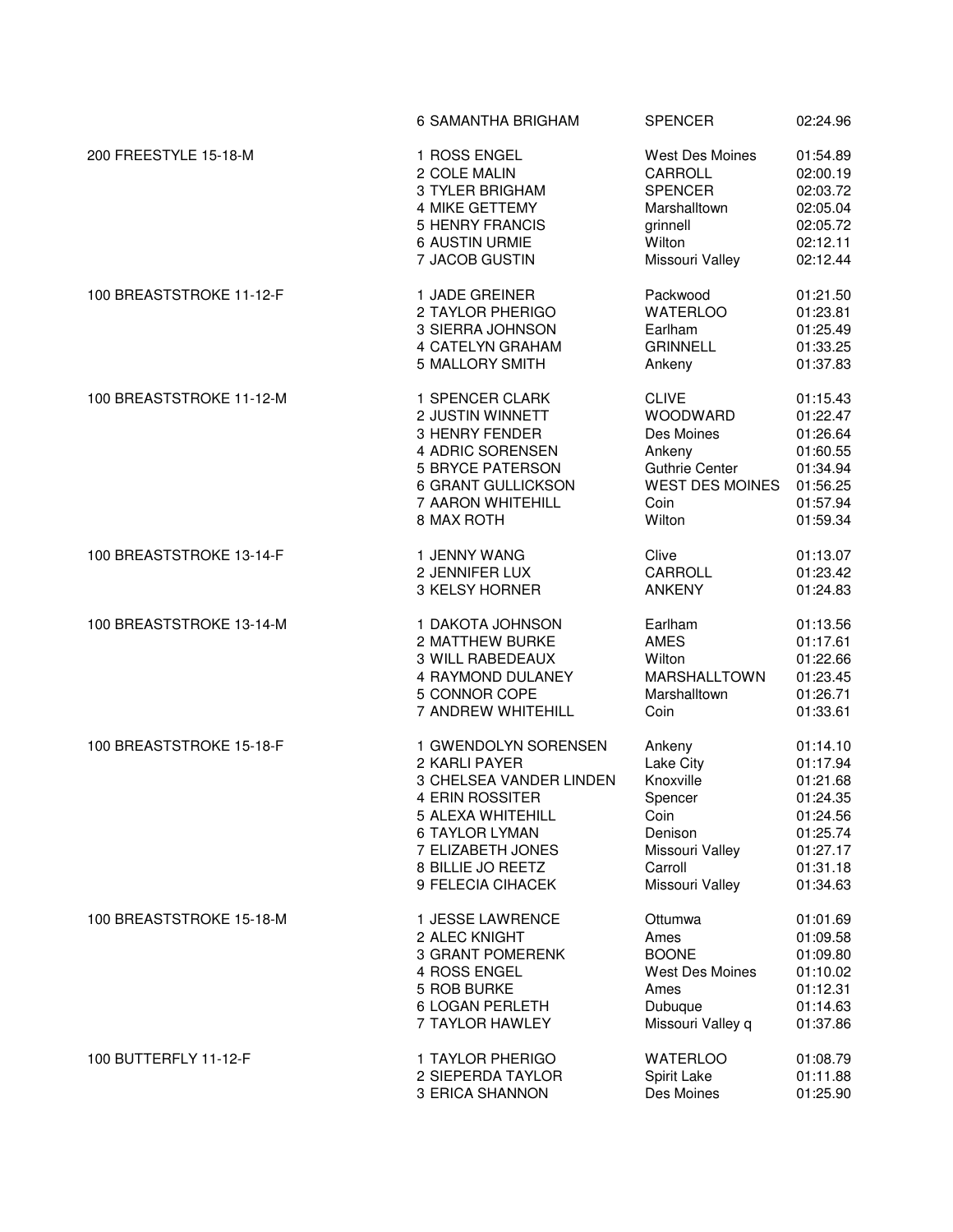| 100 BUTTERFLY 11-12-M | 1 BRYCE PATERSON                          | <b>Guthrie Center</b>            | 01:26.35             |
|-----------------------|-------------------------------------------|----------------------------------|----------------------|
| 100 BUTTERFLY 13-14-F | 1 KAYTLIN TIPPIN<br>2 JENNIFER LUX        | Waukee<br>CARROLL                | 01:11.85<br>01:12.18 |
|                       | <b>3 MEREDITH FARRELL</b>                 | AMES                             | 01:17.32             |
|                       | <b>4 KATIE MCKINNEY</b>                   | Tipton                           | 01:18.51             |
|                       | 5 MEGAN MACRAE                            | Des Moines                       | 01:21.49             |
|                       | <b>6 EMILY LAMMERS</b>                    | <b>GRIMES</b>                    | 01:22.90             |
| 100 BUTTERFLY 15-18-F | 1 KARISSA BOHN                            | Des Moines                       | 01:09.43             |
|                       | 2 STEFANI SMITH                           | Red Oak                          | 01:19.16             |
|                       | 3 ALEXA WHITEHILL                         | Coin                             | 01:24.27             |
| 100 BUTTERFLY 15-18-M | 1 JONATHAN HAGEN                          | Ames                             | 00:58.79             |
|                       | 2 DUSTIN ZIMINSKI                         | Ames                             | 00:59.60             |
|                       | 3 ALEC KNIGHT                             | Ames                             | 01:02.76             |
|                       | 4 DUSTIN POTTER                           | <b>Bedford</b>                   | 01:10.64             |
|                       | 5 JACOB GUSTIN                            | Missouri Valley                  | 01:11.88             |
| 50 FREESTYLE 11-12-F  | 1 SIEPERDA TAYLOR                         | Spirit Lake                      | 00:27.27             |
|                       | 2 JADE GREINER                            | Packwood                         | 00:27.55             |
|                       | 3 MCKENNA LYNCH                           | <b>DES MOINES</b>                | 00:28.49             |
|                       | 4 REGAN KILBURN                           | <b>MUSCATINE</b>                 | 00:28.90             |
|                       | 5 ANGIE ELLENDSON                         | Fort Dodge                       | 00:29.07             |
|                       | 6 CATELYN GRAHAM                          | <b>GRINNELL</b>                  | 00:30.30             |
|                       | 7 MEGAN BUITENDORP                        | Washington                       | 00:31.03             |
|                       | 8 SAMANTHA KRAFT                          | Mason City                       | 00:13.15             |
|                       | 9 SIERRA JOHNSON                          | Earlham                          | 00:31.54             |
|                       | 10 MALLORY SMITH                          | Ankeny                           | 00:32.61             |
|                       | 11 SHAWNI GREDER                          | Vail                             | 00:34.45             |
|                       | <b>12 KRISTA LARSON</b>                   | Spirit Lake                      | 00:35.64             |
|                       | 13 NIKKI KOCH                             | Wilton                           | 00:37.90             |
|                       | <b>14 LEANN HOBSON</b>                    | Clarinda                         | 00:38.28             |
| 50 FREESTYLE 11-12-M  | 1 SPENCER CLARK                           | <b>CLIVE</b>                     | 00:26.67             |
|                       | 2 JOSHUA LEE                              | Fort Dodge                       | 00:28.23             |
|                       | 3 NASAN TSENGEG                           | Ames                             | 00:29.15             |
|                       | 4 JUSTIN CABEEN                           | New Market                       | 00:30.33             |
|                       | 5 ADRIC SORENSEN                          | Ankeny                           | 00:31.47             |
|                       | 6 TREVOR BRUNSVOLD                        | Mason City                       | 00:31.69             |
|                       | 7 COOPER BELL                             | <b>WAUKEE</b>                    | 00:32.37             |
|                       | 8 NICK REETZ                              | Carroll                          | 00:32.71             |
|                       | 9 JORDAN BATTA                            | <b>Rockwell City</b>             | 00:33.59             |
|                       | <b>10 PEYTON GAUMER</b>                   | Ankeny                           | 00:34.93             |
|                       | <b>11 AARON WHITEHILL</b>                 | Coin                             | 00:43.73             |
|                       | 12 MAX ROTH<br><b>13 GRANT GULLICKSON</b> | Wilton<br><b>WEST DES MOINES</b> | 00:44.58<br>00:48.09 |
|                       |                                           |                                  |                      |
| 50 FREESTYLE 13-14-F  | 1 ABBEY FORDYCE                           | carroll                          | 00:26.60             |
|                       | 2 KATIE HAMILTON                          | Spirit Lake                      | 00:27.50             |
|                       | 3 SARAH MCENTEE                           | Waukee                           | 00:27.54             |
|                       | 4 KATELYN EWING                           | LeMars                           | 00:28.74             |
|                       | 5 JENNY WANG                              | Clive                            | 00:29.40             |
|                       | <b>6 KATIE MCKINNEY</b>                   | Tipton                           | 00:29.82             |
|                       | 7 BROOKE HERREN                           | West Des Moines                  | 00:30.16             |
|                       | 8 MEGAN MACRAE                            | Des Moines                       | 00:30.31             |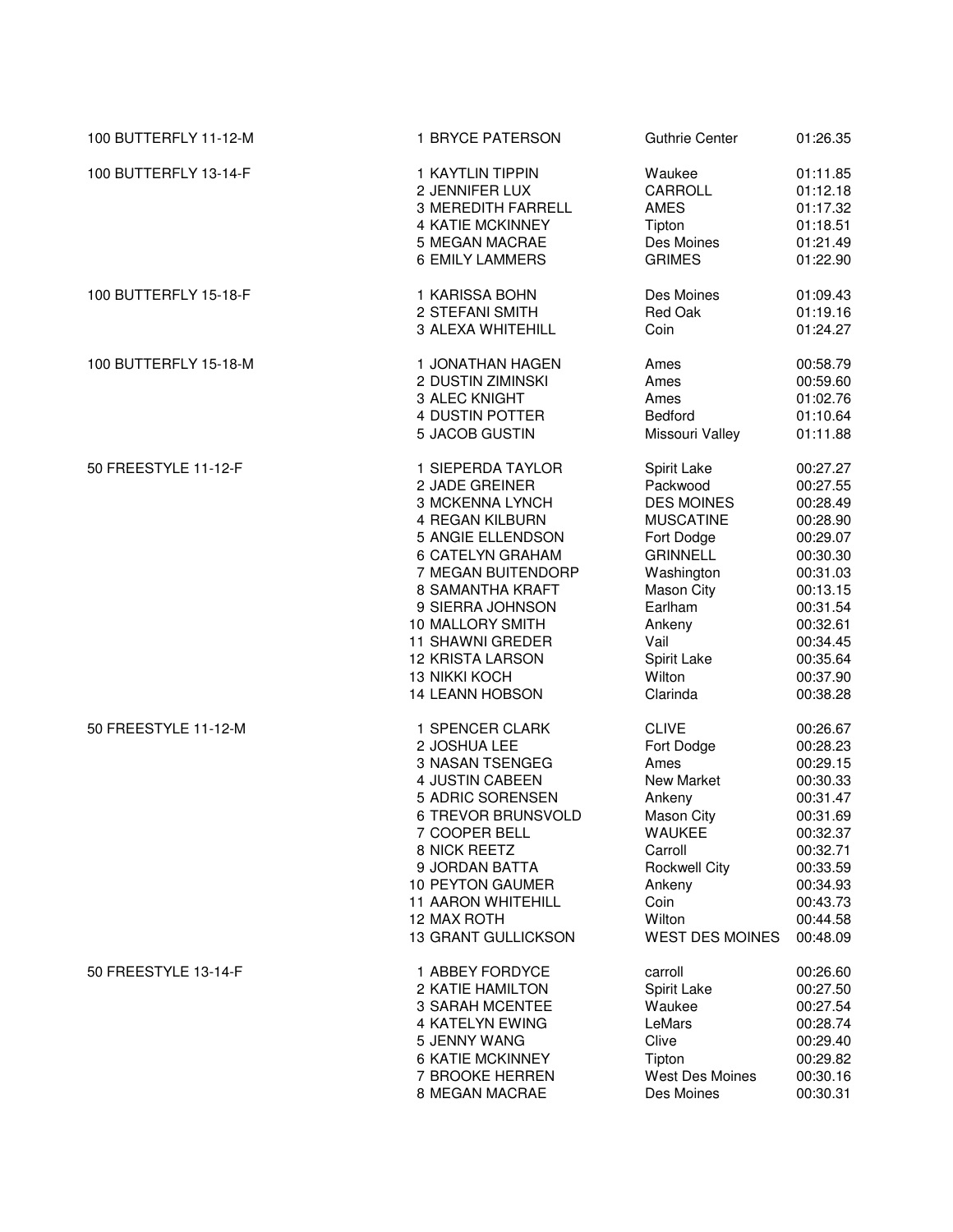|                               | 9 EMILY LAMMERS            | <b>GRIMES</b>          | 00:31.69 |
|-------------------------------|----------------------------|------------------------|----------|
|                               | 10 NICHOLE WALTERS         | Rockwell city          | 00:31.78 |
|                               | <b>11 MEREDITH FARRELL</b> | <b>AMES</b>            | 00:31.82 |
|                               | 12 KATIE ROHE              | Missouri Valley        | 00:32.12 |
|                               | <b>13 CARTER BELL</b>      | waukee                 | 00:34.75 |
|                               | <b>14 PAIGE PAULEY</b>     | Missouri Valley        | 00:37.53 |
| 50 FREESTYLE 13-14-M          | 1 BRIAN ROSS               | Johnston               | 00:24.47 |
|                               | 2 CONER ELLIOTT            | Clive                  | 00:24.93 |
|                               | 3 KENNY HOBSON             | Clarinda               | 00:27.86 |
|                               | 4 DAKOTA JOHNSON           | Earlham                | 00:28.54 |
|                               | 5 CONNOR COPE              | Marshalltown           | 00:30.67 |
|                               | 6 CODY BRIGHAM             | <b>SPENCER</b>         | 00:31.60 |
|                               | 7 ANDREW WHITEHILL         | Coin                   | 00:32.64 |
|                               | 8 ALEXANDER FANNING        | Missouri Valley        | 00:33.13 |
|                               | 8 LUCAS REETZ              | Carroll                | 00:36.26 |
| 50 FREESTYLE 15-18-F          | 1 KARISSA BOHN             | Des Moines             | 00:27.23 |
|                               | 2 KARLI PAYER              | Lake City              | 00:27.54 |
|                               | 3 BARBARA PEARSON          | Des Moines             | 00:27.64 |
|                               | 4 GWENDOLYN SORENSEN       | Ankeny                 | 00:28.34 |
|                               | 5 KELSEY MILLER            | Missouri Valley        | 00:28.39 |
|                               | 6 ANNA HAGEN               | Ames                   | 00:28.55 |
|                               | 7 ARIANA MAYO              | Des Moines             | 00:28.78 |
|                               | 8 LINSEY ROHE              | Missouri Valley        | 00:29.26 |
|                               | 9 STEFANI SMITH            | Red Oak                | 00:29.30 |
|                               | 10 ELIZABETH JONES         | Missouri Valley        | 00:30.88 |
|                               | 11 SAMANTHA BRIGHAM        | <b>SPENCER</b>         | 00:31.05 |
|                               | <b>12 TAYLOR LYMAN</b>     | Denison                | 00:31.58 |
|                               | <b>13 AUTUMN OSBORN</b>    | Missouri Valley        | 00:33.09 |
|                               | <b>14 FELECIA CIHACEK</b>  | Missouri Valley        | 00:33.28 |
| 50 FREESTYLE 15-18-M          | 1 BRIAN BACON              | Marshalltown           | 00:23.02 |
|                               | 2 COLE MALIN               | CARROLL                | 00:23.50 |
|                               | 3 ROSS ENGEL               | <b>West Des Moines</b> | 00:23.64 |
|                               | 4 LOGAN PERLETH            | Dubuque                | 00:23.97 |
|                               | 5 JESSE LAWRENCE           | Ottumwa                | 00:24.23 |
|                               | 6 DUSTIN ZIMINSKI          | Ames                   | 00:24.29 |
|                               | 7 ROB BURKE                | Ames                   | 00:24.49 |
|                               | 8 HUESTON HOLDER           | <b>Brooklyn</b>        | 00:27.67 |
|                               | 9 HENRY FRANCIS            | grinnell               | 00:25.36 |
|                               | 10 BRODY SWANSON           | Clarinda               | 00:25.56 |
|                               | <b>11 AUSTIN URMIE</b>     | Wilton                 | 00:25.69 |
|                               | 12 MIKE GETTEMY            | Marshalltown           | 00:25.86 |
|                               | <b>13 TYLER BRIGHAM</b>    | <b>SPENCER</b>         | 00:26.02 |
|                               | <b>14 ALEC KNIGHT</b>      | Ames                   | 00:27.04 |
|                               | <b>15 JOSHUA LEACH</b>     | Clarinda               | 00:27.28 |
|                               | <b>16 GRANT POMERENK</b>   | <b>BOONE</b>           | 00:27.29 |
|                               | 17 KYLE MCKINNEY           | Tipton                 | 00:28.01 |
|                               | <b>18 JOHN LAWRENCE</b>    | Ottumwa                | 00:28.16 |
|                               | <b>19 TAYLOR HAWLEY</b>    | Missouri Valley q      | 00:30.86 |
| 100 INDIVIDUAL MEDLEY 11-12-F | 1 SIEPERDA TAYLOR          | Spirit Lake            | 01:12.97 |
|                               | 2 BAYLEE BOWMAN            | Fairfield              | 01:13.31 |
|                               | 3 REGAN KILBURN            | <b>MUSCATINE</b>       | 01:13.39 |
|                               | 4 JADE GREINER             | Packwood               | 01:14.10 |
|                               | 5 SAMANTHA VONDRAK         | Sergeant Bluff         | 01:15.73 |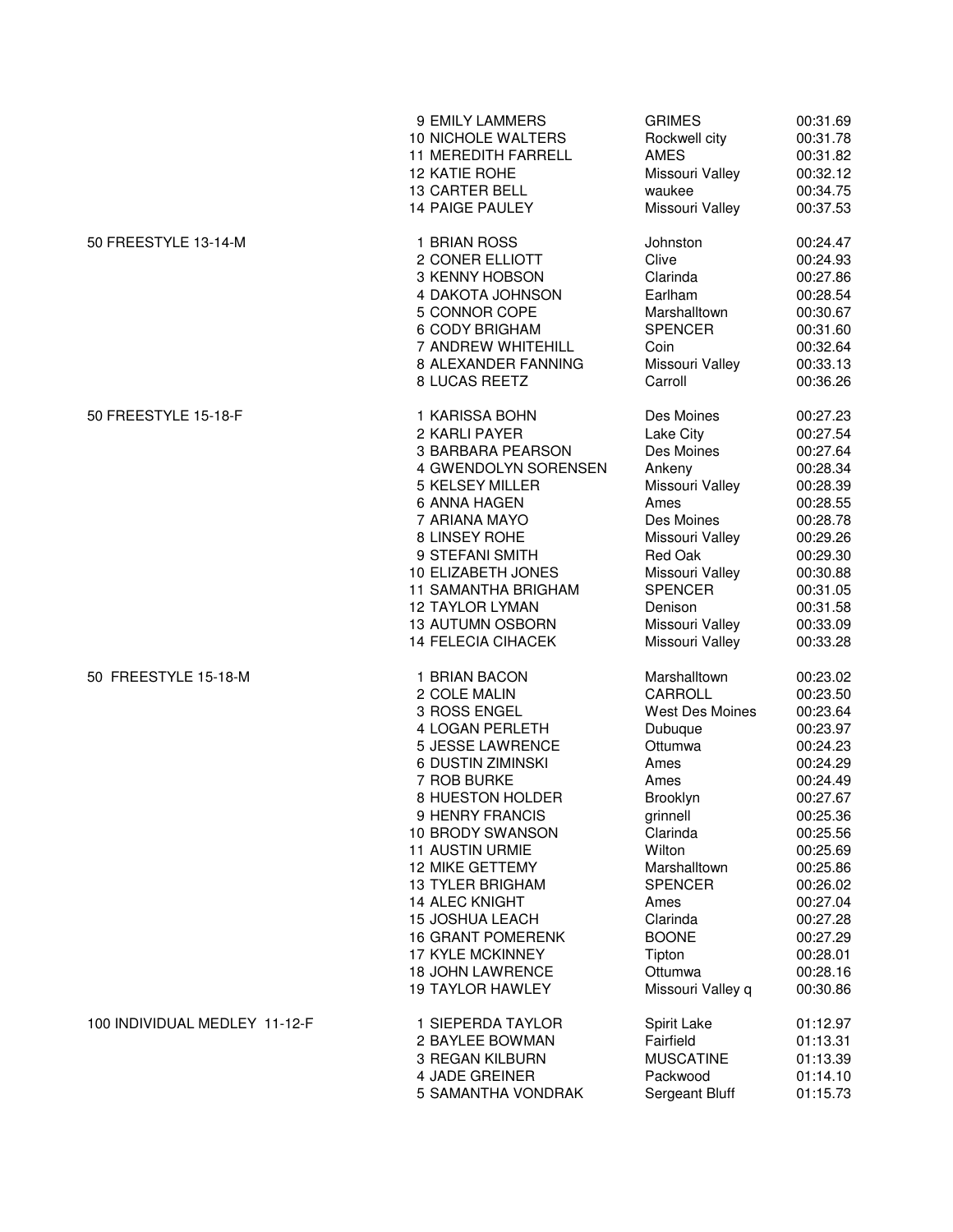|                               | 6 CATELYN GRAHAM          | <b>GRINNELL</b>        | 01:22.01 |
|-------------------------------|---------------------------|------------------------|----------|
|                               | 7 ANGIE ELLENDSON         | Fort Dodge             | 01:22.13 |
|                               | 8 SIERRA JOHNSON          | Earlham                | 01:24.13 |
|                               | 9 ERICA SHANNON           | Des Moines             | 01:25.44 |
|                               | 10 MALLORY SMITH          | Ankeny                 | 01:29.46 |
|                               | 11 SHAWNI GREDER          | Vail                   | 01:34.55 |
|                               | <b>12 NIKKI KOCH</b>      | Wilton                 | 01:41.45 |
| 100 INDIVIDUAL MEDLEY 11-12-M | 1 HENRY FENDER            | Des Moines             | 01:14.69 |
|                               | 2 JUSTIN WINNETT          | WOODWARD               | 01:16.37 |
|                               | 3 JUSTIN CABEEN           | <b>New Market</b>      | 01:20.03 |
|                               | <b>4 BRYCE PATERSON</b>   | <b>Guthrie Center</b>  | 01:20.62 |
|                               | 5 TREVOR BRUNSVOLD        | Mason City             | 01:24.48 |
|                               | 6 MICHAEL LUX             | CARROLL                | 01:24.67 |
|                               | 7 NICK REETZ              | Carroll                | 01:31.78 |
|                               | 8 COOPER BELL             | <b>WAUKEE</b>          | 01:32.88 |
|                               | 9 GRANT GULLICKSON        | <b>WEST DES MOINES</b> | 01:53.79 |
| 100 INDIVIDUAL MEDLEY 13-14-F | 1 ABBEY FORDYCE           | carroll                | 01:08.62 |
|                               | 2 JENNY WANG              | Clive                  | 01:09.09 |
|                               | 3 JENNIFER LUX            | CARROLL                | 01:11.31 |
|                               | <b>4 KATIE HAMILTON</b>   | Spirit Lake            | 01:12.02 |
|                               | <b>5 KAYTLIN TIPPIN</b>   | Waukee                 | 01:12.89 |
|                               | 6 MEGAN MACRAE            | Des Moines             | 01:16.16 |
|                               | 7 BROOKE HERREN           | West Des Moines        | 01:17.23 |
|                               | 8 KELSY HORNER            | <b>ANKENY</b>          | 01:17.95 |
|                               | 9 EMILY LAMMERS           | <b>GRIMES</b>          | 01:24.73 |
|                               | 10 KATIE ROHE             | Missouri Valley        | 01:28.15 |
|                               | 11 JODI TISH              | Grinnell               | 01:36.22 |
| 100 INDIVIDUAL MEDLEY 13-14-M | 1 BRIAN ROSS              | Johnston               | 01:07.27 |
|                               | 2 DAKOTA JOHNSON          | Earlham                | 01:11.14 |
|                               | 3 WILL RABEDEAUX          | Wilton                 | 01:11.77 |
|                               | 4 RAYMOND DULANEY         | MARSHALLTOWN           | 01:17.28 |
|                               | 5 CONNOR COPE             | Marshalltown           | 01:19.25 |
|                               | <b>6 ANDREW WHITEHILL</b> | Coin                   | 01:22.14 |
|                               | 7 ALEXANDER FANNING       | Missouri Valley        | 01:29.25 |
| 100 INDIVIDUAL MEDLEY 15-18-F | 1 KARLI PAYER             | Lake City              | 01:09.16 |
|                               | 2 KAMALHA SONNICHSEN      | <b>DENISON</b>         | 01:09.36 |
|                               | 3 ERIN ROSSITER           | Spencer                | 01:11.05 |
|                               | 4 BARBARA PEARSON         | Des Moines             | 01:11.53 |
|                               | 5 SAMANTHA BRIGHAM        | <b>SPENCER</b>         | 01:16.15 |
|                               | 6 ALEXA WHITEHILL         | Coin                   | 01:16.53 |
|                               | 7 KELSEY MILLER           | Missouri Valley        | 01:16.85 |
|                               | 8 CHELSEA VANDER LINDEN   | Knoxville              | 01:18.50 |
|                               | 9 LINSEY ROHE             | Missouri Valley        | 01:18.79 |
|                               | <b>10 TAYLOR LYMAN</b>    | Denison                | 01:20.89 |
|                               | <b>11 FELECIA CIHACEK</b> | Missouri Valley        | 01:25.78 |
| 100 INDIVIDUAL MEDLEY 15-18-M | 1 COLE MALIN              | CARROLL                | 00:58.76 |
|                               | 2 JESSE LAWRENCE          | Ottumwa                | 01:00.38 |
|                               | 3 JONATHAN HAGEN          | Ames                   | 01:01.28 |
|                               | 4 LOGAN PERLETH           | Dubuque                | 01:06.08 |
|                               | 5 ROB BURKE               | Ames                   | 01:06.48 |
|                               | <b>6 BRODY SWANSON</b>    | Clarinda               | 01:07.10 |
|                               | 7 DUSTIN POTTER           | <b>Bedford</b>         | 01:08.75 |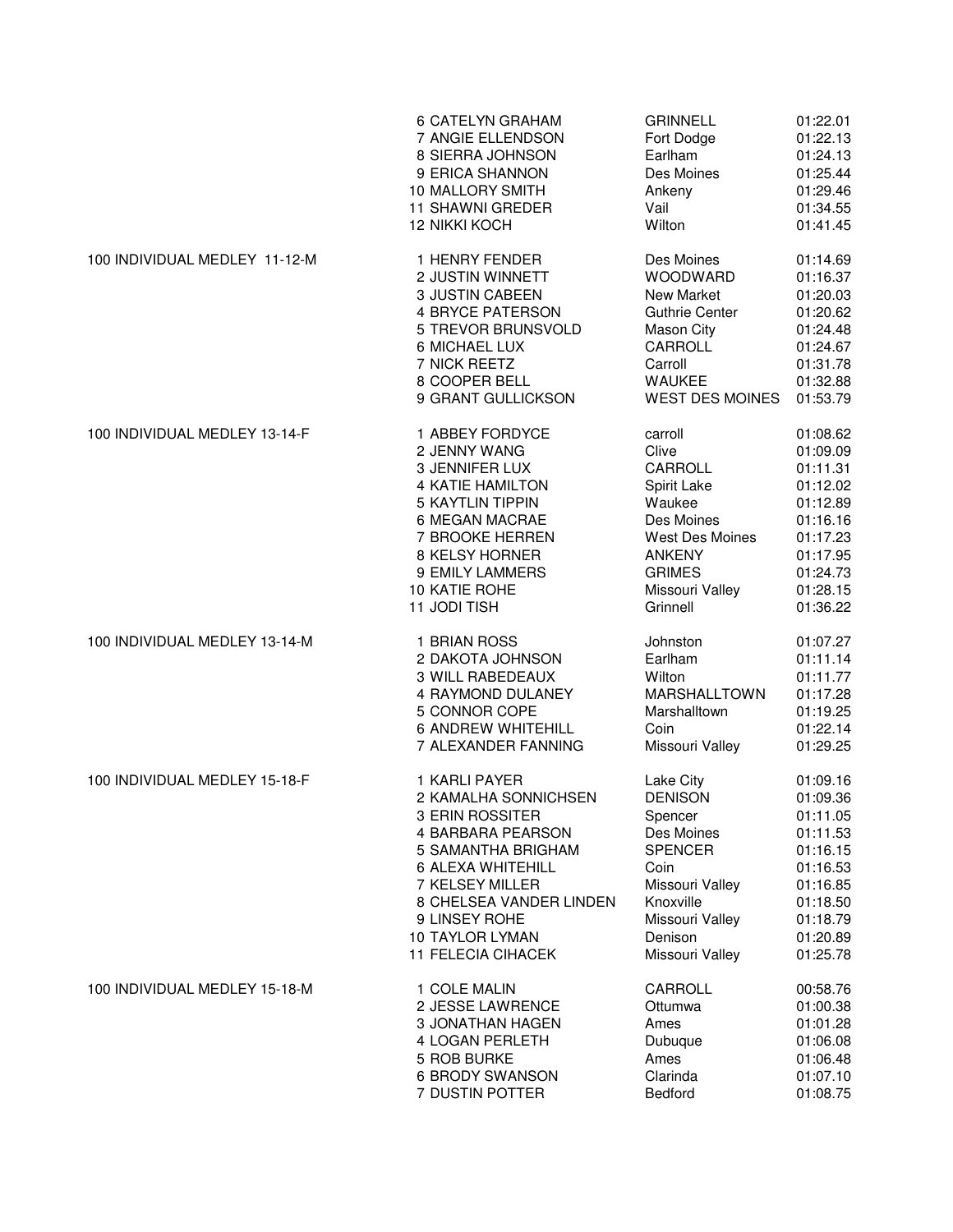| 50 FREESTYLE 8 & UNDER-F<br>1 SOPHIE SORENSON<br>Ames<br>00:36.02<br>2 MADISON SIEPERDA<br>Spirit Lake<br>00:36.23<br>3 AUBREY MILLER<br>Oskaloosa<br>00:37.59<br>Urbandale<br>4 OLIVIA CROUSE<br>00:37.63<br>5 KYLIE MONGAN<br>Cherokee<br>00:39.84<br><b>6 BRIDGET EASLER</b><br>Clive<br>00:44.70<br>7 MADELINE WEBB<br>Otley<br>00:46.36<br>00:49.00<br>8 BLAIR BOWMAN<br>Fairfield<br>9 EMMA PETERSON<br>Ankeny<br>00:52.28<br>10 EMILY RICHMOND<br>Oskaloosa<br>00:55.04<br>11 MEREDITH CLINGMAN<br>Knoxville<br>00:56.75<br>50 FREESTYLE 8 & UNDER-M<br>1 JAMES VOSS<br>00:36.01<br>Ankeny<br>2 ZACHARY STROHM<br>Ames<br>00:41.65<br><b>3 ZACHARY BATTA</b><br><b>Rockwell City</b><br>00:42.85<br>00:45.13<br>4 BRITTAN BOWMAN<br>Fairfield<br>5 ANDREW SCHEMMEL<br><b>DURANT</b><br>00:46.96<br><b>6 ETHAN SCHIEFFER</b><br><b>ANKENY</b><br>00:49.17<br>7 KYLE MYERS<br>00:54.16<br>Ankeny<br>8 RECE RINDERKNECHT<br>00:54.30<br>Urbandale<br>9 COOPER CROUSE<br>00:58.15<br>Urbandale<br>50 FREESTYLE 9-10-F<br>1 SAMANTHA FRITZ<br>Fairfield<br>00:30.37<br>2 MADISON KRUMM<br>Kellogg<br>00:30.65<br>Des Moines<br>3 ALEXANDRA WESTERCAMP<br>00:32.22<br>4 ALYSSA CARLSON<br>Ankeny<br>00:32.47<br><b>CLIVE</b><br>00:33.99<br>5 SYDNEY CLARK<br>00:34.18<br><b>6 RACHEL MANDERSCHEID</b><br>Ankeny<br>7 KAITY RICHMOND<br>Oskaloosa<br>00:34.50<br>8 SAMANTHA HEDRICK<br>Pella<br>00:35.10<br>9 ECE INANC<br>Ames<br>00:35.11<br>Knoxville<br>10 LAUREN CLINGMAN<br>00:35.13<br><b>11 KATIE SEVERINO</b><br>johnston<br>00:35.42<br><b>12 KENNEDY VOSS</b><br>00:35.48<br>Ankeny<br><b>DURANT</b><br><b>13 SARAH SCHEMMEL</b><br>00:36.73<br>14 ALEXIS HAGEN<br>Stockton<br>00:40.36<br>15 MYCA LEE<br>Fort Dodge<br>00:40.83<br>16 SIENNA DE JONG<br><b>OSKALOOSA</b><br>00:41.41<br>17 ABIGAIL DULIN<br>Okoboji<br>00:42.74<br>Missouri Valley<br><b>18 ALLISON PAULEY</b><br>00:43.35<br><b>19 VICTORIA ROTH</b><br>Wilton<br>00:43.53<br>20 KAELI MYERS<br>Ankeny<br>00:45.03<br>21 JENA PROFFITT<br>00:46.75<br>afton<br>50 FREESTYLE 9-10-M<br>1 JACK FORDYCE<br>00:31.44<br>carroll<br>2 BRETT HERREN<br><b>West Des Moines</b><br>00:31.90<br>3 CAMERON BRIGGS<br>Waukee<br>00:34.09<br>4 MICHAEL BURKE<br>Ames<br>00:34.65<br><b>5 PETER EASLER</b><br>Clive<br>00:36.00<br>6 TIM PETERSON<br>00:36.08<br>Ankeny<br>7 ANDREW FINSES<br>00:36.44<br>ankeny<br>8 SETH SCHIEFFER<br><b>ANKENY</b><br>00:36.94<br>9 CARTER MCCULLOUGH<br>Ames<br>00:37.30 |  | 8 GRANT POMERENK<br>9 JACOB GUSTIN<br>10 KYLE MCKINNEY | <b>BOONE</b><br>Missouri Valley<br>Tipton | 01:09.37<br>01:09.55<br>01:17.69 |
|-------------------------------------------------------------------------------------------------------------------------------------------------------------------------------------------------------------------------------------------------------------------------------------------------------------------------------------------------------------------------------------------------------------------------------------------------------------------------------------------------------------------------------------------------------------------------------------------------------------------------------------------------------------------------------------------------------------------------------------------------------------------------------------------------------------------------------------------------------------------------------------------------------------------------------------------------------------------------------------------------------------------------------------------------------------------------------------------------------------------------------------------------------------------------------------------------------------------------------------------------------------------------------------------------------------------------------------------------------------------------------------------------------------------------------------------------------------------------------------------------------------------------------------------------------------------------------------------------------------------------------------------------------------------------------------------------------------------------------------------------------------------------------------------------------------------------------------------------------------------------------------------------------------------------------------------------------------------------------------------------------------------------------------------------------------------------------------------------------------------------------------------------------------------------------------------------------------------------------------------------------------------------------------------------------------------------------------------------------------------------------------------------------------------------------------------------------------------------------|--|--------------------------------------------------------|-------------------------------------------|----------------------------------|
|                                                                                                                                                                                                                                                                                                                                                                                                                                                                                                                                                                                                                                                                                                                                                                                                                                                                                                                                                                                                                                                                                                                                                                                                                                                                                                                                                                                                                                                                                                                                                                                                                                                                                                                                                                                                                                                                                                                                                                                                                                                                                                                                                                                                                                                                                                                                                                                                                                                                               |  |                                                        |                                           |                                  |
|                                                                                                                                                                                                                                                                                                                                                                                                                                                                                                                                                                                                                                                                                                                                                                                                                                                                                                                                                                                                                                                                                                                                                                                                                                                                                                                                                                                                                                                                                                                                                                                                                                                                                                                                                                                                                                                                                                                                                                                                                                                                                                                                                                                                                                                                                                                                                                                                                                                                               |  |                                                        |                                           |                                  |
|                                                                                                                                                                                                                                                                                                                                                                                                                                                                                                                                                                                                                                                                                                                                                                                                                                                                                                                                                                                                                                                                                                                                                                                                                                                                                                                                                                                                                                                                                                                                                                                                                                                                                                                                                                                                                                                                                                                                                                                                                                                                                                                                                                                                                                                                                                                                                                                                                                                                               |  |                                                        |                                           |                                  |
|                                                                                                                                                                                                                                                                                                                                                                                                                                                                                                                                                                                                                                                                                                                                                                                                                                                                                                                                                                                                                                                                                                                                                                                                                                                                                                                                                                                                                                                                                                                                                                                                                                                                                                                                                                                                                                                                                                                                                                                                                                                                                                                                                                                                                                                                                                                                                                                                                                                                               |  |                                                        |                                           |                                  |
|                                                                                                                                                                                                                                                                                                                                                                                                                                                                                                                                                                                                                                                                                                                                                                                                                                                                                                                                                                                                                                                                                                                                                                                                                                                                                                                                                                                                                                                                                                                                                                                                                                                                                                                                                                                                                                                                                                                                                                                                                                                                                                                                                                                                                                                                                                                                                                                                                                                                               |  |                                                        |                                           |                                  |
|                                                                                                                                                                                                                                                                                                                                                                                                                                                                                                                                                                                                                                                                                                                                                                                                                                                                                                                                                                                                                                                                                                                                                                                                                                                                                                                                                                                                                                                                                                                                                                                                                                                                                                                                                                                                                                                                                                                                                                                                                                                                                                                                                                                                                                                                                                                                                                                                                                                                               |  |                                                        |                                           |                                  |
|                                                                                                                                                                                                                                                                                                                                                                                                                                                                                                                                                                                                                                                                                                                                                                                                                                                                                                                                                                                                                                                                                                                                                                                                                                                                                                                                                                                                                                                                                                                                                                                                                                                                                                                                                                                                                                                                                                                                                                                                                                                                                                                                                                                                                                                                                                                                                                                                                                                                               |  |                                                        |                                           |                                  |
|                                                                                                                                                                                                                                                                                                                                                                                                                                                                                                                                                                                                                                                                                                                                                                                                                                                                                                                                                                                                                                                                                                                                                                                                                                                                                                                                                                                                                                                                                                                                                                                                                                                                                                                                                                                                                                                                                                                                                                                                                                                                                                                                                                                                                                                                                                                                                                                                                                                                               |  |                                                        |                                           |                                  |
|                                                                                                                                                                                                                                                                                                                                                                                                                                                                                                                                                                                                                                                                                                                                                                                                                                                                                                                                                                                                                                                                                                                                                                                                                                                                                                                                                                                                                                                                                                                                                                                                                                                                                                                                                                                                                                                                                                                                                                                                                                                                                                                                                                                                                                                                                                                                                                                                                                                                               |  |                                                        |                                           |                                  |
|                                                                                                                                                                                                                                                                                                                                                                                                                                                                                                                                                                                                                                                                                                                                                                                                                                                                                                                                                                                                                                                                                                                                                                                                                                                                                                                                                                                                                                                                                                                                                                                                                                                                                                                                                                                                                                                                                                                                                                                                                                                                                                                                                                                                                                                                                                                                                                                                                                                                               |  |                                                        |                                           |                                  |
|                                                                                                                                                                                                                                                                                                                                                                                                                                                                                                                                                                                                                                                                                                                                                                                                                                                                                                                                                                                                                                                                                                                                                                                                                                                                                                                                                                                                                                                                                                                                                                                                                                                                                                                                                                                                                                                                                                                                                                                                                                                                                                                                                                                                                                                                                                                                                                                                                                                                               |  |                                                        |                                           |                                  |
|                                                                                                                                                                                                                                                                                                                                                                                                                                                                                                                                                                                                                                                                                                                                                                                                                                                                                                                                                                                                                                                                                                                                                                                                                                                                                                                                                                                                                                                                                                                                                                                                                                                                                                                                                                                                                                                                                                                                                                                                                                                                                                                                                                                                                                                                                                                                                                                                                                                                               |  |                                                        |                                           |                                  |
|                                                                                                                                                                                                                                                                                                                                                                                                                                                                                                                                                                                                                                                                                                                                                                                                                                                                                                                                                                                                                                                                                                                                                                                                                                                                                                                                                                                                                                                                                                                                                                                                                                                                                                                                                                                                                                                                                                                                                                                                                                                                                                                                                                                                                                                                                                                                                                                                                                                                               |  |                                                        |                                           |                                  |
|                                                                                                                                                                                                                                                                                                                                                                                                                                                                                                                                                                                                                                                                                                                                                                                                                                                                                                                                                                                                                                                                                                                                                                                                                                                                                                                                                                                                                                                                                                                                                                                                                                                                                                                                                                                                                                                                                                                                                                                                                                                                                                                                                                                                                                                                                                                                                                                                                                                                               |  |                                                        |                                           |                                  |
|                                                                                                                                                                                                                                                                                                                                                                                                                                                                                                                                                                                                                                                                                                                                                                                                                                                                                                                                                                                                                                                                                                                                                                                                                                                                                                                                                                                                                                                                                                                                                                                                                                                                                                                                                                                                                                                                                                                                                                                                                                                                                                                                                                                                                                                                                                                                                                                                                                                                               |  |                                                        |                                           |                                  |
|                                                                                                                                                                                                                                                                                                                                                                                                                                                                                                                                                                                                                                                                                                                                                                                                                                                                                                                                                                                                                                                                                                                                                                                                                                                                                                                                                                                                                                                                                                                                                                                                                                                                                                                                                                                                                                                                                                                                                                                                                                                                                                                                                                                                                                                                                                                                                                                                                                                                               |  |                                                        |                                           |                                  |
|                                                                                                                                                                                                                                                                                                                                                                                                                                                                                                                                                                                                                                                                                                                                                                                                                                                                                                                                                                                                                                                                                                                                                                                                                                                                                                                                                                                                                                                                                                                                                                                                                                                                                                                                                                                                                                                                                                                                                                                                                                                                                                                                                                                                                                                                                                                                                                                                                                                                               |  |                                                        |                                           |                                  |
|                                                                                                                                                                                                                                                                                                                                                                                                                                                                                                                                                                                                                                                                                                                                                                                                                                                                                                                                                                                                                                                                                                                                                                                                                                                                                                                                                                                                                                                                                                                                                                                                                                                                                                                                                                                                                                                                                                                                                                                                                                                                                                                                                                                                                                                                                                                                                                                                                                                                               |  |                                                        |                                           |                                  |
|                                                                                                                                                                                                                                                                                                                                                                                                                                                                                                                                                                                                                                                                                                                                                                                                                                                                                                                                                                                                                                                                                                                                                                                                                                                                                                                                                                                                                                                                                                                                                                                                                                                                                                                                                                                                                                                                                                                                                                                                                                                                                                                                                                                                                                                                                                                                                                                                                                                                               |  |                                                        |                                           |                                  |
|                                                                                                                                                                                                                                                                                                                                                                                                                                                                                                                                                                                                                                                                                                                                                                                                                                                                                                                                                                                                                                                                                                                                                                                                                                                                                                                                                                                                                                                                                                                                                                                                                                                                                                                                                                                                                                                                                                                                                                                                                                                                                                                                                                                                                                                                                                                                                                                                                                                                               |  |                                                        |                                           |                                  |
|                                                                                                                                                                                                                                                                                                                                                                                                                                                                                                                                                                                                                                                                                                                                                                                                                                                                                                                                                                                                                                                                                                                                                                                                                                                                                                                                                                                                                                                                                                                                                                                                                                                                                                                                                                                                                                                                                                                                                                                                                                                                                                                                                                                                                                                                                                                                                                                                                                                                               |  |                                                        |                                           |                                  |
|                                                                                                                                                                                                                                                                                                                                                                                                                                                                                                                                                                                                                                                                                                                                                                                                                                                                                                                                                                                                                                                                                                                                                                                                                                                                                                                                                                                                                                                                                                                                                                                                                                                                                                                                                                                                                                                                                                                                                                                                                                                                                                                                                                                                                                                                                                                                                                                                                                                                               |  |                                                        |                                           |                                  |
|                                                                                                                                                                                                                                                                                                                                                                                                                                                                                                                                                                                                                                                                                                                                                                                                                                                                                                                                                                                                                                                                                                                                                                                                                                                                                                                                                                                                                                                                                                                                                                                                                                                                                                                                                                                                                                                                                                                                                                                                                                                                                                                                                                                                                                                                                                                                                                                                                                                                               |  |                                                        |                                           |                                  |
|                                                                                                                                                                                                                                                                                                                                                                                                                                                                                                                                                                                                                                                                                                                                                                                                                                                                                                                                                                                                                                                                                                                                                                                                                                                                                                                                                                                                                                                                                                                                                                                                                                                                                                                                                                                                                                                                                                                                                                                                                                                                                                                                                                                                                                                                                                                                                                                                                                                                               |  |                                                        |                                           |                                  |
|                                                                                                                                                                                                                                                                                                                                                                                                                                                                                                                                                                                                                                                                                                                                                                                                                                                                                                                                                                                                                                                                                                                                                                                                                                                                                                                                                                                                                                                                                                                                                                                                                                                                                                                                                                                                                                                                                                                                                                                                                                                                                                                                                                                                                                                                                                                                                                                                                                                                               |  |                                                        |                                           |                                  |
|                                                                                                                                                                                                                                                                                                                                                                                                                                                                                                                                                                                                                                                                                                                                                                                                                                                                                                                                                                                                                                                                                                                                                                                                                                                                                                                                                                                                                                                                                                                                                                                                                                                                                                                                                                                                                                                                                                                                                                                                                                                                                                                                                                                                                                                                                                                                                                                                                                                                               |  |                                                        |                                           |                                  |
|                                                                                                                                                                                                                                                                                                                                                                                                                                                                                                                                                                                                                                                                                                                                                                                                                                                                                                                                                                                                                                                                                                                                                                                                                                                                                                                                                                                                                                                                                                                                                                                                                                                                                                                                                                                                                                                                                                                                                                                                                                                                                                                                                                                                                                                                                                                                                                                                                                                                               |  |                                                        |                                           |                                  |
|                                                                                                                                                                                                                                                                                                                                                                                                                                                                                                                                                                                                                                                                                                                                                                                                                                                                                                                                                                                                                                                                                                                                                                                                                                                                                                                                                                                                                                                                                                                                                                                                                                                                                                                                                                                                                                                                                                                                                                                                                                                                                                                                                                                                                                                                                                                                                                                                                                                                               |  |                                                        |                                           |                                  |
|                                                                                                                                                                                                                                                                                                                                                                                                                                                                                                                                                                                                                                                                                                                                                                                                                                                                                                                                                                                                                                                                                                                                                                                                                                                                                                                                                                                                                                                                                                                                                                                                                                                                                                                                                                                                                                                                                                                                                                                                                                                                                                                                                                                                                                                                                                                                                                                                                                                                               |  |                                                        |                                           |                                  |
|                                                                                                                                                                                                                                                                                                                                                                                                                                                                                                                                                                                                                                                                                                                                                                                                                                                                                                                                                                                                                                                                                                                                                                                                                                                                                                                                                                                                                                                                                                                                                                                                                                                                                                                                                                                                                                                                                                                                                                                                                                                                                                                                                                                                                                                                                                                                                                                                                                                                               |  |                                                        |                                           |                                  |
|                                                                                                                                                                                                                                                                                                                                                                                                                                                                                                                                                                                                                                                                                                                                                                                                                                                                                                                                                                                                                                                                                                                                                                                                                                                                                                                                                                                                                                                                                                                                                                                                                                                                                                                                                                                                                                                                                                                                                                                                                                                                                                                                                                                                                                                                                                                                                                                                                                                                               |  |                                                        |                                           |                                  |
|                                                                                                                                                                                                                                                                                                                                                                                                                                                                                                                                                                                                                                                                                                                                                                                                                                                                                                                                                                                                                                                                                                                                                                                                                                                                                                                                                                                                                                                                                                                                                                                                                                                                                                                                                                                                                                                                                                                                                                                                                                                                                                                                                                                                                                                                                                                                                                                                                                                                               |  |                                                        |                                           |                                  |
|                                                                                                                                                                                                                                                                                                                                                                                                                                                                                                                                                                                                                                                                                                                                                                                                                                                                                                                                                                                                                                                                                                                                                                                                                                                                                                                                                                                                                                                                                                                                                                                                                                                                                                                                                                                                                                                                                                                                                                                                                                                                                                                                                                                                                                                                                                                                                                                                                                                                               |  |                                                        |                                           |                                  |
|                                                                                                                                                                                                                                                                                                                                                                                                                                                                                                                                                                                                                                                                                                                                                                                                                                                                                                                                                                                                                                                                                                                                                                                                                                                                                                                                                                                                                                                                                                                                                                                                                                                                                                                                                                                                                                                                                                                                                                                                                                                                                                                                                                                                                                                                                                                                                                                                                                                                               |  |                                                        |                                           |                                  |
|                                                                                                                                                                                                                                                                                                                                                                                                                                                                                                                                                                                                                                                                                                                                                                                                                                                                                                                                                                                                                                                                                                                                                                                                                                                                                                                                                                                                                                                                                                                                                                                                                                                                                                                                                                                                                                                                                                                                                                                                                                                                                                                                                                                                                                                                                                                                                                                                                                                                               |  |                                                        |                                           |                                  |
|                                                                                                                                                                                                                                                                                                                                                                                                                                                                                                                                                                                                                                                                                                                                                                                                                                                                                                                                                                                                                                                                                                                                                                                                                                                                                                                                                                                                                                                                                                                                                                                                                                                                                                                                                                                                                                                                                                                                                                                                                                                                                                                                                                                                                                                                                                                                                                                                                                                                               |  |                                                        |                                           |                                  |
|                                                                                                                                                                                                                                                                                                                                                                                                                                                                                                                                                                                                                                                                                                                                                                                                                                                                                                                                                                                                                                                                                                                                                                                                                                                                                                                                                                                                                                                                                                                                                                                                                                                                                                                                                                                                                                                                                                                                                                                                                                                                                                                                                                                                                                                                                                                                                                                                                                                                               |  |                                                        |                                           |                                  |
|                                                                                                                                                                                                                                                                                                                                                                                                                                                                                                                                                                                                                                                                                                                                                                                                                                                                                                                                                                                                                                                                                                                                                                                                                                                                                                                                                                                                                                                                                                                                                                                                                                                                                                                                                                                                                                                                                                                                                                                                                                                                                                                                                                                                                                                                                                                                                                                                                                                                               |  |                                                        |                                           |                                  |
|                                                                                                                                                                                                                                                                                                                                                                                                                                                                                                                                                                                                                                                                                                                                                                                                                                                                                                                                                                                                                                                                                                                                                                                                                                                                                                                                                                                                                                                                                                                                                                                                                                                                                                                                                                                                                                                                                                                                                                                                                                                                                                                                                                                                                                                                                                                                                                                                                                                                               |  |                                                        |                                           |                                  |
|                                                                                                                                                                                                                                                                                                                                                                                                                                                                                                                                                                                                                                                                                                                                                                                                                                                                                                                                                                                                                                                                                                                                                                                                                                                                                                                                                                                                                                                                                                                                                                                                                                                                                                                                                                                                                                                                                                                                                                                                                                                                                                                                                                                                                                                                                                                                                                                                                                                                               |  |                                                        |                                           |                                  |
|                                                                                                                                                                                                                                                                                                                                                                                                                                                                                                                                                                                                                                                                                                                                                                                                                                                                                                                                                                                                                                                                                                                                                                                                                                                                                                                                                                                                                                                                                                                                                                                                                                                                                                                                                                                                                                                                                                                                                                                                                                                                                                                                                                                                                                                                                                                                                                                                                                                                               |  |                                                        |                                           |                                  |
|                                                                                                                                                                                                                                                                                                                                                                                                                                                                                                                                                                                                                                                                                                                                                                                                                                                                                                                                                                                                                                                                                                                                                                                                                                                                                                                                                                                                                                                                                                                                                                                                                                                                                                                                                                                                                                                                                                                                                                                                                                                                                                                                                                                                                                                                                                                                                                                                                                                                               |  |                                                        |                                           |                                  |
|                                                                                                                                                                                                                                                                                                                                                                                                                                                                                                                                                                                                                                                                                                                                                                                                                                                                                                                                                                                                                                                                                                                                                                                                                                                                                                                                                                                                                                                                                                                                                                                                                                                                                                                                                                                                                                                                                                                                                                                                                                                                                                                                                                                                                                                                                                                                                                                                                                                                               |  |                                                        |                                           |                                  |
|                                                                                                                                                                                                                                                                                                                                                                                                                                                                                                                                                                                                                                                                                                                                                                                                                                                                                                                                                                                                                                                                                                                                                                                                                                                                                                                                                                                                                                                                                                                                                                                                                                                                                                                                                                                                                                                                                                                                                                                                                                                                                                                                                                                                                                                                                                                                                                                                                                                                               |  |                                                        |                                           |                                  |
|                                                                                                                                                                                                                                                                                                                                                                                                                                                                                                                                                                                                                                                                                                                                                                                                                                                                                                                                                                                                                                                                                                                                                                                                                                                                                                                                                                                                                                                                                                                                                                                                                                                                                                                                                                                                                                                                                                                                                                                                                                                                                                                                                                                                                                                                                                                                                                                                                                                                               |  |                                                        |                                           |                                  |
|                                                                                                                                                                                                                                                                                                                                                                                                                                                                                                                                                                                                                                                                                                                                                                                                                                                                                                                                                                                                                                                                                                                                                                                                                                                                                                                                                                                                                                                                                                                                                                                                                                                                                                                                                                                                                                                                                                                                                                                                                                                                                                                                                                                                                                                                                                                                                                                                                                                                               |  |                                                        |                                           |                                  |
|                                                                                                                                                                                                                                                                                                                                                                                                                                                                                                                                                                                                                                                                                                                                                                                                                                                                                                                                                                                                                                                                                                                                                                                                                                                                                                                                                                                                                                                                                                                                                                                                                                                                                                                                                                                                                                                                                                                                                                                                                                                                                                                                                                                                                                                                                                                                                                                                                                                                               |  |                                                        |                                           |                                  |
|                                                                                                                                                                                                                                                                                                                                                                                                                                                                                                                                                                                                                                                                                                                                                                                                                                                                                                                                                                                                                                                                                                                                                                                                                                                                                                                                                                                                                                                                                                                                                                                                                                                                                                                                                                                                                                                                                                                                                                                                                                                                                                                                                                                                                                                                                                                                                                                                                                                                               |  |                                                        |                                           |                                  |
|                                                                                                                                                                                                                                                                                                                                                                                                                                                                                                                                                                                                                                                                                                                                                                                                                                                                                                                                                                                                                                                                                                                                                                                                                                                                                                                                                                                                                                                                                                                                                                                                                                                                                                                                                                                                                                                                                                                                                                                                                                                                                                                                                                                                                                                                                                                                                                                                                                                                               |  |                                                        |                                           |                                  |
|                                                                                                                                                                                                                                                                                                                                                                                                                                                                                                                                                                                                                                                                                                                                                                                                                                                                                                                                                                                                                                                                                                                                                                                                                                                                                                                                                                                                                                                                                                                                                                                                                                                                                                                                                                                                                                                                                                                                                                                                                                                                                                                                                                                                                                                                                                                                                                                                                                                                               |  |                                                        |                                           |                                  |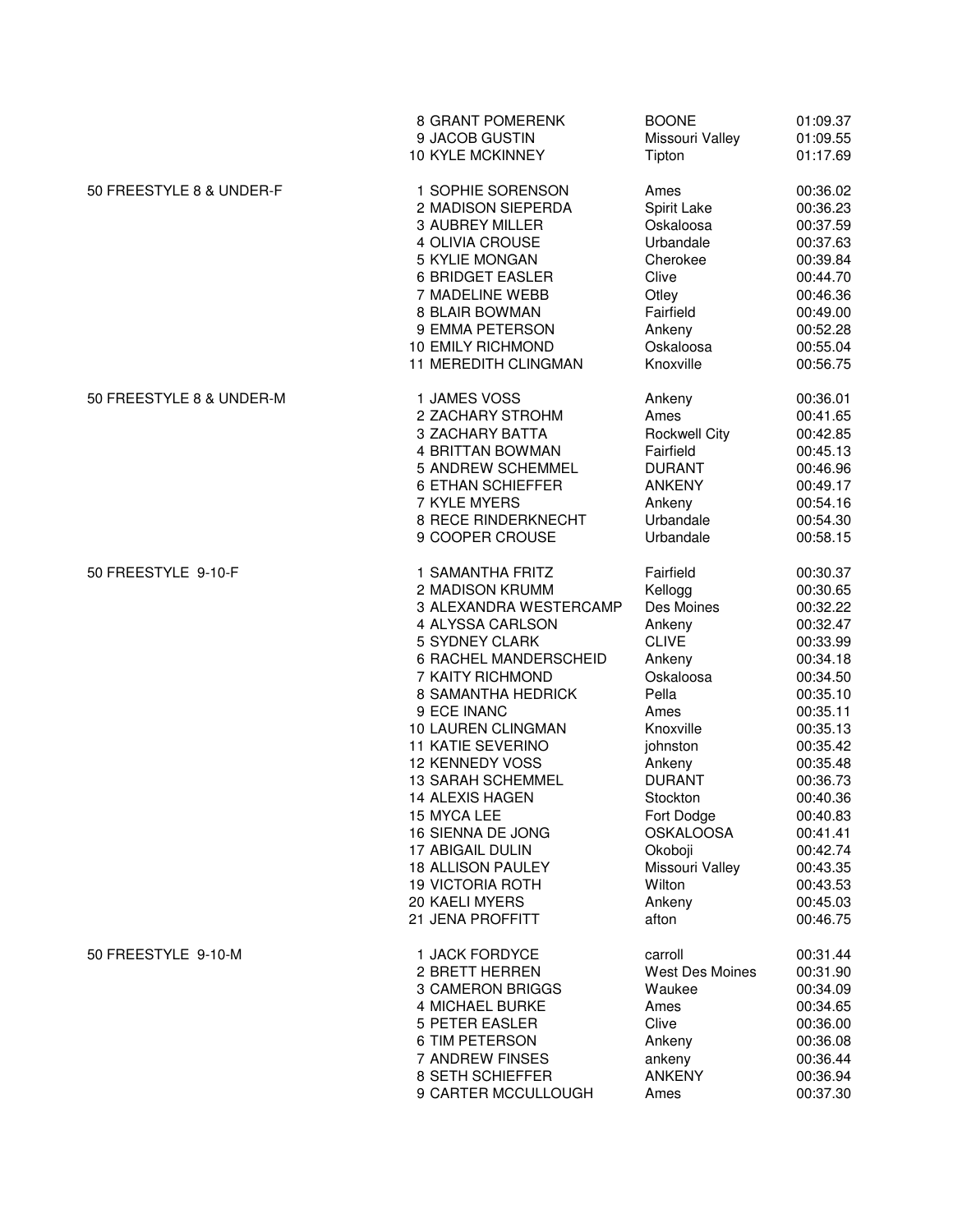|                                   | <b>10 STEFAN KITSOS</b>   | <b>Cedar Rapids</b>  | 00:39.24 |
|-----------------------------------|---------------------------|----------------------|----------|
|                                   | <b>11 CHRIS MCKINNEY</b>  | Tipton               | 00:39.53 |
|                                   | 12 RYAN GAUMER            | Ankeny               | 00:40.22 |
|                                   | 13 IAN LESTER             | <b>BOONE</b>         | 00:41.77 |
|                                   | 14 COLE DAVIS             | FORT DODGE           | 00:41.95 |
|                                   | <b>15 STEVEN MARTIN</b>   | Shenandoah           | 00:42.99 |
|                                   | <b>16 ZACHARY DEATON</b>  | Ankeny               | 00:44.83 |
|                                   | 17 KEYLON KRENZ           | Tipton               | 00:45.24 |
| 25 BUTTERFLY 8 & UNDER-F          | 1 MADISON SIEPERDA        | Spirit Lake          | 00:18.31 |
|                                   | 2 KAYLA RINDERKNECHT      | Urbandale            | 00:18.72 |
|                                   | 3 AUBREY SODERLUND        | Urbandale            | 00:19.93 |
|                                   | 4 AUTUMN HOLT             | Denison              | 00:20.07 |
|                                   | 5 OLIVIA CROUSE           | Urbandale            | 00:21.59 |
|                                   | 6 CHLOE FRAZIER           | Ankeny               | 00:22.52 |
|                                   | 7 KYLIE MONGAN            | Cherokee             | 00:22.76 |
|                                   | 8 MADELINE WEBB           | Otley                | 00:26.85 |
|                                   | 9 MEREDITH CLINGMAN       | Knoxville            | 00:28.06 |
|                                   | 10 AARYN GRAEVE           | Ankeny               | 00:29.37 |
|                                   | 11 ALYSSA BOTTORFF        | Fort Dodge           | 00:33.77 |
|                                   | 12 BLAIR BOWMAN           | Fairfield            | 00:35.54 |
| 25 BUTTERFLY 8 & UNDER-M          | 1 COLE RABEDEAUX          | Wilton               | 00:24.03 |
|                                   | 2 ZACHARY BATTA           | <b>Rockwell City</b> | 00:24.29 |
|                                   | 3 ETHAN SCHIEFFER         | <b>ANKENY</b>        | 00:25.35 |
|                                   | 4 RECE RINDERKNECHT       | Urbandale            | 00:31.08 |
| 25 BUTTERFLY 9-10-F               | 1 MADISON KRUMM           | Kellogg              | 00:15.50 |
|                                   | 2 CASSIE FRAZIER          | Ankeny               | 00:16.93 |
|                                   | <b>3 SAMANTHA HEDRICK</b> | Pella                | 00:17.24 |
|                                   | 4 LEXIE WINNETT           | WOODWARD             | 00:17.43 |
|                                   | 5 KAITY RICHMOND          | Oskaloosa            | 00:17.53 |
|                                   | <b>6 CAITLYN ROBERTS</b>  | spirit lake          | 00:17.67 |
|                                   | 7 ALYSSA CARLSON          | Ankeny               | 00:17.92 |
|                                   | 8 KATIE WANG              | Clive                | 00:18.19 |
|                                   | 9 ANNA MEYERS             | Denison              | 00:18.93 |
|                                   | 10 ECE INANC              | Ames                 | 00:19.12 |
|                                   | <b>11 KATIE SEVERINO</b>  | johnston             | 00:19.80 |
|                                   | 12 ELLIE BECHLER          | Cedar Rapids         | 00:20.05 |
|                                   | <b>13 BRYNNA BOWMAN</b>   | Fairfield            | 00:21.09 |
|                                   | <b>14 VICTORIA ROTH</b>   | Wilton               | 00:21.20 |
|                                   | 15 ELIZABETH HERRERA      | Cherokee             | 00:22.97 |
|                                   | 16 ISABEL OWEN            | <b>CEDAR RAPIDS</b>  | 00:23.86 |
|                                   | 17 KAELI MYERS            | Ankeny               | 00:25.43 |
| 25 BUTTERFLY 9-10-M               | 1 CAMERON BRIGGS          | Waukee               | 00:16.12 |
|                                   | 2 JACK FORDYCE            | carroll              | 00:17.08 |
|                                   | 3 DALTON LYNCH            | <b>DES MOINES</b>    | 00:17.65 |
|                                   | 4 ISAAK WEBB              | Otley                | 00:17.99 |
|                                   | 5 TYLER LUX               | CARROLL              | 00:20.64 |
|                                   | <b>6 CHRIS MCKINNEY</b>   | Tipton               | 00:20.97 |
| 100 INDIVIDUAL MEDLEY 8 & UNDER-F | 1 AUBREY MILLER           | Oskaloosa            | 01:28.93 |
|                                   | 2 SOPHIE SORENSON         | Ames                 | 01:29.37 |
|                                   | 3 AUBREY SODERLUND        | Urbandale            | 01:36.16 |
|                                   | 4 TAKOTA WEITZEL          | <b>Mason City</b>    | 01:38.57 |
|                                   | 5 KAYLA RINDERKNECHT      | Urbandale            | 01:39.33 |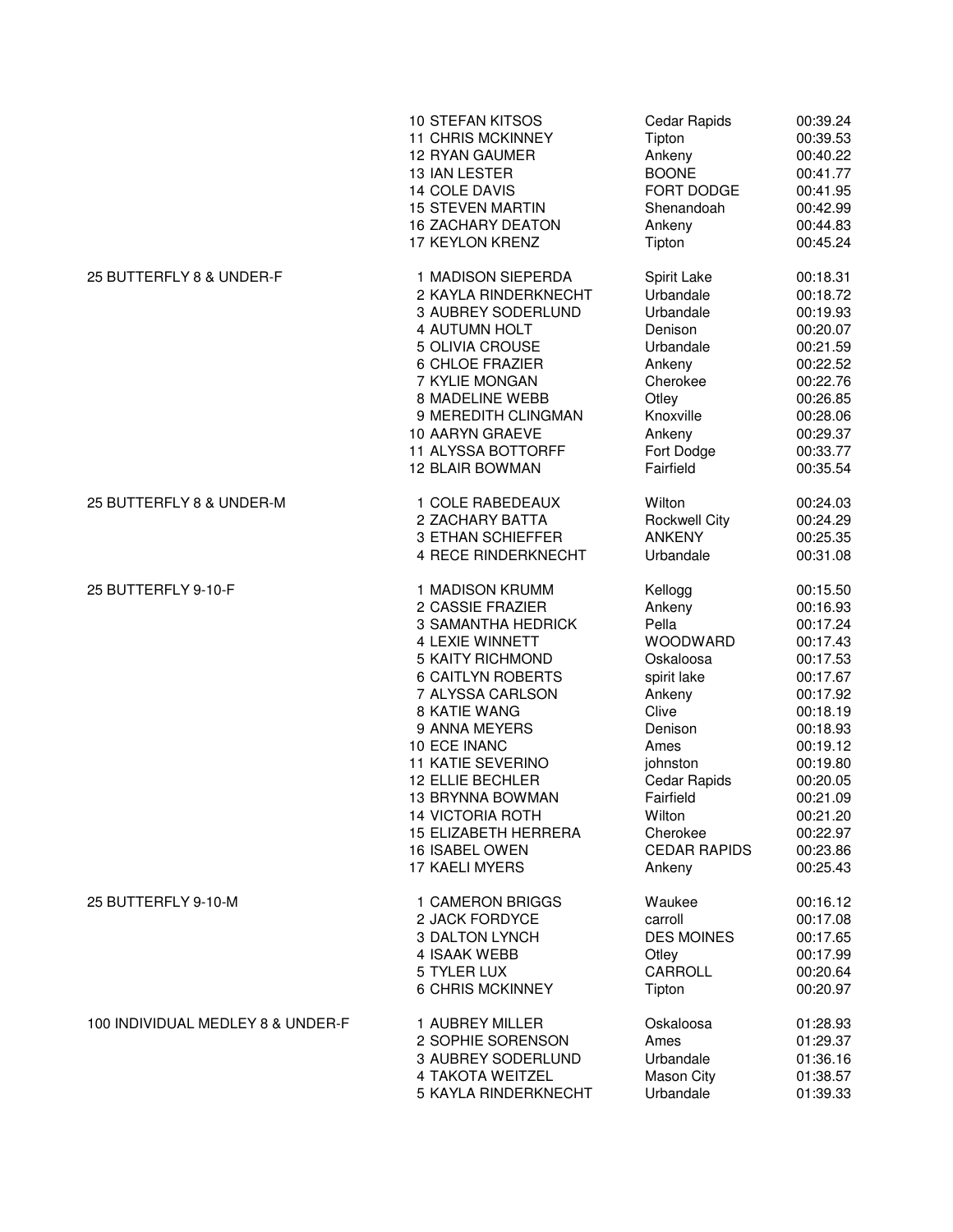|                                   | 6 OLIVIA CROUSE                                   | Urbandale              | 01:45.75             |
|-----------------------------------|---------------------------------------------------|------------------------|----------------------|
|                                   | 7 AUTUMN HOLT                                     | Denison                | 01:46.69             |
|                                   | 8 CHLOE FRAZIER                                   | Ankeny                 | 01:46.89             |
|                                   | 9 KYLIE MONGAN                                    | Cherokee               | 01:47.96             |
|                                   | 10 BRIDGET EASLER                                 | Clive                  | 01:57.32             |
|                                   | 11 AARYN GRAEVE                                   | Ankeny                 | 02:10.30             |
| 100 INDIVIDUAL MEDLEY 8 & UNDER-M | 1 JACKSON BRIDIE                                  | Clarinda               | 01:55.20             |
|                                   | 2 COLE RABEDEAUX                                  | Wilton                 | 01:55.43             |
|                                   | 3 ANDREW SCHEMMEL                                 | <b>DURANT</b>          | 02:01.68             |
| 100 INDIVIDUAL MEDLEY<br>$9-10-F$ | 1 SAMANTHA FRITZ                                  | Fairfield              | 01:17.30             |
|                                   | 2 CASSIE FRAZIER                                  | Ankeny                 | 01:21.28             |
|                                   | 3 ALEXANDRA WESTERCAMP                            | Des Moines             | 01:23.64             |
|                                   | <b>4 BETH MITCHELL</b>                            | Grinnell               | 01:24.05             |
|                                   | 5 RACHEL MANDERSCHEID                             | Ankeny                 | 01:25.13             |
|                                   | 6 LAUREN CLINGMAN                                 | Knoxville              | 01:28.81             |
|                                   | 7 KAITY RICHMOND                                  | Oskaloosa              | 01:29.11             |
|                                   | 8 LEXIE WINNETT                                   | <b>WOODWARD</b>        | 01:30.58             |
|                                   | 9 KATIE WANG                                      | Clive                  | 01:30.67             |
|                                   | 10 CAITLYN ROBERTS                                | spirit lake            | 01:30.70             |
|                                   | <b>11 KENNEDY VOSS</b>                            | Ankeny                 | 01:33.59             |
|                                   | <b>12 SARAH SCHEMMEL</b>                          | <b>DURANT</b>          | 01:35.59             |
|                                   | <b>13 SARAH CABEEN</b>                            | New Market             | 01:35.87             |
|                                   | 14 BRYNNA BOWMAN                                  | Fairfield              | 01:48.48             |
|                                   | 15 SIENNA DE JONG                                 | <b>OSKALOOSA</b>       | 01:48.97             |
|                                   |                                                   | <b>GRIMES</b>          |                      |
|                                   | <b>16 NATALIE LAMMERS</b>                         |                        | 01:50.93             |
|                                   | 17 ALYSSA PROFFITT<br><b>18 ELIZABETH HERRERA</b> | afton<br>Cherokee      | 02:00.83<br>02:38.54 |
| 100 INDIVIDUAL MEDLEY 9-10-M      | 1 CAMERON BRIGGS                                  | Waukee                 | 01:22.86             |
|                                   | 2 BRETT HERREN                                    | <b>West Des Moines</b> | 01:24.32             |
|                                   | 3 DALTON LYNCH                                    | <b>DES MOINES</b>      | 01:24.63             |
|                                   | 4 ZACHARY SMITH                                   | Urbandale              | 01:27.89             |
|                                   | 5 ISAAK WEBB                                      | Otley                  | 01:29.19             |
|                                   |                                                   | <b>West Des Moines</b> |                      |
|                                   | <b>6 EVAN FREDERICK</b>                           |                        | 01:29.25             |
|                                   | 7 PETER EASLER                                    | Clive                  | 01:29.57             |
|                                   | 8 MICHAEL BURKE                                   | Ames                   | 01:29.62             |
|                                   | 9 SETH SCHIEFFER                                  | <b>ANKENY</b>          | 01:32.94             |
|                                   | <b>10 ANDREW FINSES</b>                           | ankeny                 | 01:33.16             |
|                                   | 11 RYAN GAUMER                                    | Ankeny                 | 01:44.33             |
|                                   | <b>12 CARTER MCCULLOUGH</b>                       | Ames                   | 01:45.07             |
|                                   | 13 COLE DAVIS                                     | FORT DODGE             | 01:45.81             |
|                                   | <b>14 ZACHARY DEATON</b>                          | Ankeny                 | 01:52.41             |
| 25 BREASTSTROKE 8 AND UNDER-F     | 1 AUBREY MILLER                                   | Oskaloosa              | 00:20.51             |
|                                   | 2 MADISON SIEPERDA                                | Spirit Lake            | 00:22.21             |
|                                   | 3 CHLOE FRAZIER                                   | Ankeny                 | 00:25.81             |
|                                   | 4 TAKOTA WEITZEL                                  | Mason City             | 00:25.84             |
|                                   | 5 MARISA SMITH                                    | Ankeny                 | 00:26.00             |
|                                   | <b>6 AUTUMN HOLT</b>                              | Denison                | 00:26.10             |
|                                   | 7 MADELINE WEBB                                   | Otley                  | 00:28.04             |
|                                   | 8 AARYN GRAEVE                                    | Ankeny                 | 00:34.41             |
|                                   | 9 EMILY RICHMOND                                  | Oskaloosa              | 00:36.61             |
| 25 BREASTSTROKE 8 AND UNDER-M     | 1 JAMES VOSS                                      | Ankeny                 | 00:22.82             |
|                                   | 2 ZACHARY BATTA                                   | <b>Rockwell City</b>   | 00:26.97             |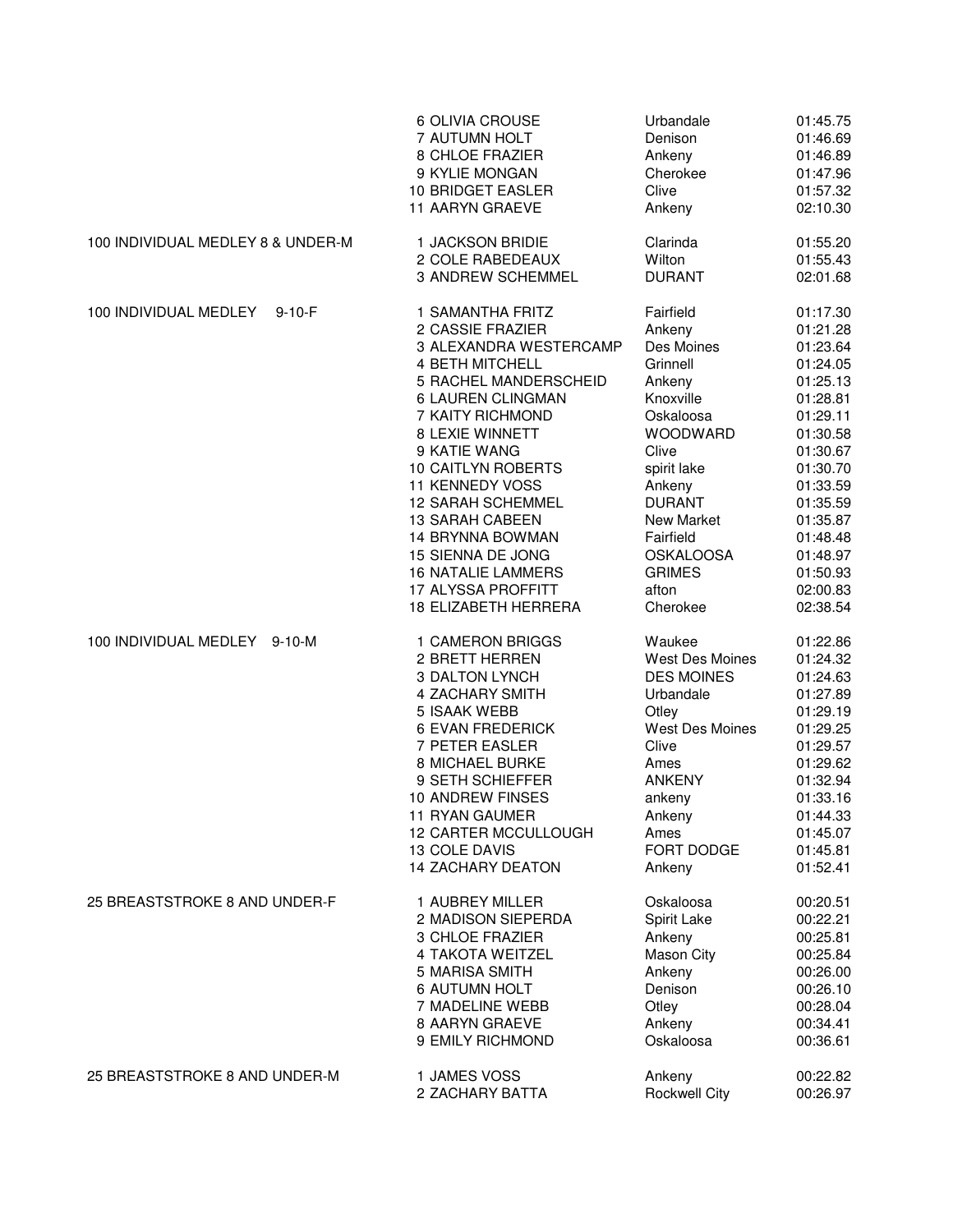|                           | 3 BRITTAN BOWMAN         | Fairfield              | 00:30.87 |
|---------------------------|--------------------------|------------------------|----------|
|                           | 4 KYLE MYERS             | Ankeny                 | 00:34.64 |
| 25 BREASTSTROKE 9-10-F    | 1 CASSIE FRAZIER         | Ankeny                 | 00:19.08 |
|                           | 2 ELLIE BECHLER          | Cedar Rapids           | 00:19.39 |
|                           | 3 RACHEL MANDERSCHEID    | Ankeny                 | 00:19.48 |
|                           | 4 KATIE WANG             | Clive                  | 00:20.62 |
|                           | 5 SARAH CABEEN           | New Market             | 00:21.30 |
|                           | 6 MADISON KRUMM          | Kellogg                | 00:21.75 |
|                           | 7 SAMANTHA HEDRICK       | Pella                  | 00:21.82 |
|                           | 8 MYCA LEE               | Fort Dodge             | 00:23.44 |
|                           | 9 ALEXIS HAGEN           | Stockton               | 00:23.58 |
|                           | 10 BRYNNA BOWMAN         | Fairfield              | 00:23.60 |
|                           | 11 ISABEL OWEN           | <b>CEDAR RAPIDS</b>    | 00:25.52 |
|                           | 12 SIENNA DE JONG        | <b>OSKALOOSA</b>       | 00:25.83 |
|                           | <b>13 ANNA MEYERS</b>    | Denison                | 00:26.11 |
|                           | <b>14 JENA PROFFITT</b>  | afton                  | 00:26.81 |
|                           | 15 ALLISON PAULEY        | Missouri Valley        | 00:28.86 |
| 25 BREASTSTROKE 9-10-M    | 1 MICHAEL BURKE          | Ames                   | 00:19.85 |
|                           | 2 EVAN FREDERICK         | <b>West Des Moines</b> | 00:19.99 |
|                           | 3 CALVIN CHALSTROM       | <b>CHEROKEE</b>        | 00:22.45 |
|                           | 4 TYLER LUX              | CARROLL                | 00:25.13 |
|                           | <b>5 KEYLON KRENZ</b>    | Tipton                 | 00:25.26 |
| 200 FREESTYLE 8 & UNDER-F | 1 TAKOTA WEITZEL         | Mason City             | 03:21.54 |
| 200 FREESTYLE 8 & UNDER-M | 1 NOAH WESTERCAMP        | Des Moines             | 03:08.23 |
|                           | 2 ZACHARY STROHM         | Ames                   | 03:17.60 |
|                           | 3 ANDREW SCHEMMEL        | <b>DURANT</b>          | 04:08.65 |
| 200 FREESTYLE 9-10-F      | 1 SAMANTHA FRITZ         | Fairfield              | 02:31.53 |
|                           | 2 BETH MITCHELL          | Grinnell               | 02:41.29 |
|                           | 3 LAUREN CLINGMAN        | Knoxville              | 02:45.79 |
|                           | 4 KATIE SEVERINO         | johnston               | 02:55.38 |
|                           | 5 SYDNEY CLARK           | <b>CLIVE</b>           | 03:09.06 |
|                           | <b>6 NATALIE LAMMERS</b> | <b>GRIMES</b>          | 03:40.65 |
|                           | 7 JENA PROFFITT          | afton                  | 03:59.42 |
| 200 FREESTYLE 9-10-M      | 1 DALTON LYNCH           | <b>DES MOINES</b>      | 02:37.63 |
|                           | 2 ZACHARY SMITH          | Urbandale              | 02:49.13 |
|                           | 3 JACK FORDYCE           | carroll                | 02:51.33 |
|                           | 4 EVAN FREDERICK         | West Des Moines        | 02:58.22 |
|                           | 5 TIM PETERSON           | Ankeny                 | 03:04.25 |
|                           | <b>6 ANDREW FINSES</b>   | ankeny                 | 03:07.65 |
|                           | 7 IAN LESTER             | <b>BOONE</b>           | 03:39.13 |
| 50 BACKSTROKE 8 & UNDER-F | 1 SOPHIE SORENSON        | Ames                   | 00:42.49 |
|                           | 2 KAYLA RINDERKNECHT     | Urbandale              | 00:44.21 |
|                           | 3 AUBREY SODERLUND       | Urbandale              | 00:44.96 |
|                           | 4 EMMA PETERSON          | Ankeny                 | 00:53.26 |
|                           | 5 BRIDGET EASLER         | Clive                  | 00:53.36 |
|                           | 6 BLAIR BOWMAN           | Fairfield              | 01:03.82 |
|                           | 7 KAYLEE GREDER          | Vail                   | 01:04.38 |
| 50 BACKSTROKE 8 & UNDER-M | 1 NOAH WESTERCAMP        | Des Moines             | 00:43.55 |
|                           | 2 JAMES VOSS             | Ankeny                 | 00:47.28 |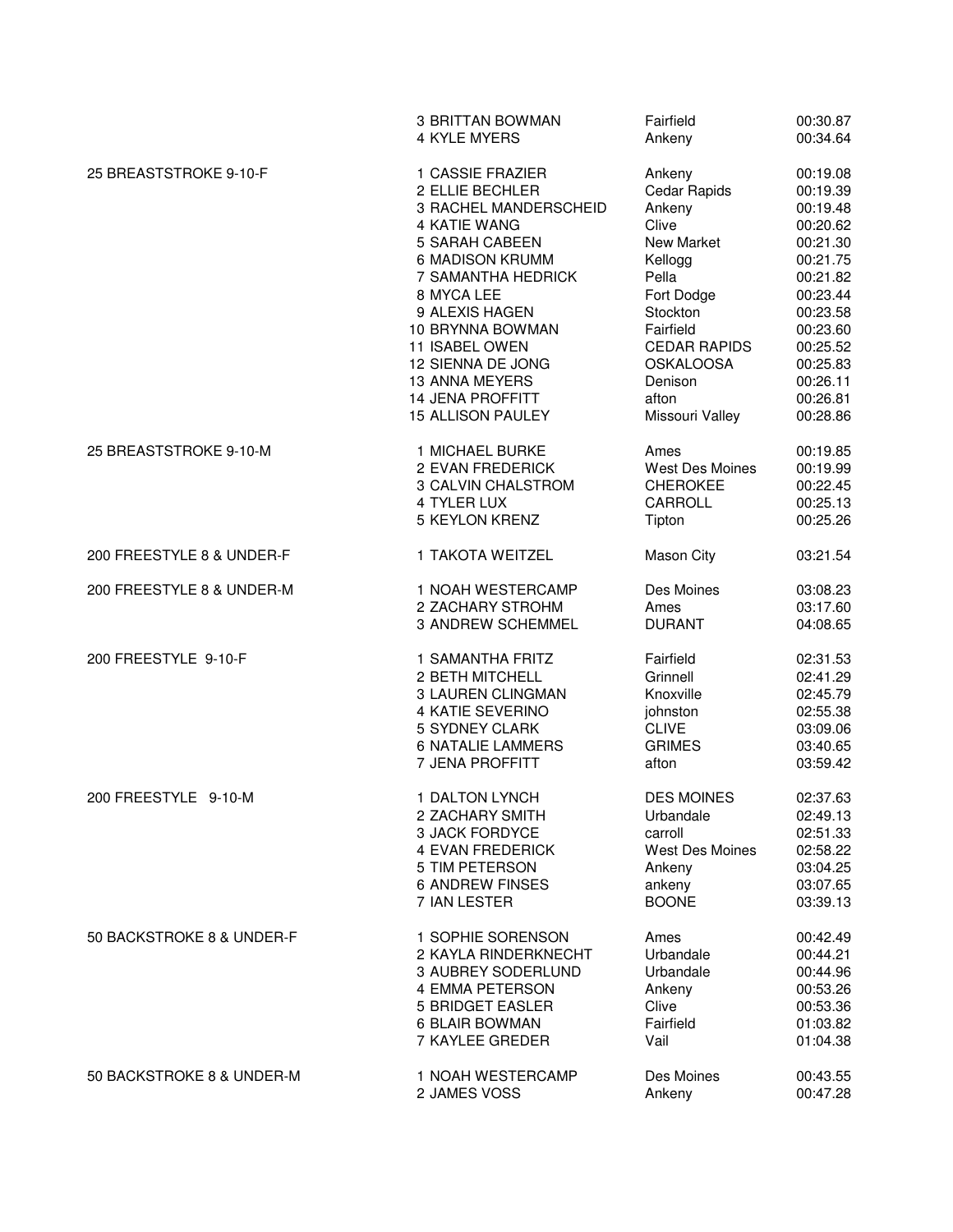|                                   | 3 ZACHARY STROHM          | Ames                   | 00:50.57 |
|-----------------------------------|---------------------------|------------------------|----------|
|                                   | 4 BRITTAN BOWMAN          | Fairfield              | 00:55.43 |
|                                   | 5 COLE RABEDEAUX          | Wilton                 | 00:56.23 |
|                                   | 6 KYLE MYERS              | Ankeny                 | 00:58.64 |
|                                   | 7 RECE RINDERKNECHT       | Urbandale              | 01:00.50 |
| 50 BACKSTROKE 9-10-F              | 1 ALEXANDRA WESTERCAMP    | Des Moines             | 00:36.53 |
|                                   | 2 BETH MITCHELL           | Grinnell               | 00:38.55 |
|                                   | 3 ALYSSA CARLSON          | Ankeny                 | 00:39.98 |
|                                   | <b>4 CAITLYN ROBERTS</b>  | spirit lake            | 40:45.00 |
|                                   | 5 KENNEDY VOSS            | Ankeny                 | 00:42.04 |
|                                   | 6 VICTORIA ROTH           | Wilton                 | 00:42.33 |
|                                   | 7 SARAH SCHEMMEL          | <b>DURANT</b>          | 00:42.63 |
|                                   | 8 LEXIE WINNETT           | WOODWARD               | 00:43.70 |
|                                   | 9 SARAH CABEEN            | New Market             | 00:44.23 |
|                                   | 10 ALYSSA PROFFITT        | afton                  | 00:44.34 |
|                                   | <b>11 ECE INANC</b>       | Ames                   | 00:45.04 |
|                                   | <b>12 LAUREN CLINGMAN</b> | Knoxville              | 00:46.17 |
|                                   | 13 ISABEL OWEN            | <b>CEDAR RAPIDS</b>    | 00:49.51 |
|                                   | <b>14 ANNA MEYERS</b>     | Denison                | 00:50.30 |
|                                   | <b>15 ABIGAIL DULIN</b>   | Okoboji                | 00:52.29 |
|                                   | 16 ALEXIS HAGEN           | Stockton               | 00:54.71 |
|                                   | <b>16 ALLISON PAULEY</b>  | Missouri Valley        | 00:54.15 |
| 50 BACKSTROKE 9-10-M              | 1 BRETT HERREN            | <b>West Des Moines</b> | 00:38.81 |
|                                   | 2 TIM PETERSON            | Ankeny                 | 00:41.27 |
|                                   | 3 SETH SCHIEFFER          | <b>ANKENY</b>          | 00:42.00 |
|                                   | 4 ZACHARY SMITH           | Urbandale              | 00:42.40 |
|                                   | 5 ISAAK WEBB              | Otley                  | 00:42.42 |
|                                   | 6 PETER EASLER            | Clive                  | 00:45.55 |
|                                   | 7 RYAN GAUMER             | Ankeny                 | 00:45.69 |
|                                   | 8 CHRIS MCKINNEY          | Tipton                 | 00:46.30 |
|                                   | 9 COLE DAVIS              | FORT DODGE             | 00:49.47 |
|                                   | <b>10 ZACHARY DEATON</b>  | Ankeny                 | 00:50.90 |
|                                   | 11 IAN LESTER             | <b>BOONE</b>           | 00:52.15 |
| 100 MIXED MEDLEY RELAY 10 & UNDER | 1 AUTUMN HOLT             | Denison                | 01:27.06 |
|                                   | 1 BLAIR BOWMAN            | Fairfield              | 01:27.06 |
|                                   | 1 JAMES VOSS              | Ankeny                 | 01:27.06 |
|                                   | 1 MADISON SIEPERDA        | Spirit Lake            | 01:27.06 |
|                                   | 2 KYLE MYERS              | Ankeny                 | 01:28.97 |
|                                   | 2 MADELINE WEBB           | Otley                  | 01:28.97 |
|                                   | 2 NOAH WESTERCAMP         | Des Moines             | 01:28.97 |
|                                   | 2 TAKOTA WEITZEL          | Mason City             | 01:28.97 |
|                                   | 3 ALYSSA BOTTORFF         | Fort Dodge             | 01:33.29 |
|                                   | 3 AUBREY SODERLUND        | Urbandale              | 01:33.29 |
|                                   | 3 SOPHIE SORENSON         | Ames                   | 01:33.29 |
|                                   | 3 ZACHARY STROHM          | Ames                   | 01:33.29 |
|                                   | 1 LAUREN CLINGMAN         | Knoxville              | 02:41.53 |
|                                   | 1 MADISON KRUMM           | Kellogg                | 02:41.53 |
|                                   | 1 RACHEL MANDERSCHEID     | Ankeny                 | 02:41.53 |
|                                   | 1 TYLER LUX               | CARROLL                | 02:41.53 |
|                                   | 2 ALEXANDRA WESTERCAMP    | Des Moines             | 02:48.58 |
|                                   | 2 ALYSSA CARLSON          | Ankeny                 | 02:48.58 |
|                                   | 2 CALVIN CHALSTROM        | <b>CHEROKEE</b>        | 02:48.58 |
|                                   | 2 KEYLON KRENZ            | Tipton                 | 02:48.58 |
|                                   | 3 ISAAK WEBB              | Otley                  | 02:50.36 |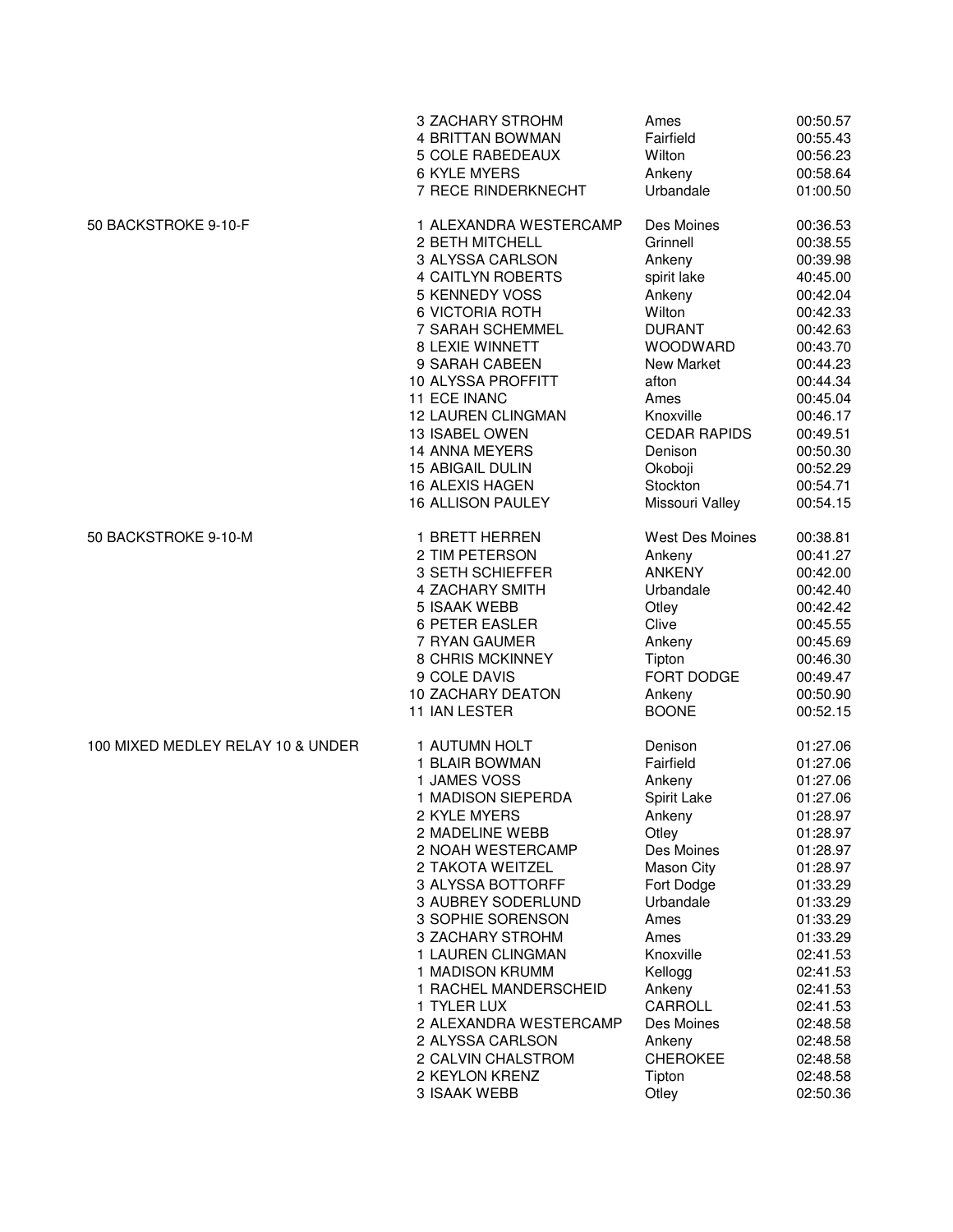|                                | 3 JACK FORDYCE          | carroll             | 02:50.36 |
|--------------------------------|-------------------------|---------------------|----------|
|                                | <b>3 LEXIE WINNETT</b>  | WOODWARD            | 02:50.36 |
|                                | 3 SARAH SCHEMMEL        | <b>DURANT</b>       | 02:50.36 |
| 200 MIXED FREE RELAY 11 - 12-F | 1 BAYLEE BOWMAN         | Fairfield           | 02:00.20 |
|                                | 1 COOPER BELL           | <b>WAUKEE</b>       | 02:00.20 |
|                                | 1 JADE GREINER          | Packwood            | 02:00.20 |
|                                | 1 JUSTIN WINNETT        | <b>WOODWARD</b>     | 02:00.20 |
|                                | 2 HENRY FENDER          | Des Moines          | 02:00.31 |
|                                | 2 HILARY SCHIEFFER      | Altoona             | 02:00.31 |
|                                | 2 REGAN KILBURN         | <b>MUSCATINE</b>    | 02:00.31 |
|                                | 2 TREVOR BRUNSVOLD      | Mason City          | 02:00.31 |
|                                | 3 ANGIE ELLENDSON       | Fort Dodge          | 02:01.98 |
|                                | 3 DAVID RUZICKA         | Altoona             | 02:01.98 |
|                                | 3 JUSTIN CABEEN         | New Market          | 02:01.98 |
|                                | 3 TAYLOR POHAR          | Spencer             | 02:01.98 |
| 200 MIXED FREE RELAY 13 - 14-F | 1 CONER ELLIOTT         | Clive               | 01:49.12 |
|                                | 1 LAURA FINNESETH       | Perry               | 01:49.12 |
|                                | 1 MATTHEW BURKE         | <b>AMES</b>         | 01:49.12 |
|                                | 1 SARAH MCENTEE         | Waukee              | 01:49.12 |
|                                | 2 ANDREW WHITEHILL      | Coin                | 01:55.72 |
|                                | 2 GABRIELLE WESTERCAMP  | Des Moines          | 01:55.72 |
|                                | 2 JENNIFER LUX          | CARROLL             | 01:55.72 |
|                                | 2 KENNY HOBSON          | Clarinda            | 01:55.72 |
|                                | 3 CODY BRIGHAM          | <b>SPENCER</b>      | 01:56.79 |
|                                | 3 DAKOTA JOHNSON        | Earlham             | 01:56.79 |
|                                | <b>3 EMILY LAMMERS</b>  | <b>GRIMES</b>       | 01:56.79 |
|                                | <b>3 KATIE HAMILTON</b> | Spirit Lake         | 01:56.79 |
| 200 MIXED FREE RELAY 15 - 18-F | 1 DUSTIN ZIMINSKI       | Ames                | 01:43.38 |
|                                | 1 KAITLIN UNGS          | Marion              | 01:43.38 |
|                                | 1 LINSEY ROHE           | Missouri Valley     | 01:43.38 |
|                                | 1 ROSS ENGEL            | West Des Moines     | 01:43.38 |
|                                | 2 ALEXA WHITEHILL       | Coin                | 01:44.07 |
|                                | 2 COLE MALIN            | CARROLL             | 01:44.07 |
|                                | 2 RACHEL OYIBO          | Des Moines          | 01:44.07 |
|                                | 2 TYLER BRIGHAM         | <b>SPENCER</b>      | 01:44.07 |
|                                | 3 CHELSEA VANDER LINDEN | Knoxville           | 01:45.89 |
|                                | <b>3 HENRY FRANCIS</b>  | grinnell            | 01:45.89 |
|                                | 3 JONATHAN HAGEN        | Ames                | 01:45.89 |
|                                | 3 KAMALHA SONNICHSEN    | <b>DENISON</b>      | 01:45.89 |
| 50 BREASTSTROKE 11-12 F        | 1 BRITTANY PURSCELL     | <b>DES MOINES</b>   | 00:35.16 |
|                                | 2 JADE GREINER          | Packwood            | 00:36.93 |
|                                | 3 SIERRA JOHNSON        | Earlham             | 00:37.82 |
|                                | 4 HAYLEY ROBERTS        | spirit lake         | 00:38.39 |
|                                | 5 BAYLEE BOWMAN         | Fairfield           | 00:39.68 |
|                                | <b>6 ELENA BURKE</b>    | <b>Cedar Rapids</b> | 00:40.45 |
|                                | 7 MALLORY SMITH         | Ankeny              | 00:40.88 |
|                                | 8 HILARY SCHIEFFER      | Altoona             | 00:40.98 |
|                                | 9 REAGAN VAN METER      | Altoona             | 00:44.28 |
|                                | <b>10 TAYLOR POHAR</b>  | Spencer             | 00:46.07 |
|                                | 11 SHAWNI GREDER        | Vail                | 00:49.31 |
|                                | <b>12 NIKKI KOCH</b>    | Wilton              | 00:54.62 |
| 50 BREASTSTROKE 11-12 M        | 1 SPENCER CLARK         | <b>CLIVE</b>        | 00:34.30 |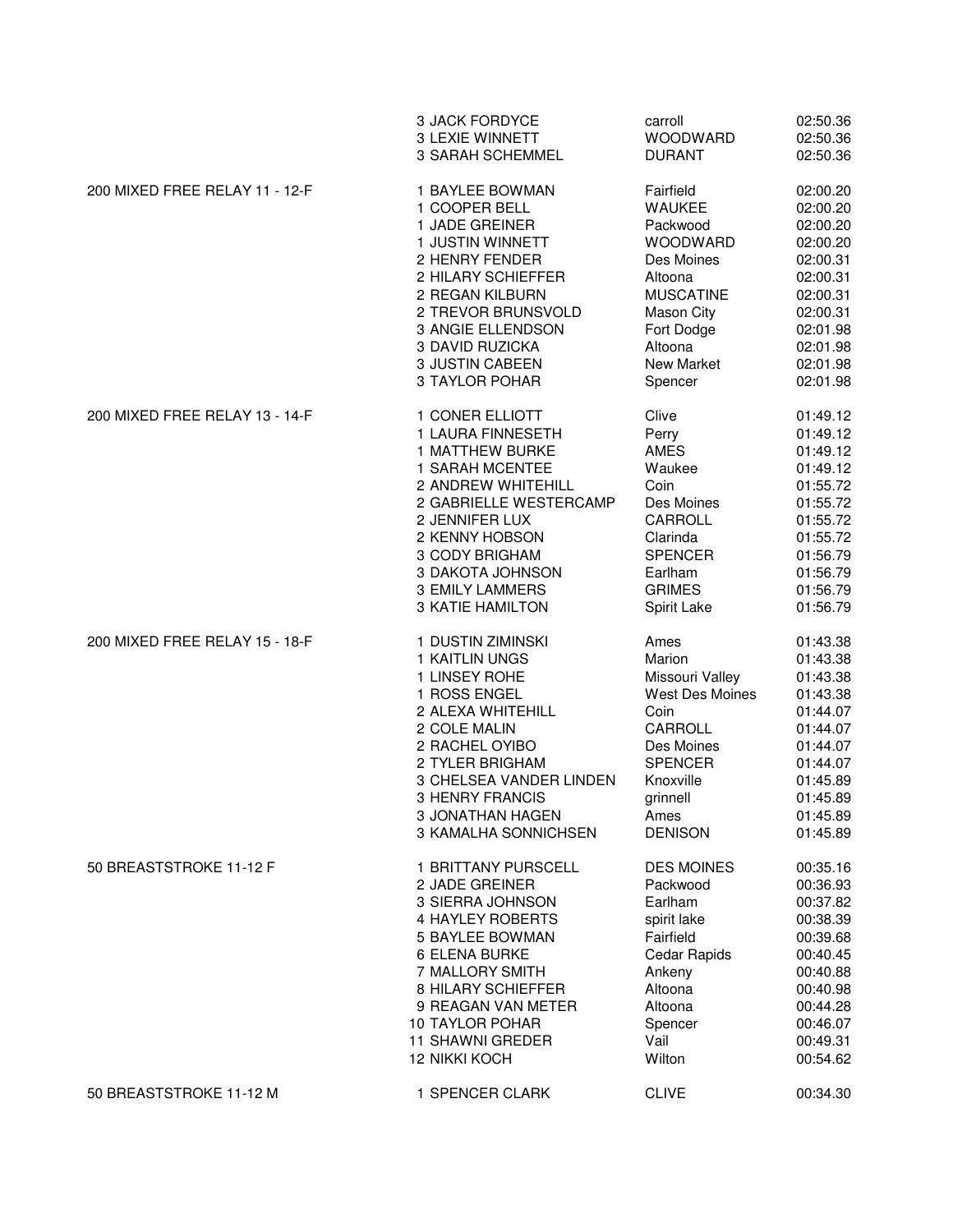|                         | 2 JUSTIN WINNETT         | WOODWARD               | 00:35.41 |
|-------------------------|--------------------------|------------------------|----------|
|                         | 3 HENRY FENDER           | Des Moines             | 00:39.59 |
|                         | 4 JUSTIN CABEEN          | New Market             | 00:41.60 |
|                         | 5 JOSHUA LEE             | Fort Dodge             | 00:41.62 |
|                         | 6 PEYTON GAUMER          | Ankeny                 | 00:43.48 |
|                         | 7 TREVOR BRUNSVOLD       | Mason City             | 00:48.78 |
|                         | 8 GRANT GULLICKSON       | <b>WEST DES MOINES</b> | 00:52.42 |
|                         | 9 ALEX JOHNSON           | <b>West Des Moines</b> | 00:55.11 |
|                         | 10 MAX ROTH              | Wilton                 | 00:56.33 |
| 50 BREASTSTROKE 13-14-F | 1 JENNY WANG             | Clive                  | 00:33.92 |
|                         | 2 JENNIFER LUX           | CARROLL                | 00:37.69 |
|                         | <b>3 LAURA FINNESETH</b> | Perry                  | 00:38.82 |
| 50 BREASTSTROKE 13-14-M | 1 DAKOTA JOHNSON         | Earlham                | 00:33.16 |
|                         | 2 BRIAN ROSS             | Johnston               | 00:34.90 |
|                         | 3 KENNY HOBSON           | Clarinda               | 00:38.29 |
|                         | 4 CONNOR COPE            | Marshalltown           | 00:39.25 |
|                         | 5 ANDREW WHITEHILL       | Coin                   | 00:42.39 |
|                         | 6 CODY BRIGHAM           | <b>SPENCER</b>         | 00:43.17 |
|                         | 7 ALEXANDER FANNING      | Missouri Valley        | 00:47.69 |
| 50 BREASTSTROKE 15-18-F | 1 CHELSEA VANDER LINDEN  | Knoxville              | 00:37.42 |
|                         | 2 ALEXA WHITEHILL        | Coin                   | 00:37.62 |
|                         | 3 ARIANA MAYO            | Des Moines             | 00:37.92 |
|                         | 4 TAYLOR LYMAN           | Denison                | 00:38.31 |
|                         | 5 ERIN ROSSITER          | Spencer                | 00:38.10 |
|                         | 6 ELIZABETH JONES        | Missouri Valley        | 00:40.18 |
|                         | 7 BILLIE JO REETZ        | Carroll                | 00:40.38 |
|                         | 8 FELECIA CIHACEK        | Missouri Valley        | 00:42.35 |
|                         | 9 AUTUMN OSBORN          | Missouri Valley        | 00:43.07 |
| 50 BREASTSTROKE 15-18-M | 1 JESSE LAWRENCE         | Ottumwa                | 00:28.19 |
|                         | 2 COLE MALIN             | CARROLL                | 00:31.62 |
|                         | 3 ROB BURKE              | Ames                   | 00:32.42 |
|                         | 4 ALEC KNIGHT            | Ames                   | 00:32.50 |
|                         | 5 LOGAN PERLETH          | Dubuque                | 00:33.03 |
|                         | <b>6 BRODY SWANSON</b>   | Clarinda               | 00:34.71 |
|                         | 7 JOHN LAWRENCE          | Ottumwa                | 00:37.10 |
|                         | 8 TAYLOR HAWLEY          | Missouri Valley q      | 00:42.27 |
| 100 BACKSTROKE 11-12-F  | 1 BAYLEE BOWMAN          | Fairfield              | 01:10.45 |
|                         | 2 SIEPERDA TAYLOR        | Spirit Lake            | 01:11.02 |
|                         | 3 REGAN KILBURN          | <b>MUSCATINE</b>       | 01:11.24 |
|                         | 4 SAMANTHA VONDRAK       | Sergeant Bluff         | 00:01.11 |
|                         | 5 MEGAN BUITENDORP       | Washington             | 01:14.89 |
|                         | <b>6 HAYLEY ROBERTS</b>  | spirit lake            | 01:17.59 |
|                         | 7 SAMANTHA KRAFT         | <b>Mason City</b>      | 01:21.09 |
|                         | 8 CHEYENNE CHURCH        | Johnston               | 01:22.77 |
|                         | 9 TAYLOR POHAR           | Spencer                | 01:24.32 |
|                         | 10 MAKENNA BOGAARD       | Pella                  | 01:24.60 |
| 100 BACKSTROKE 11-12-M  | 1 NASAN TSENGEG          | Ames                   | 01:15.62 |
|                         | 2 SETH SCHIEFFER         | <b>ANKENY</b>          | 01:23.48 |
|                         | 3 ALEX JOHNSON           | <b>West Des Moines</b> | 01:27.26 |
|                         | 4 MICHAEL LUX            | CARROLL                | 01:27.98 |
|                         | 5 DAVID RUZICKA          | Altoona                | 01:28.98 |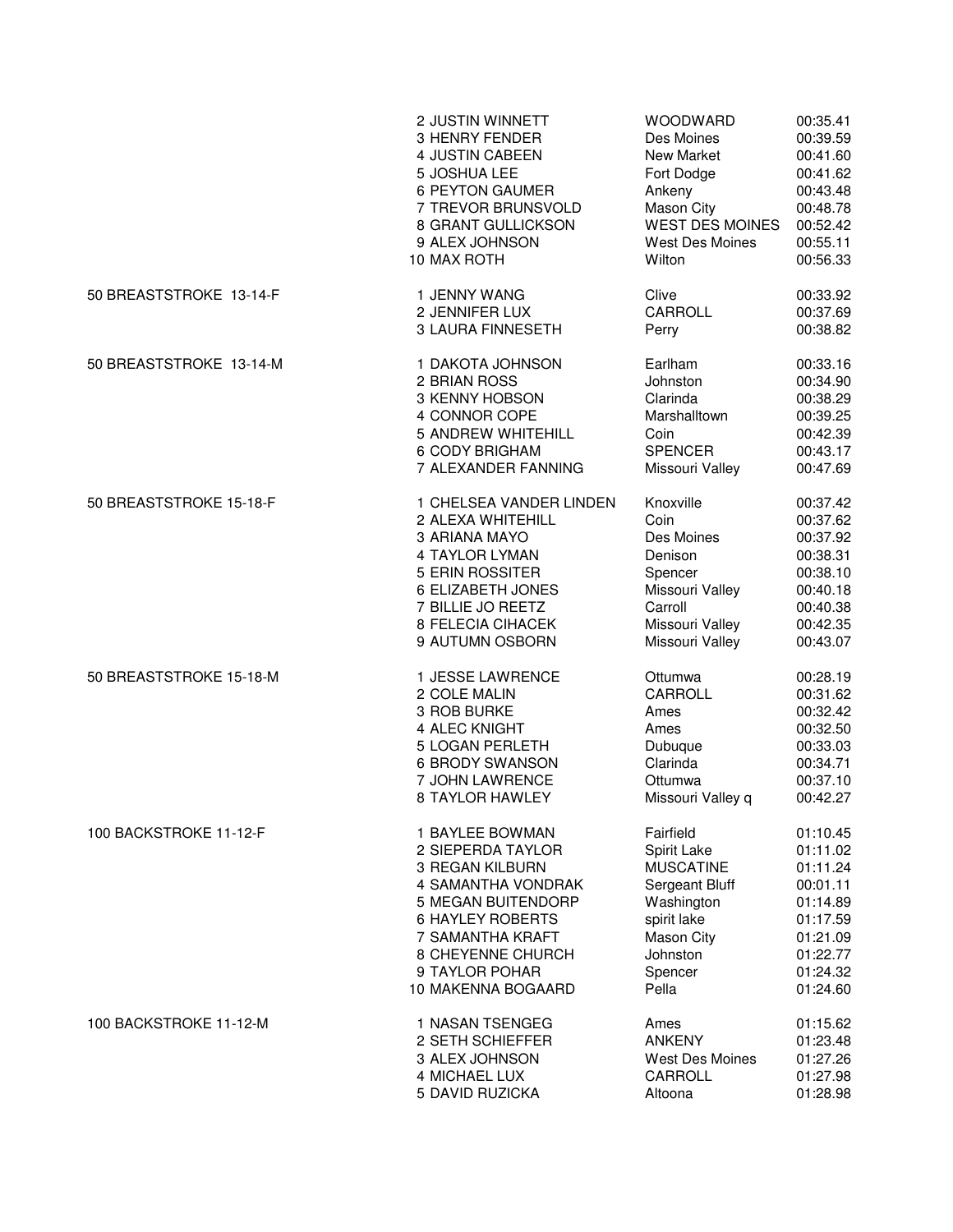|                        | 6 MAX ROTH<br>7 GRANT GULLICKSON        | Wilton<br><b>WEST DES MOINES</b> | 01:56.17<br>01:56.83 |
|------------------------|-----------------------------------------|----------------------------------|----------------------|
| 100 BACKSTROKE 13-14-F | 1 MADDIE BRO<br>2 GABRIELLE WESTERCAMP  | Ames<br>Des Moines               | 01:01.58<br>01:03.97 |
|                        | <b>3 KATIE HAMILTON</b>                 | Spirit Lake                      | 01:07.48             |
|                        | <b>4 KAYTLIN TIPPIN</b>                 | Waukee                           | 01:08.10             |
|                        | <b>5 MEREDITH FARRELL</b>               | <b>AMES</b>                      | 01:17.23             |
|                        | 6 CARTER BELL                           | waukee                           | 01:34.18             |
|                        | 7 PAIGE PAULEY                          | Missouri Valley                  | 01:37.09             |
| 100 BACKSTROKE 13-14-M | 1 CONER ELLIOTT                         | Clive                            | 00:58.81             |
|                        | 2 MATTHEW BURKE                         | AMES                             | 01:05.85             |
|                        | 3 WILL RABEDEAUX                        | Wilton                           | 01:09.16             |
|                        | 4 CODY BRIGHAM                          | <b>SPENCER</b>                   | 01:22.72             |
| 100 BACKSTROKE 15-18-F | 1 KAMALHA SONNICHSEN<br>2 ERIN ROSSITER | <b>DENISON</b><br>Spencer        | 01:06.82<br>01:09.11 |
|                        | 3 KAITLIN UNGS                          | Marion                           | 01:10.57             |
|                        | 4 ANNA HAGEN                            | Ames                             | 01:11.20             |
|                        | 5 NICKI BOGAARD                         | Pella                            | 01:16.41             |
|                        | 5 SAMANTHA BRIGHAM                      | <b>SPENCER</b>                   | 01:16.41             |
|                        | 7 KELSEY MILLER                         | Missouri Valley                  | 01:17.14             |
|                        | 8 AUTUMN OSBORN                         | Missouri Valley                  | 01:22.13             |
| 100 BACKSTROKE 15-18-M | 1 ROSS ENGEL                            | <b>West Des Moines</b>           | 00:59.22             |
|                        | 2 HUESTON HOLDER                        | Brooklyn                         | 01:00.40             |
|                        | 3 JONATHAN HAGEN                        | Ames                             | 01:02.54             |
|                        | 4 TYLER BRIGHAM                         | <b>SPENCER</b>                   | 01:03.31             |
|                        | 5 AUSTIN URMIE                          | Wilton                           | 01:08.10             |
|                        | <b>6 DUSTIN POTTER</b>                  | Bedford                          | 01:12.08             |
| 100 FREESTYLE 11-12-F  | 1 SIEPERDA TAYLOR                       | Spirit Lake                      | 01:00.79             |
|                        | 2 ANGIE ELLENDSON<br>3 TAYLOR PHERIGO   | Fort Dodge<br><b>WATERLOO</b>    | 01:02.49<br>01:03.59 |
|                        | 4 JADE GREINER                          | Packwood                         | 01:03.82             |
|                        | <b>5 BAYLEE BOWMAN</b>                  | Fairfield                        | 01:04.78             |
|                        | 6 REGAN KILBURN                         | <b>MUSCATINE</b>                 | 01:07.25             |
|                        | 7 SAMANTHA VONDRAK                      | Sergeant Bluff                   | 01:08.39             |
|                        | 8 SAMANTHA KRAFT                        | <b>Mason City</b>                | 01:09.21             |
|                        | 9 HILARY SCHIEFFER                      | Altoona                          | 01:10.08             |
|                        | 9 LYDIA LAVROVA                         | Ames                             | 01:26.12             |
|                        | 10 MEGAN BUITENDORP                     | Washington                       | 01:10.25             |
|                        | 11 MALLORY SMITH                        | Ankeny                           | 01:16.00             |
|                        | <b>12 SHAWNI GREDER</b>                 | Vail                             | 01:23.78             |
|                        | <b>14 NIKKI KOCH</b>                    | Wilton                           | 01:28.76             |
| 100 FREESTYLE 11-12-M  | 1 SPENCER CLARK                         | <b>CLIVE</b>                     | 00:57.38             |
|                        | 2 NASAN TSENGEG                         | Ames                             | 01:04.17             |
|                        | 3 JUSTIN CABEEN                         | New Market                       | 01:07.61             |
|                        | 4 JUSTIN WINNETT                        | <b>WOODWARD</b>                  | 01:07.76             |
|                        | 5 HENRY FENDER                          | Des Moines                       | 01:08.81             |
|                        | 7 DAVID RUZICKA                         | Altoona                          | 01:11.25             |
|                        | 8 TREVOR BRUNSVOLD                      | <b>Mason City</b>                | 01:11.56             |
|                        | 9 JORDAN BATTA                          | <b>Rockwell City</b>             | 01:14.71             |
|                        | 9 JOSHUA LEE                            | Fort Dodge                       | 01:09.54             |
|                        | 10 COOPER BELL                          | <b>WAUKEE</b>                    | 01:15.25             |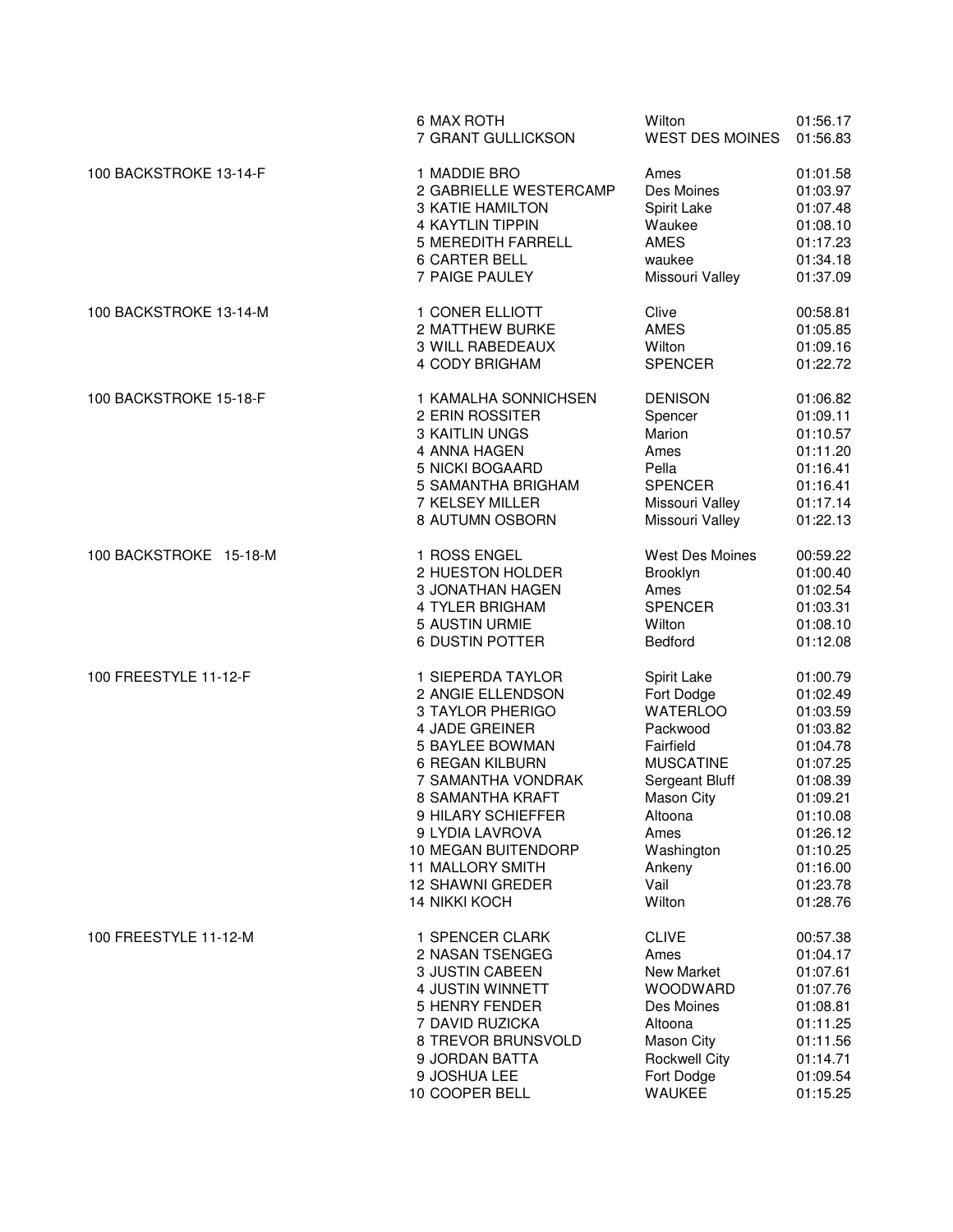|                       | 11 ALEX JOHNSON<br><b>12 PEYTON GAUMER</b><br>13 NICK REETZ<br><b>14 AARON WHITEHILL</b><br>15 GRANT GULLICKSON | West Des Moines<br>Ankeny<br>Carroll<br>Coin<br><b>WEST DES MOINES</b> | 01:16.39<br>01:18.13<br>01:19.41<br>01:28.13<br>02:06.97 |
|-----------------------|-----------------------------------------------------------------------------------------------------------------|------------------------------------------------------------------------|----------------------------------------------------------|
| 100 FREESTYLE 13-14-F | 1 MADDIE BRO                                                                                                    | Ames                                                                   | 00:55.29                                                 |
|                       | 2 JENNIFER LUX                                                                                                  | CARROLL                                                                | 01:01.14                                                 |
|                       | <b>3 SARAH MCENTEE</b>                                                                                          | Waukee                                                                 | 01:01.18                                                 |
|                       | <b>4 KATIE HAMILTON</b>                                                                                         | Spirit Lake                                                            | 01:02.09                                                 |
|                       | 5 KATELYN EWING                                                                                                 | LeMars                                                                 | 01:05.50                                                 |
|                       | 6 MEGAN MACRAE                                                                                                  | Des Moines                                                             | 01:06.36                                                 |
|                       | 7 BROOKE HERREN                                                                                                 | <b>West Des Moines</b>                                                 | 01:06.45                                                 |
|                       | 8 MEREDITH FARRELL<br>9 EMILY LAMMERS                                                                           | AMES<br><b>GRIMES</b>                                                  | 01:08.62<br>01:10.11                                     |
|                       | 10 LAURA FINNESETH                                                                                              | Perry                                                                  | 01:10.48                                                 |
|                       | 11 KATIE ROHE                                                                                                   | Missouri Valley                                                        | 01:15.97                                                 |
|                       | <b>12 CARTER BELL</b>                                                                                           | waukee                                                                 | 01:20.80                                                 |
|                       | 13 PAIGE PAULEY                                                                                                 | Missouri Valley                                                        | 01:22.44                                                 |
| 100 FREESTYLE 13-14-M | 1 BRIAN ROSS                                                                                                    | Johnston                                                               | 00:54.92                                                 |
|                       | 2 CONER ELLIOTT                                                                                                 | Clive                                                                  | 00:55.37                                                 |
|                       | <b>3 MATTHEW BURKE</b>                                                                                          | AMES                                                                   | 00:59.11                                                 |
|                       | 4 WILL RABEDEAUX                                                                                                | Wilton                                                                 | 01:02.80                                                 |
|                       | 5 CODY BRIGHAM<br>6 CONNOR COPE                                                                                 | <b>SPENCER</b><br>Marshalltown                                         | 01:09.32<br>01:09.79                                     |
|                       |                                                                                                                 |                                                                        |                                                          |
| 100 FREESTYLE 15-18-F | 1 RACHEL OYIBO                                                                                                  | Des Moines                                                             | 00:58.30                                                 |
|                       | 2 KARISSA BOHN                                                                                                  | Des Moines                                                             | 00:59.16                                                 |
|                       | 3 BARBARA PEARSON                                                                                               | Des Moines                                                             | 01:00.38                                                 |
|                       | 4 KAMALHA SONNICHSEN                                                                                            | <b>DENISON</b>                                                         | 01:00.47                                                 |
|                       | 5 ANNA HAGEN                                                                                                    | Ames                                                                   | 01:01.51                                                 |
|                       | <b>6 KAITLIN UNGS</b>                                                                                           | Marion                                                                 | 01:01.61                                                 |
|                       | 7 STEFANI SMITH                                                                                                 | Red Oak                                                                | 01:03.93                                                 |
|                       | 8 KELSEY MILLER                                                                                                 | Missouri Valley                                                        | 01:05.74                                                 |
|                       | 9 ARIANA MAYO                                                                                                   | Des Moines                                                             | 01:03.09                                                 |
|                       | <b>10 TAYLOR LYMAN</b><br>11 LINSEY ROHE                                                                        | Denison                                                                | 01:07.07                                                 |
|                       |                                                                                                                 | Missouri Valley<br>Missouri Valley                                     | 01:08.07                                                 |
|                       | 12 ELIZABETH JONES<br><b>13 AUTUMN OSBORN</b>                                                                   | Missouri Valley                                                        | 01:13.26<br>01:16.10                                     |
| 100 FREESTYLE 15-18-M | 1 BEN UNGS                                                                                                      | Marion                                                                 | 00:51.16                                                 |
|                       | 2 ROSS ENGEL                                                                                                    | <b>West Des Moines</b>                                                 | 00:51.47                                                 |
|                       | 3 COLE MALIN                                                                                                    | CARROLL                                                                | 00:52.40                                                 |
|                       | 4 LOGAN PERLETH                                                                                                 | Dubuque                                                                | 00:53.05                                                 |
|                       | 5 JESSE LAWRENCE                                                                                                | Ottumwa                                                                | 00:53.32                                                 |
|                       | 6 HUESTON HOLDER                                                                                                | Brooklyn                                                               | 00:53.61                                                 |
|                       | 7 DUSTIN ZIMINSKI                                                                                               | Ames                                                                   | 00:53.87                                                 |
|                       | 8 TYLER BRIGHAM                                                                                                 | <b>SPENCER</b>                                                         | 00:55.57                                                 |
|                       | 9 HENRY FRANCIS                                                                                                 | grinnell                                                               | 00:55.64                                                 |
|                       | <b>10 AUSTIN URMIE</b>                                                                                          | Wilton                                                                 | 00:58.40                                                 |
|                       | 11 ROB BURKE                                                                                                    | Ames                                                                   | 00:58.43                                                 |
|                       | <b>12 ALEC KNIGHT</b>                                                                                           | Ames                                                                   | 00:58.79                                                 |
|                       | <b>13 JACOB GUSTIN</b>                                                                                          | Missouri Valley                                                        | 01:00.94                                                 |
|                       | <b>14 GRANT POMERENK</b>                                                                                        | <b>BOONE</b>                                                           | 01:01.20                                                 |
|                       | <b>15 JOSHUA LEACH</b>                                                                                          | Clarinda                                                               | 01:03.56                                                 |
|                       | <b>16 TAYLOR HAWLEY</b>                                                                                         | Missouri Valley q                                                      | 01:13.14                                                 |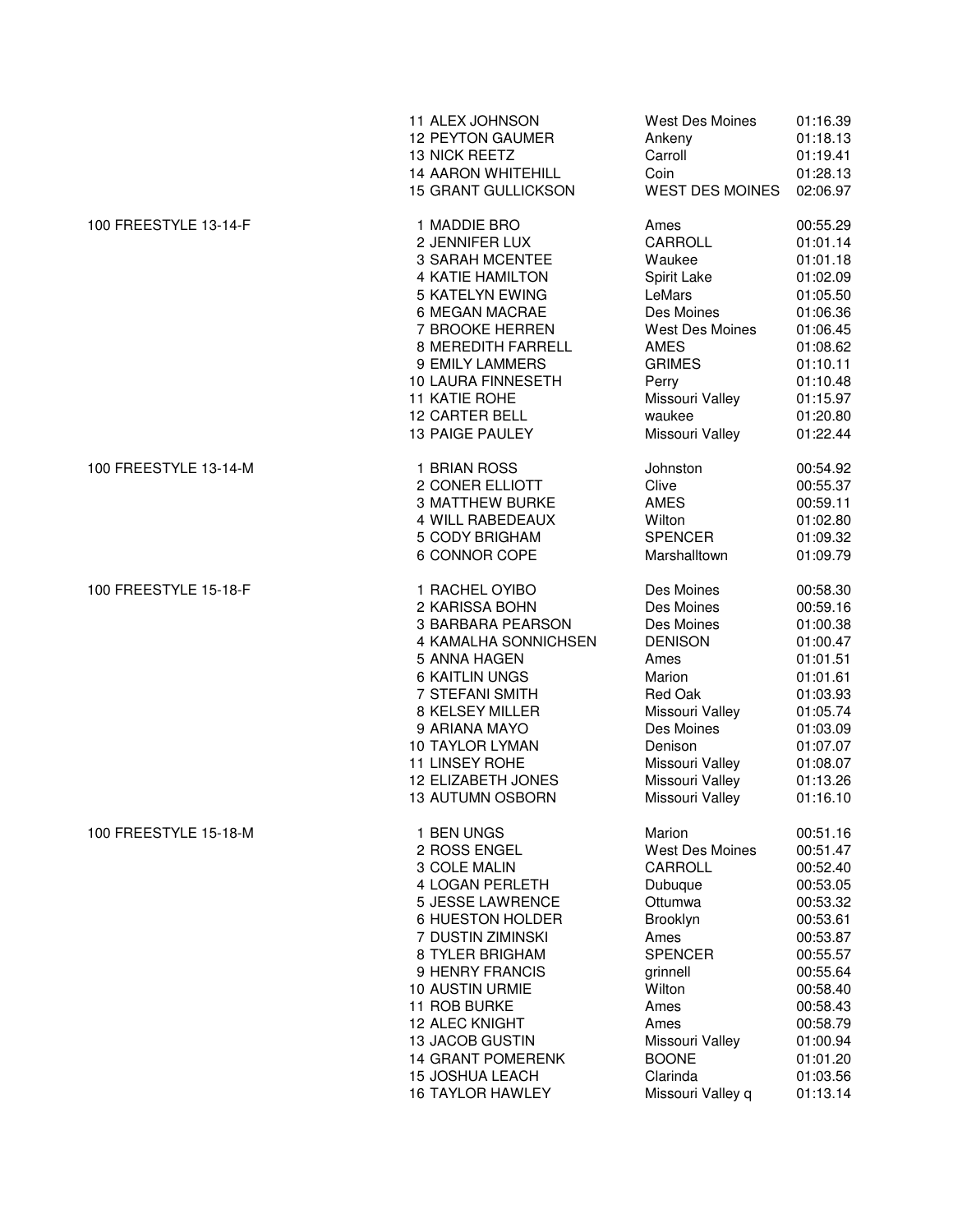|                      | 17 MICHAEL WESTERCAMP                            | Des Moines                 | 01:20.11             |
|----------------------|--------------------------------------------------|----------------------------|----------------------|
| 50 BUTTERFLY 11-12-F | 1 SIEPERDA TAYLOR                                | Spirit Lake                | 00:30.75             |
|                      | 2 JADE GREINER                                   | Packwood                   | 00:31.02             |
|                      | 3 TAYLOR PHERIGO                                 | <b>WATERLOO</b>            | 00:31.18             |
|                      | 4 MEGAN BUITENDORP                               | Washington                 | 00:33.53             |
|                      | 5 CHEYENNE CHURCH                                | Johnston                   | 00:33.99             |
|                      | <b>6 REGAN KILBURN</b>                           | <b>MUSCATINE</b>           | 00:34.85             |
|                      | 7 ANGIE ELLENDSON                                | Fort Dodge                 | 00:35.97             |
|                      | 8 TAYLOR POHAR                                   | Spencer                    | 00:37.74             |
|                      | 9 HILARY SCHIEFFER                               | Altoona                    | 00:38.27             |
|                      | 10 KRISTA LARSON                                 | Spirit Lake                | 00:40.47             |
|                      | 11 MALLORY SMITH                                 | Ankeny                     | 00:42.70             |
|                      | <b>12 SAMANTHA KRAFT</b>                         |                            | 00:42.80             |
|                      |                                                  | Mason City                 |                      |
|                      | <b>13 NIKKI KOCH</b><br><b>14 JILL KESSENICH</b> | Wilton<br>Lemars           | 00:47.90<br>00:56.33 |
|                      |                                                  |                            |                      |
| 50 BUTTERFLY 11-12-M | 1 BRYCE PATERSON                                 | <b>Guthrie Center</b>      | 00:34.34             |
|                      | 2 NICK REETZ                                     | Carroll                    | 00:38.92             |
|                      | 3 MICHAEL LUX                                    | CARROLL                    | 00:39.27             |
|                      | 4 NASAN TSENGEG                                  | Ames                       | 00:39.31             |
|                      | 5 JORDAN BATTA                                   | <b>Rockwell City</b>       | 00:41.16             |
|                      | <b>6 PEYTON GAUMER</b>                           | Ankeny                     | 00:42.16             |
|                      | 7 AARON WHITEHILL                                | Coin                       | 00:52.55             |
|                      | 8 MAX ROTH                                       | Wilton                     | 00:54.60             |
| 50 BUTTERFLY 13-14-F | 1 GABRIELLE WESTERCAMP                           | Des Moines                 | 00:29.77             |
|                      | 2 JENNIFER LUX                                   | CARROLL                    | 00:30.30             |
|                      | 3 JENNY WANG                                     | Clive                      | 00:30.69             |
|                      | <b>4 KAYTLIN TIPPIN</b>                          | Waukee                     | 00:31.92             |
|                      | <b>5 SARAH MCENTEE</b>                           | Waukee                     | 00:32.23             |
|                      | <b>6 KATIE HAMILTON</b>                          | Spirit Lake                | 00:32.62             |
|                      | 7 LAURA FINNESETH                                | Perry                      | 00:33.75             |
|                      | <b>8 EMILY LAMMERS</b>                           | <b>GRIMES</b>              | 00:34.77             |
|                      | 9 MEGAN MACRAE                                   | Des Moines                 | 00:35.03             |
|                      | 10 KATELYN EWING                                 | LeMars                     | 00:35.11             |
|                      | 11 KATIE ROHE                                    | Missouri Valley            | 00:39.00             |
|                      | 12 JODI TISH                                     | Grinnell                   | 00:44.21             |
| 50 BUTTERFLY 13-14-M | 1 BRIAN ROSS                                     | Johnston                   | 00:30.16             |
|                      | 2 WILL RABEDEAUX                                 | Wilton                     | 00:32.09             |
|                      | 3 KENNY HOBSON                                   | Clarinda                   | 00:32.44             |
|                      | 4 ANDREW WHITEHILL                               | Coin                       | 00:34.55             |
| 50 BUTTERFLY 15-18-F | 1 RACHEL OYIBO                                   | Des Moines                 | 00:30.39             |
|                      | 2 KAMALHA SONNICHSEN                             | <b>DENISON</b>             | 00:30.99             |
|                      | 3 KARISSA BOHN                                   | Des Moines                 | 00:31.04             |
|                      | 4 KAITLIN UNGS                                   | Marion                     | 00:31.29             |
|                      | 5 ALEXA WHITEHILL                                | Coin                       | 00:32.39             |
|                      | 6 KELSEY MILLER                                  | Missouri Valley            | 00:32.57             |
|                      | 7 TAYLOR LYMAN                                   | Denison                    | 00:33.76             |
|                      | 8 LINSEY ROHE                                    | Missouri Valley            |                      |
|                      |                                                  |                            | 00:35.99             |
|                      | 9 BILLIE JO REETZ<br>10 FELECIA CIHACEK          | Carroll<br>Missouri Valley | 00:36.90<br>00:38.02 |
|                      |                                                  |                            |                      |
| 50 BUTTERFLY 15-18-M | 1 JONATHAN HAGEN                                 | Ames                       | 00:25.79             |
|                      | 2 DUSTIN ZIMINSKI                                | Ames                       | 00:26.17             |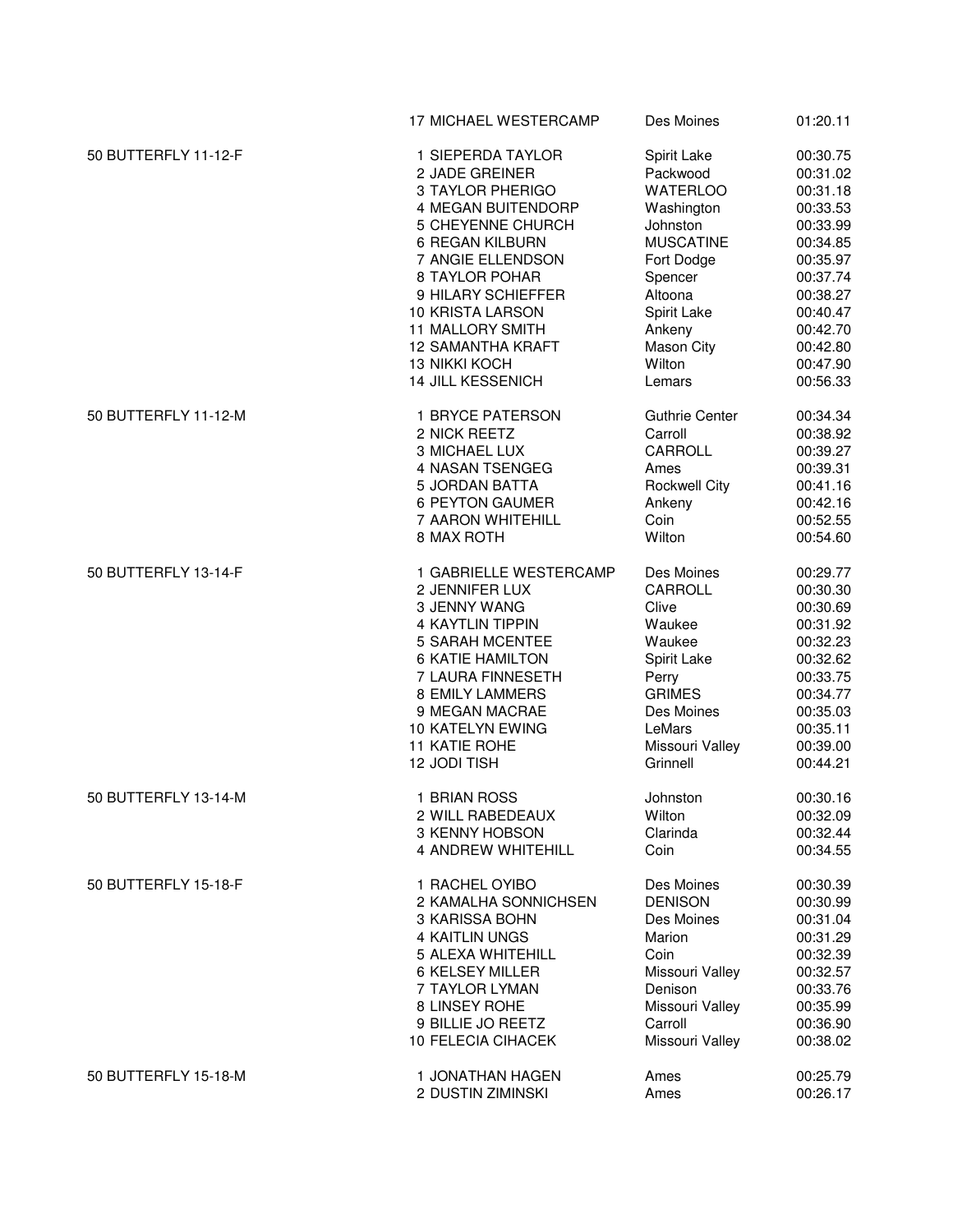|                               | 3 JESSE LAWRENCE          | Ottumwa                | 00:26.28 |
|-------------------------------|---------------------------|------------------------|----------|
|                               | 4 BEN UNGS                | Marion                 | 00:26.77 |
|                               | 5 ROB BURKE               | Ames                   | 00:27.15 |
|                               | 6 COLE MALIN              | CARROLL                | 00:27.61 |
|                               | 7 HUESTON HOLDER          | Brooklyn               | 00:28.18 |
|                               | 8 BRODY SWANSON           | Clarinda               | 00:28.51 |
|                               | 9 LOGAN PERLETH           | Dubuque                | 00:28.77 |
|                               | 10 DUSTIN POTTER          | <b>Bedford</b>         | 00:29.22 |
|                               | 11 JACOB GUSTIN           | Missouri Valley        | 00:29.24 |
|                               | <b>12 AUSTIN URMIE</b>    | Wilton                 | 00:29.55 |
|                               | <b>13 HENRY FRANCIS</b>   | grinnell               | 00:31.59 |
| 200 INDIVIDUAL MEDLEY 11-12-F | 1 BRITTANY PURSCELL       | <b>DES MOINES</b>      | 02:35.93 |
|                               | 2 TAYLOR PHERIGO          | <b>WATERLOO</b>        | 02:39.49 |
|                               | <b>3 SAMANTHA VONDRAK</b> | Sergeant Bluff         | 02:44.99 |
|                               | <b>4 HAYLEY ROBERTS</b>   | spirit lake            | 02:49.19 |
|                               | 5 REAGAN VAN METER        | Altoona                | 02:56.97 |
| 200 INDIVIDUAL MEDLEY 11-12-M | 1 SPENCER CLARK           | <b>CLIVE</b>           | 02:24.44 |
|                               | 2 BRYCE PATERSON          | <b>Guthrie Center</b>  | 02:51.44 |
|                               | 3 JUSTIN CABEEN           | New Market             | 03:00.12 |
|                               | <b>4 MICHAEL LUX</b>      | CARROLL                | 03:33.50 |
| 200 INDIVIDUAL MEDLEY 13-14-F | 1 JENNY WANG              | Clive                  | 02:31.83 |
|                               | 2 BROOKE HERREN           | <b>West Des Moines</b> | 02:46.26 |
|                               | <b>3 EMILY LAMMERS</b>    | <b>GRIMES</b>          | 02:58.40 |
|                               | 4 JODI TISH               | Grinnell               | 03:24.68 |
| 200 INDIVIDUAL MEDLEY 13-14-M | 1 CONER ELLIOTT           | Clive                  | 02:17.38 |
|                               | 2 MATTHEW BURKE           | <b>AMES</b>            | 02:29.80 |
| 200 INDIVIDUAL MEDLEY 15-18-F | 1 BARBARA PEARSON         | Des Moines             | 02:33.09 |
|                               | 2 ERIN ROSSITER           | Spencer                | 02:36.39 |
|                               | 3 STEFANI SMITH           | Red Oak                | 02:41.80 |
|                               | 4 SAMANTHA BRIGHAM        | <b>SPENCER</b>         | 02:42.21 |
| 200 INDIVIDUAL MEDLEY 15-18-F | 5 ALEXA WHITEHILL         | Coin                   | 02:49.14 |
|                               | 6 CHELSEA VANDER LINDEN   | Knoxville              | 02:57.68 |
| 200 INDIVIDUAL MEDLEY 15-18-M | 1 ROSS ENGEL              | West Des Moines        | 02:08.87 |
|                               | <b>2 JONATHAN HAGEN</b>   | Ames                   | 02:14.96 |
|                               | 3 TYLER BRIGHAM           | <b>SPENCER</b>         | 03:20.44 |
|                               | 4 ALEC KNIGHT             | Ames                   | 02:22.74 |
|                               | 5 DUSTIN POTTER           | <b>Bedford</b>         | 02:38.44 |
| 200 MEDLEY RELAY 11 - 12 F    | 1 BAYLEE BOWMAN           | Fairfield              | 02:15.05 |
|                               | 1 JADE GREINER            | Packwood               | 02:15.05 |
|                               | 1 SIEPERDA TAYLOR         | Spirit Lake            | 02:15.05 |
|                               | 1 TAYLOR POHAR            | Spencer                | 02:15.05 |
|                               | 2 ANGIE ELLENDSON         | Fort Dodge             | 02:19.00 |
|                               | 2 BRITTANY PURSCELL       | <b>DES MOINES</b>      | 02:19.00 |
|                               | 2 REAGAN VAN METER        | Altoona                | 02:19.00 |
|                               | 2 SAMANTHA KRAFT          | <b>Mason City</b>      | 02:19.00 |
|                               | 3 HILARY SCHIEFFER        | Altoona                | 02:24.98 |
|                               | 3 KRISTA LARSON           | Spirit Lake            | 02:24.98 |
|                               | 3 MALLORY SMITH           | Ankeny                 | 02:24.98 |
|                               | 3 TAYLOR PHERIGO          | <b>WATERLOO</b>        | 02:24.98 |
|                               | 4 CHEYENNE CHURCH         | Johnston               | 02:31.05 |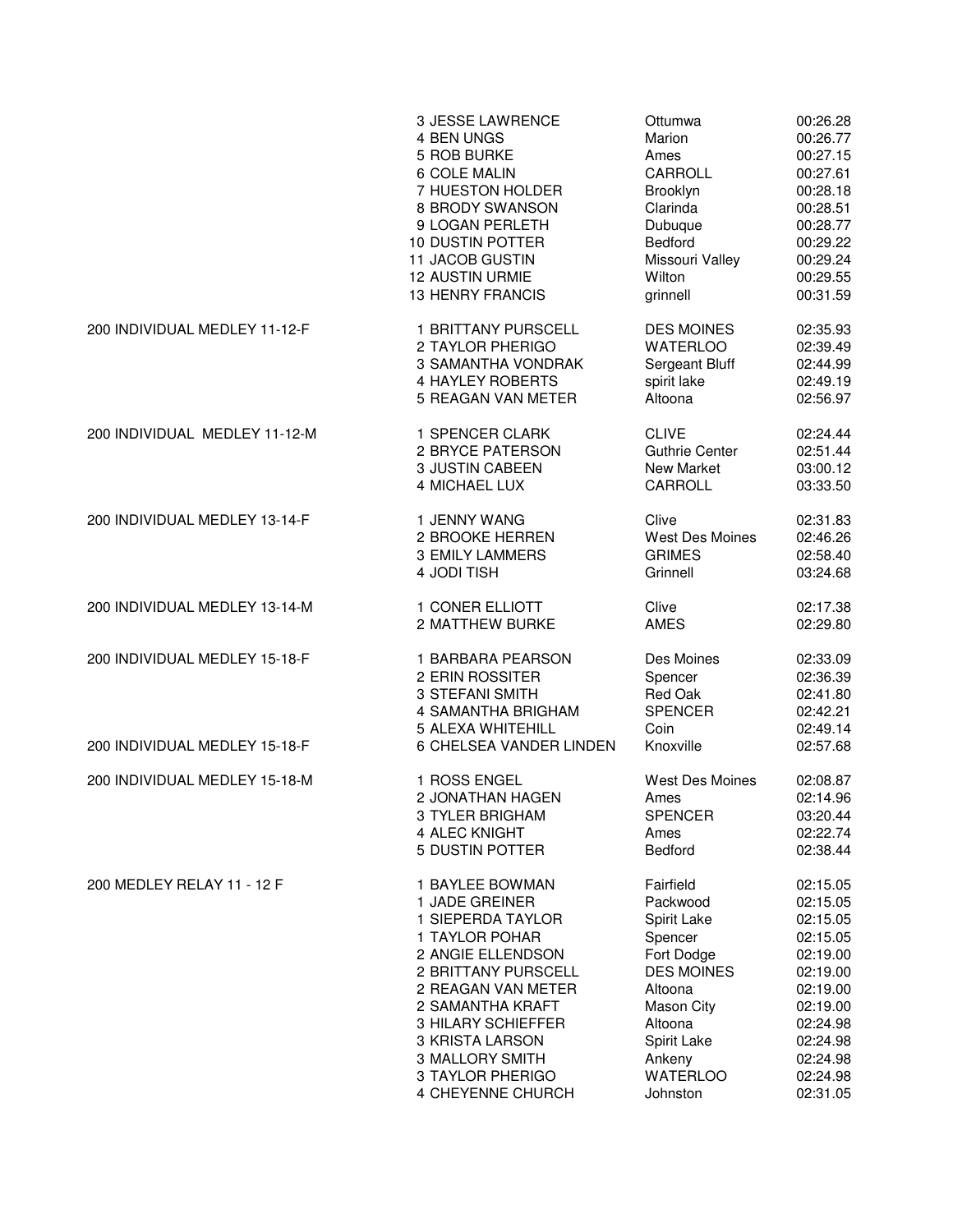|                            | 4 LEANN HOBSON            | Clarinda              | 02:31.05 |
|----------------------------|---------------------------|-----------------------|----------|
|                            | <b>4 REGAN KILBURN</b>    | <b>MUSCATINE</b>      | 02:31.05 |
|                            | 4 SAMANTHA VONDRAK        | Sergeant Bluff        | 02:31.05 |
|                            | 5 JILL KESSENICH          | Lemars                | 02:47.99 |
|                            | 5 MEGAN BUITENDORP        | Washington            | 02:47.99 |
|                            | <b>5 NIKKI KOCH</b>       | Wilton                | 02:47.99 |
|                            | 5 SHAWNI GREDER           | Vail                  | 02:47.99 |
| 200 MEDLEY RELAY 11 - 12 M | 1 BRYCE PATERSON          | <b>Guthrie Center</b> | 02:21.62 |
|                            | 1 JUSTIN WINNETT          | WOODWARD              | 02:21.62 |
|                            | 1 MICHAEL LUX             | CARROLL               | 02:21.62 |
|                            | 1 NASAN TSENGEG           | Ames                  | 02:21.62 |
|                            | 2 JORDAN BATTA            | <b>Rockwell City</b>  | 02:28.56 |
|                            | 2 JUSTIN CABEEN           | New Market            | 02:28.56 |
|                            | 2 PEYTON GAUMER           | Ankeny                | 02:28.56 |
|                            | 2 TREVOR BRUNSVOLD        | Mason City            | 02:28.56 |
|                            | <b>3 AARON WHITEHILL</b>  | Coin                  | 02:38.07 |
|                            | 3 COOPER BELL             | <b>WAUKEE</b>         | 02:38.07 |
|                            | 3 NICK REETZ              | Carroll               | 02:38.07 |
|                            | 3 SPENCER CLARK           | <b>CLIVE</b>          | 02:38.07 |
| 200 MEDLEY RELAY 13 - 14 F | 1 EMILY LAMMERS           | <b>GRIMES</b>         | 02:15.98 |
|                            | 1 GABRIELLE WESTERCAMP    | Des Moines            | 02:15.98 |
|                            | 1 JODI TISH               | Grinnell              | 02:15.98 |
|                            | 1 SIERRA JOHNSON          | Earlham               | 02:15.98 |
|                            | 2 JENNIFER LUX            | CARROLL               | 02:16.34 |
|                            | 2 KATELYN EWING           | LeMars                | 02:16.34 |
|                            | 2 SAMANTHA VONDRAK        | Sergeant Bluff        | 02:16.34 |
|                            | 2 SARAH MCENTEE           | Waukee                | 02:16.34 |
|                            | 3 CARTER BELL             | waukee                | 02:22.76 |
|                            | 3 JENNY WANG              | Clive                 | 02:22.76 |
|                            | <b>3 KATIE HAMILTON</b>   | Spirit Lake           | 02:22.76 |
|                            | 3 KATIE ROHE              | Missouri Valley       | 02:22.76 |
| 200 MEDLEY RELAY 13 - 14 M | 1 ALEX JOHNSON            | West Des Moines       | 02:15.47 |
|                            | 1 BRIAN ROSS              | Johnston              | 02:15.47 |
|                            | 1 CONNOR COPE             | Marshalltown          | 02:15.47 |
|                            | 1 KENNY HOBSON            | Clarinda              | 02:15.47 |
|                            | 2 CODY BRIGHAM            | <b>SPENCER</b>        | 02:19.56 |
|                            | 2 CONER ELLIOTT           | Clive                 | 02:19.56 |
|                            | 2 GRANT GULLICKSON        | WEST DES MOINES       | 02:19.56 |
|                            | 2 WILL RABEDEAUX          | Wilton                | 02:19.56 |
|                            | 3 ALEXANDER FANNING       | Missouri Valley       | 02:22.23 |
|                            | <b>3 ANDREW WHITEHILL</b> | Coin                  | 02:22.23 |
|                            | 3 DAVID RUZICKA           | Altoona               | 02:22.23 |
|                            | <b>3 MATTHEW BURKE</b>    | AMES                  | 02:22.23 |
| 200 MEDLEY RELAY 15 - 18 F | 1 BARBARA PEARSON         | Des Moines            | 02:08.55 |
|                            | 1 ERIN ROSSITER           | Spencer               | 02:08.55 |
|                            | 1 KARISSA BOHN            | Des Moines            | 02:08.55 |
|                            | 1 LINSEY ROHE             | Missouri Valley       | 02:08.55 |
|                            | 2 ANNA HAGEN              | Ames                  | 02:09.77 |
|                            | 2 JENNIFER LUX            | CARROLL               | 02:09.77 |
|                            | 2 LAURA FINNESETH         | Perry                 | 02:09.77 |
|                            | 3 ALEXA WHITEHILL         | Coin                  | 02:17.53 |
|                            | 3 AUTUMN OSBORN           | Missouri Valley       | 02:17.53 |
|                            | 3 KELSEY MILLER           | Missouri Valley       | 02:17.53 |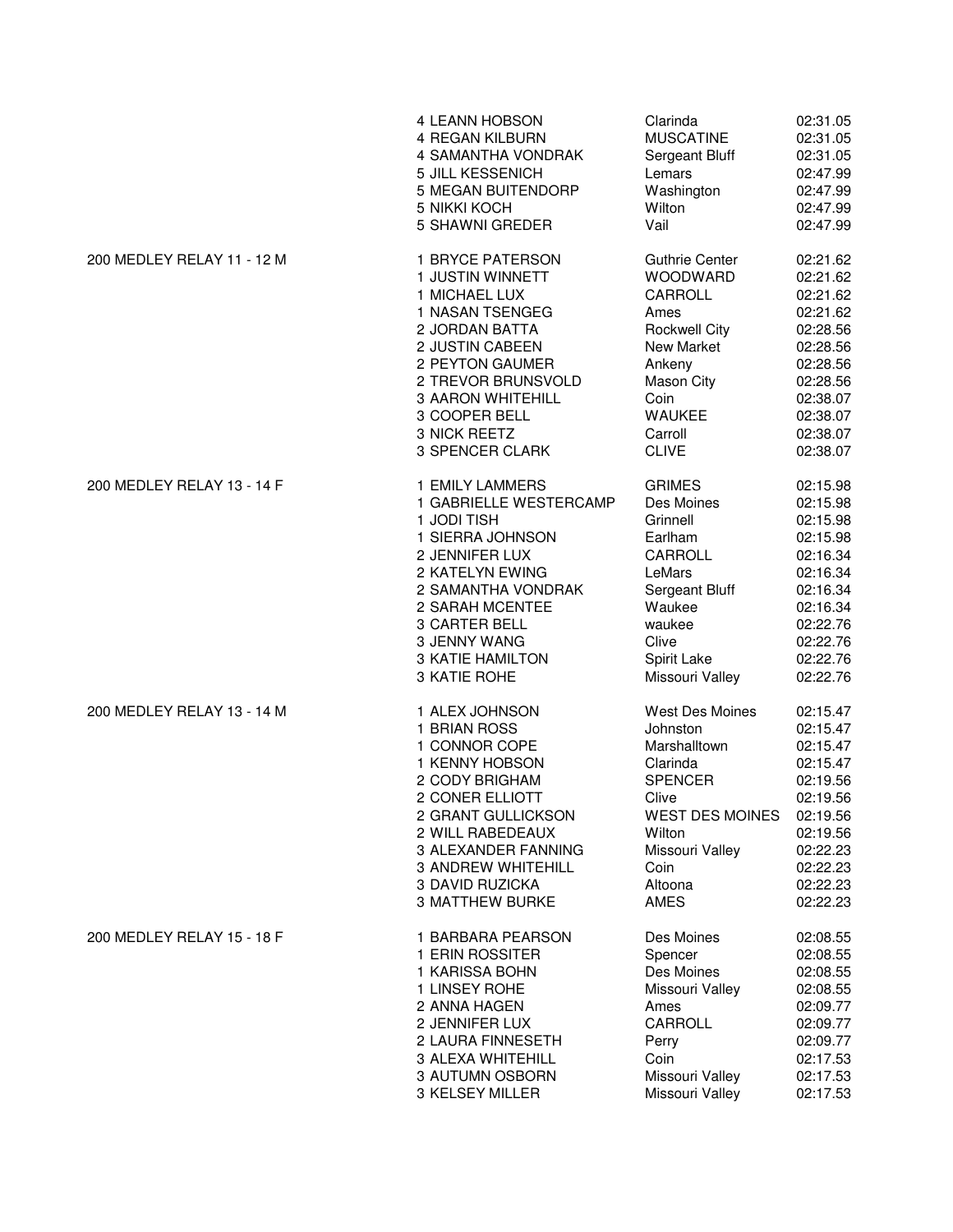|                            | 3 TAYLOR LYMAN                                    | Denison                         | 02:17.53                         |
|----------------------------|---------------------------------------------------|---------------------------------|----------------------------------|
| 200 MEDLEY RELAY 15 - 18 M | 1 BEN UNGS                                        | Marion                          | 01:49.38                         |
|                            | 1 GRANT POMERENK                                  | <b>BOONE</b>                    | 01:49.38                         |
|                            | 1 JONATHAN HAGEN                                  | Ames                            | 01:49.38                         |
|                            | 1 LOGAN PERLETH                                   | Dubuque                         | 01:49.38                         |
|                            | 2 COLE MALIN                                      | CARROLL                         | 01:52.39                         |
|                            | 2 DUSTIN POTTER                                   | <b>Bedford</b>                  | 01:52.39                         |
|                            | 2 ROSS ENGEL                                      | West Des Moines                 | 01:52.39                         |
|                            | 2 TYLER BRIGHAM                                   | <b>SPENCER</b>                  | 01:52.39                         |
|                            | 3 AUSTIN URMIE                                    | Wilton                          | 01:58.02                         |
|                            | 3 BRODY SWANSON                                   | Clarinda                        | 01:58.02                         |
|                            | <b>3 HENRY FRANCIS</b>                            | grinnell                        | 01:58.02                         |
|                            | 3 ROB BURKE                                       | Ames                            | 01:58.02                         |
| 500 FREESTYLE<br>13-14-F   | 1 MADDIE BRO<br>2 MEREDITH FARRELL<br>3 JODI TISH | Ames<br><b>AMES</b><br>Grinnell | 05:23.24<br>06:00.28<br>07:31.15 |
| 500 FREESTYLE 15-18-F      | 1 BARBARA PEARSON                                 | Des Moines                      | 05:53.95                         |
|                            | 2 KARISSA BOHN                                    | Des Moines                      | 05:57.57                         |
|                            | 3 ANNA HAGEN                                      | Ames                            | 06:11.55                         |
|                            | <b>4 STEFANI SMITH</b>                            | Red Oak                         | 06:40.11                         |
|                            | 5 SAMANTHA BRIGHAM                                | <b>SPENCER</b>                  | 06:49.40                         |
| 500 FREESTYLE 15-18-M      | 1 BEN UNGS                                        | Marion                          | 05:38.16                         |
|                            | 2 HENRY FRANCIS                                   | grinnell                        | 05:55.67                         |
|                            | 3 JACOB GUSTIN                                    | Missouri Valley                 | 06:21.19                         |
| 50 BUTTERFLY 8 & UNDER-F   | 1 LAURYN SCHIEFFER                                | Altoona                         | 00:39.47                         |
|                            | 2 SOPHIE SORENSON                                 | Ames                            | 00:40.90                         |
|                            | 3 TAKOTA WEITZEL                                  | Mason City                      | 00:44.19                         |
|                            | 4 OLIVIA CROUSE                                   | Urbandale                       | 00:49.44                         |
|                            | 5 AUBREY SODERLUND                                | Urbandale                       | 00:54.62                         |
| 50 BUTTERFLY 8 & UNDER-M   | 1 ZACHARY STROHM                                  | Ames                            | 00:50.57                         |
|                            | 2 ZACHARY BATTA                                   | <b>Rockwell City</b>            | 00:55.48                         |
|                            | 3 COLE RABEDEAUX                                  | Wilton                          | 00:59.66                         |
|                            | 4 JOHN HANSELL                                    | Des Moines                      | 01:04.37                         |
| 50 BUTTERFLY 9-10-F        | 1 MADISON KRUMM                                   | Kellogg                         | 00:33.70                         |
|                            | 2 SAMANTHA FRITZ                                  | Fairfield                       | 00:35.08                         |
|                            | 3 ALEXANDRA WESTERCAMP                            | Des Moines                      | 00:35.98                         |
|                            | 4 CASSIE FRAZIER                                  | Ankeny                          | 00:36.04                         |
|                            | <b>5 SAMANTHA HEDRICK</b>                         | Pella                           | 00:36.77                         |
|                            | <b>6 KAITY RICHMOND</b>                           | Oskaloosa                       | 00:38.33                         |
|                            | 7 ALYSSA PROFFITT                                 | afton                           | 00:41.66                         |
|                            | <b>8 CAITLYN ROBERTS</b>                          | spirit lake                     | 00:41.69                         |
|                            | 9 BETH MITCHELL                                   | Grinnell                        | 00:41.88                         |
|                            | 10 KENNEDY VOSS                                   | Ankeny                          | 00:42.27                         |
|                            | <b>11 LAUREN CLINGMAN</b>                         | Knoxville                       | 00:43.28                         |
|                            | <b>12 KIRSTEN SIEBENGA</b>                        | cedar rapids                    | 00:43.93                         |
|                            | <b>13 LEXIE WINNETT</b>                           | <b>WOODWARD</b>                 | 00:44.19                         |
|                            | <b>14 SARAH SCHEMMEL</b>                          | <b>DURANT</b>                   | 00:46.24                         |
|                            | <b>15 ANNA MEYERS</b>                             | Denison                         | 00:46.38                         |
|                            | 16 ABIGAIL DULIN                                  | Okoboji                         | 00:49.82                         |
|                            | 17 NATALIE LAMMERS                                | <b>GRIMES</b>                   | 00:52.36                         |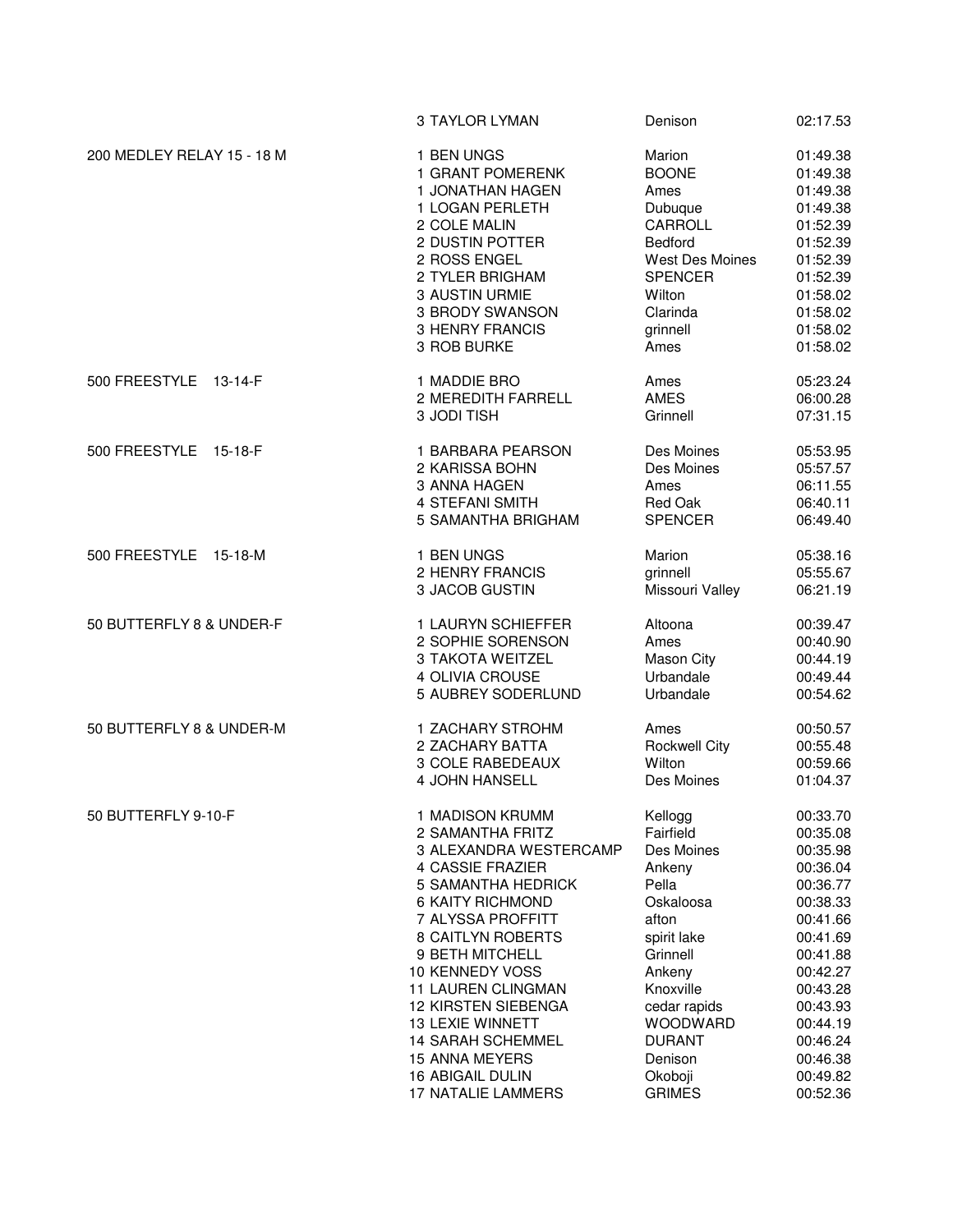|                             | 18 ALEXANDRA COLEMAN        | Marion                 | 00:53.39 |
|-----------------------------|-----------------------------|------------------------|----------|
|                             | <b>19 EMERY HANSELL</b>     | Des Moines             | 00:55.30 |
| 50 BUTTERFLY 9-10-M         | 1 CAMERON BRIGGS            | Waukee                 | 00:35.18 |
|                             | 2 MATT JACKSON              | Marion                 | 00:35.90 |
|                             | <b>3 BRENNAN URBI</b>       | Cedar Rapids           | 00:35.97 |
|                             | 4 BRETT HERREN              | West Des Moines        | 00:37.96 |
|                             | 5 ISAAK WEBB                | Otley                  | 00:40.23 |
|                             | <b>6 STEFAN KITSOS</b>      | Cedar Rapids           | 00:40.90 |
|                             | 7 EVAN FREDERICK            | West Des Moines        | 00:42.00 |
|                             | 8 MICHAEL BURKE             | Ames                   | 00:44.25 |
|                             | 9 ANDREW FINSES             | ankeny                 | 00:45.77 |
|                             | <b>10 ZACHARY SMITH</b>     | Urbandale              | 00:46.80 |
|                             | 11 TYLER LUX                | CARROLL                | 00:48.38 |
|                             | <b>12 ZACHARY DEATON</b>    | Ankeny                 | 00:54.63 |
| 100 FREESTYLE 8 AND UNDER-F | 1 SOPHIE SORENSON           | Ames                   | 01:20.27 |
|                             | 2 RACHELLE HOULETTE         | Altoona                | 01:22.23 |
|                             | 3 LAURYN SCHIEFFER          | Altoona                | 01:22.71 |
|                             | <b>4 KAYLA RINDERKNECHT</b> | Urbandale              | 01:24.57 |
|                             | 5 OLIVIA CROUSE             | Urbandale              | 01:25.80 |
|                             | <b>6 TAKOTA WEITZEL</b>     | <b>Mason City</b>      | 01:29.12 |
|                             | 7 AUBREY SODERLUND          | Urbandale              | 01:37.20 |
|                             | 8 CHLOE FRAZIER             | Ankeny                 | 01:39.35 |
|                             | 9 MARISA SMITH              | Ankeny                 | 01:29.97 |
|                             | 10 MADELINE WEBB            | Otley                  | 01:45.24 |
|                             | <b>11 AARYN GRAEVE</b>      | Ankeny                 | 01:51.37 |
|                             | <b>12 EMMA PETERSON</b>     | Ankeny                 | 02:01.69 |
| 100 FREESTYLE 8 AND UNDER-M | 1 JACK VAN METER            | Altoona                | 01:24.88 |
|                             | 2 NICK JOHNSON              | <b>West Des Moines</b> | 01:28.05 |
|                             | 3 AUSTIN COCHRANE           | Marion                 | 01:28.62 |
|                             | 4 ZACHARY STROHM            | Ames                   | 01:31.06 |
|                             | 5 ETHAN SCHIEFFER           | <b>ANKENY</b>          | 01:48.87 |
| 100 FREESTYLE 9-10-F        | 1 SAMANTHA FRITZ            | Fairfield              | 01:08.09 |
|                             | 2 ALEXANDRA WESTERCAMP      | Des Moines             | 01:08.38 |
|                             | 3 MADISON KRUMM             | Kellogg                | 01:08.49 |
|                             | 4 BETH MITCHELL             | Grinnell               | 01:10.51 |
|                             | 5 ALYSSA CARLSON            | Ankeny                 | 01:13.07 |
|                             | 6 CASSIE FRAZIER            | Ankeny                 | 01:14.97 |
|                             | 7 RACHEL MANDERSCHEID       | Ankeny                 | 01:15.42 |
|                             | <b>8 KAITY RICHMOND</b>     | Oskaloosa              | 01:19.18 |
|                             | 9 CAITLYN ROBERTS           | spirit lake            | 01:20.88 |
|                             | 10 ALYSSA PROFFITT          | afton                  | 01:21.47 |
|                             | <b>11 KENNEDY VOSS</b>      | Ankeny                 | 01:22.58 |
|                             | <b>12 KATIE SEVERINO</b>    | johnston               | 01:22.61 |
|                             | 13 ALEXANDRA COLEMAN        | Marion                 | 01:26.67 |
|                             | <b>14 ASHLEIGH HOULETTE</b> | Altoona                | 01:26.90 |
|                             | <b>15 VICTORIA ROTH</b>     | Wilton                 | 01:31.71 |
|                             | <b>16 NATALIE LAMMERS</b>   | <b>GRIMES</b>          | 01:33.37 |
|                             | 17 ALEXIS HAGEN             | Stockton               | 01:36.20 |
|                             | <b>18 ELIZABETH HERRERA</b> | Cherokee               | 01:43.88 |
|                             | <b>19 JENA PROFFITT</b>     | afton                  | 01:46.86 |
| 100 FREESTYLE 9-10-M        | 1 BRENNAN URBI              | Cedar Rapids           | 01:07.71 |
|                             | 2 MATT JACKSON              | Marion                 | 01:09.36 |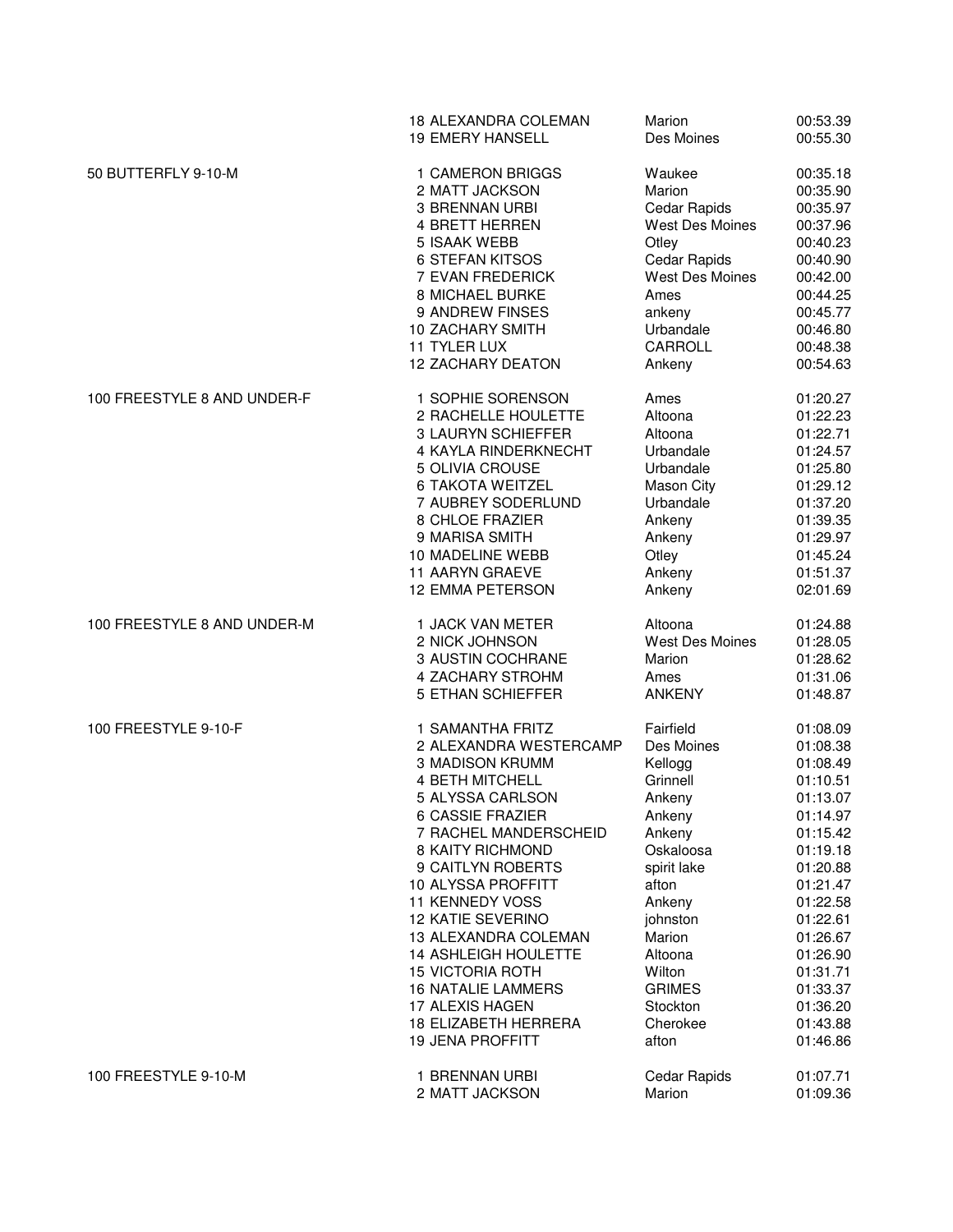|                           | 3 BRETT HERREN              | <b>West Des Moines</b> | 01:13.46 |
|---------------------------|-----------------------------|------------------------|----------|
|                           | 4 STEFAN KITSOS             | Cedar Rapids           | 01:16.06 |
|                           | 5 ZACHARY SMITH             | Urbandale              | 01:18.29 |
|                           | <b>6 ISAAK WEBB</b>         | Otley                  | 01:18.55 |
|                           | 7 EVAN FREDERICK            | West Des Moines        | 01:18.86 |
|                           | 8 SETH SCHIEFFER            | <b>ANKENY</b>          | 01:19.73 |
|                           | 9 PETER EASLER              | Clive                  | 01:21.24 |
|                           | 10 MICHAEL BURKE            | Ames                   | 01:21.68 |
|                           | 11 TIM PETERSON             | Ankeny                 | 01:24.48 |
|                           | <b>12 ANDREW FINSES</b>     | ankeny                 | 01:27.04 |
|                           | <b>13 RYAN GAUMER</b>       | Ankeny                 | 01:28.91 |
|                           | 14 CARTER MCCULLOUGH        | Ames                   | 01:29.45 |
|                           | 15 IAN LESTER               | <b>BOONE</b>           | 01:33.40 |
|                           | <b>16 STEVEN MARTIN</b>     | Shenandoah             | 01:40.32 |
|                           | 17 ZACHARY DEATON           | Ankeny                 | 01:43.80 |
|                           | <b>18 KEYLON KRENZ</b>      | Tipton                 | 01:45.22 |
| 25 BACKSTROKE 8 & UNDER-F | 1 MADISON SIEPERDA          | Spirit Lake            | 00:19.83 |
|                           | 2 KAYLA RINDERKNECHT        | Urbandale              | 00:20.30 |
|                           | 3 KERRIGAN URBI             | Cedar Rapids           | 00:20.53 |
|                           | 4 AUTUMN HOLT               | Denison                | 00:20.88 |
|                           | 5 TAKOTA WEITZEL            | <b>Mason City</b>      | 00:22.31 |
|                           | <b>6 RACHELLE HOULETTE</b>  | Altoona                | 00:22.42 |
|                           | 7 RILEY POHAR               | Spencer                | 00:22.98 |
|                           | 8 BRIDGET EASLER            | Clive                  | 00:23.12 |
|                           | 9 MARISA SMITH              | Ankeny                 | 00:23.31 |
|                           | 10 KYLIE MONGAN             | Cherokee               | 00:23.59 |
|                           | <b>11 AARYN GRAEVE</b>      | Ankeny                 | 00:25.10 |
|                           | 12 MADELINE WEBB            | Otley                  | 00:25.27 |
|                           | <b>13 EMMA PETERSON</b>     | Ankeny                 | 00:25.38 |
|                           | <b>14 BLAIR BOWMAN</b>      | Fairfield              | 00:25.51 |
|                           | <b>15 KENADI KRENZ</b>      | Tipton                 | 00:29.01 |
|                           | <b>16 BERIT QUASS</b>       | Ankeny                 | 00:29.17 |
|                           | 17 MEREDITH CLINGMAN        | Knoxville              | 00:29.53 |
|                           | 18 ALYSSA BOTTORFF          | Fort Dodge             | 00:30.39 |
|                           | <b>19 KAYLEE GREDER</b>     | Vail                   | 00:30.54 |
|                           | 20 AMBER PETRAK             | Urbandale              | 00:36.12 |
|                           | 21 AUBREE HOLT              | Denison                | 00:43.77 |
| 25 BACKSTROKE 8 & UNDER-M | 1 JAMES VOSS                | Ankeny                 | 00:21.35 |
|                           | 2 AUSTIN COCHRANE           | Marion                 | 00:21.67 |
|                           | 3 ZACHARY STROHM            | Ames                   | 00:23.07 |
|                           | 4 JONATHAN HEIN             | Altoona                | 00:24.27 |
|                           | 5 JACK VAN METER            | Altoona                | 00:24.58 |
|                           | 6 BRITTAN BOWMAN            | Fairfield              | 00:24.68 |
|                           | 7 ANDREW SCHEMMEL           | <b>DURANT</b>          | 00:25.67 |
|                           | <b>8 COLE RABEDEAUX</b>     | Wilton                 | 00:26.17 |
|                           | 9 JOHN HANSELL              | Des Moines             | 00:26.37 |
|                           | 10 ETHAN SCHIEFFER          | <b>ANKENY</b>          | 00:27.16 |
|                           | <b>11 RECE RINDERKNECHT</b> | Urbandale              | 00:27.52 |
|                           | 12 ALEX COCHRANE            | Marion                 | 00:31.73 |
|                           | 13 COOPER CROUSE            | Urbandale              | 00:33.45 |
| 25 BACKSTROKE 9-10-F      | 1 ALEXANDRA WESTERCAMP      | Des Moines             | 00:17.59 |
|                           | 2 ALYSSA CARLSON            | Ankeny                 | 00:18.00 |
|                           | <b>3 CAITLYN ROBERTS</b>    | spirit lake            | 00:18.51 |
|                           | 4 LEXIE WINNETT             | <b>WOODWARD</b>        | 00:18.61 |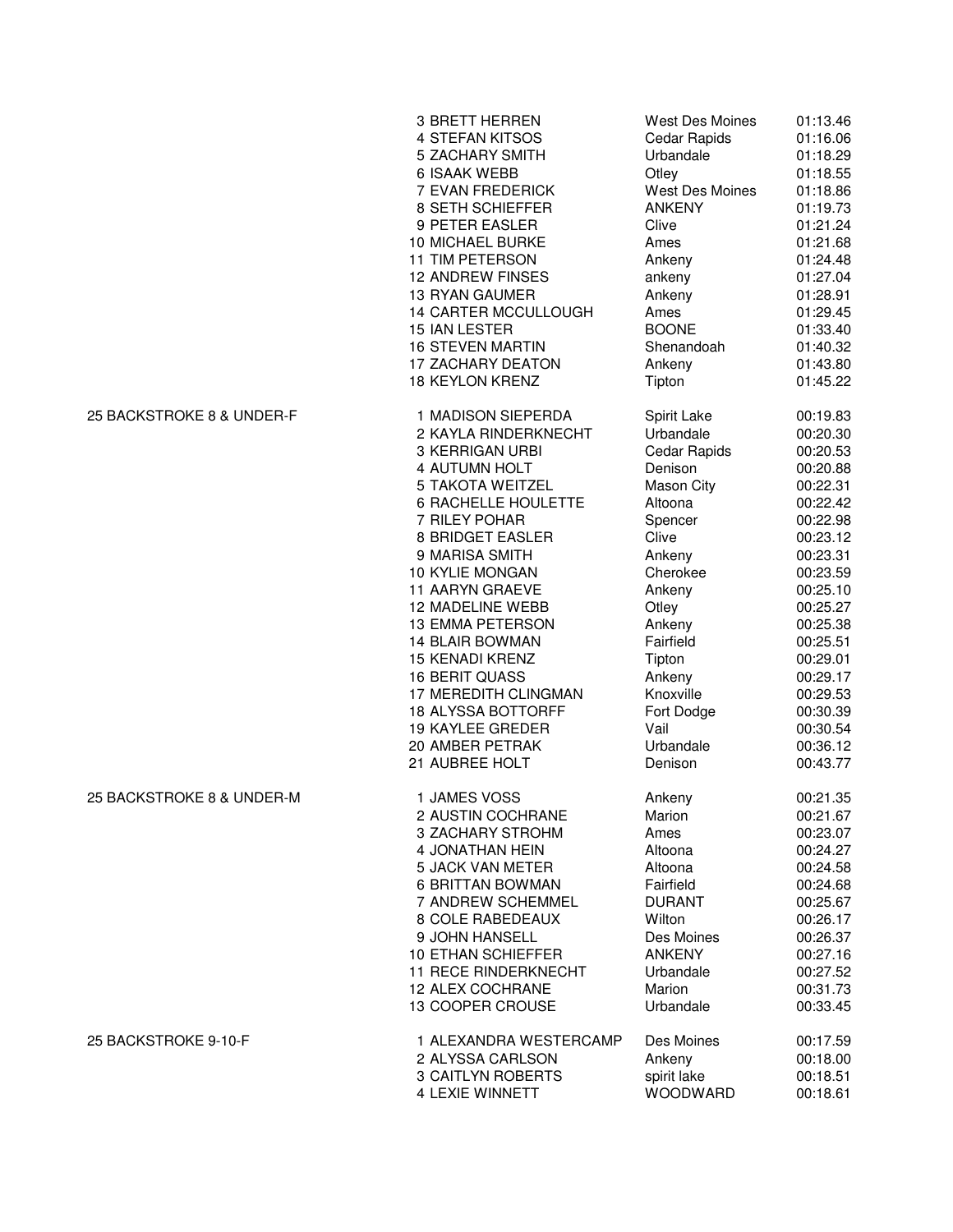|                             | 5 VICTORIA ROTH           | Wilton              | 00:18.64 |
|-----------------------------|---------------------------|---------------------|----------|
|                             | <b>6 SAMANTHA HEDRICK</b> | Pella               | 00:19.30 |
|                             | 7 SARAH CABEEN            | <b>New Market</b>   | 00:19.50 |
|                             | 8 KATIE WANG              | Clive               | 00:20.48 |
|                             | 9 ASHLEIGH HOULETTE       | Altoona             | 00:20.52 |
|                             | 10 KATIE SEVERINO         | johnston            | 00:20.64 |
|                             | 11 ALICIA HEIN            | Altoona             | 00:20.83 |
|                             | <b>12 NATALIE LAMMERS</b> | <b>GRIMES</b>       | 00:21.38 |
|                             | <b>13 EMILY BURKE</b>     | Cedar Rapids        | 00:21.92 |
|                             | 14 ANGEL HOLT             | Denison             | 00:22.05 |
|                             | 15 ALEXANDRA COLEMAN      | Marion              | 00:22.14 |
|                             | 16 ISABEL OWEN            | <b>CEDAR RAPIDS</b> | 00:22.52 |
|                             | 17 ALLISON PAULEY         | Missouri Valley     | 00:22.87 |
|                             | <b>18 JENA PROFFITT</b>   | afton               | 00:23.07 |
|                             | <b>19 BRYNNA BOWMAN</b>   | Fairfield           | 00:23.12 |
|                             | 20 SIENNA DE JONG         | <b>OSKALOOSA</b>    | 00:25.20 |
| 25 BACKSTROKE 9-10-M        | 1 CAMERON BRIGGS          | Waukee              | 00:16.86 |
|                             | 2 TIM PETERSON            | Ankeny              | 00:19.19 |
|                             | 3 ISAAK WEBB              | Otley               | 00:20.28 |
|                             | 4 COLE DAVIS              | FORT DODGE          | 00:21.61 |
|                             | 5 TYLER LUX               | CARROLL             | 00:22.37 |
|                             | <b>6 KEYLON KRENZ</b>     | Tipton              | 00:22.91 |
|                             | 7 IAN LESTER              | <b>BOONE</b>        | 00:23.56 |
| 50 BREASTSTROKE 8 & UNDER-F | 1 SOPHIE SORENSON         | Ames                | 00:48.89 |
|                             | 2 MADISON SIEPERDA        | Spirit Lake         | 00:49.82 |
|                             | 3 KYLIE MONGAN            | Cherokee            | 00:52.55 |
|                             | 4 AUBREY SODERLUND        | Urbandale           | 00:52.81 |
|                             | 5 KERRIGAN URBI           | Cedar Rapids        | 00:52.88 |
|                             | 6 CHLOE FRAZIER           | Ankeny              | 00:54.75 |
|                             | 7 AUTUMN HOLT             | Denison             | 00:55.18 |
|                             | 8 OLIVIA CROUSE           | Urbandale           | 00:58.08 |
|                             | 9 BLAIR BOWMAN            | Fairfield           | 01:04.92 |
|                             | 10 JESSLYN GAUMER         | Ankeny              | 01:05.52 |
|                             | 11 MEREDITH CLINGMAN      | Knoxville           | 00:11.87 |
| 50 BREASTSTROKE 8 & UNDER-M | 1 JAMES VOSS              | Ankeny              | 00:48.90 |
|                             | 2 NICK JOHNSON            | West Des Moines     | 00:52.17 |
|                             | <b>3 BRITTAN BOWMAN</b>   | Fairfield           | 01:01.07 |
|                             | <b>4 COLE RABEDEAUX</b>   | Wilton              | 01:01.51 |
|                             | 5 ANDREW SCHEMMEL         | <b>DURANT</b>       | 01:14.01 |
| 50 BREASTSTROKE 9-10-F      | 1 CASSIE FRAZIER          | Ankeny              | 00:40.40 |
|                             | 2 RACHEL MANDERSCHEID     | Ankeny              | 00:40.91 |
|                             | 3 SAMANTHA FRITZ          | Fairfield           | 00:41.08 |
|                             | 4 ELLIE BECHLER           | Cedar Rapids        | 00:41.72 |
|                             | 5 KATIE WANG              | Clive               | 00:43.36 |
|                             | 6 KIRSTEN SIEBENGA        | cedar rapids        | 00:44.14 |
|                             | 7 LAUREN CLINGMAN         | Knoxville           | 00:46.44 |
|                             | 8 KENNEDY VOSS            | Ankeny              | 00:47.06 |
|                             | 9 ALYSSA PROFFITT         | afton               | 00:47.20 |
|                             | 10 BETH MITCHELL          | Grinnell            | 00:47.28 |
|                             | 11 MYCA LEE               | Fort Dodge          | 00:47.66 |
|                             | <b>12 SARAH CABEEN</b>    | New Market          | 00:48.13 |
|                             | 13 ASHLEIGH HOULETTE      | Altoona             | 00:48.73 |
|                             | 14 SARAH SCHEMMEL         | <b>DURANT</b>       | 00:49.08 |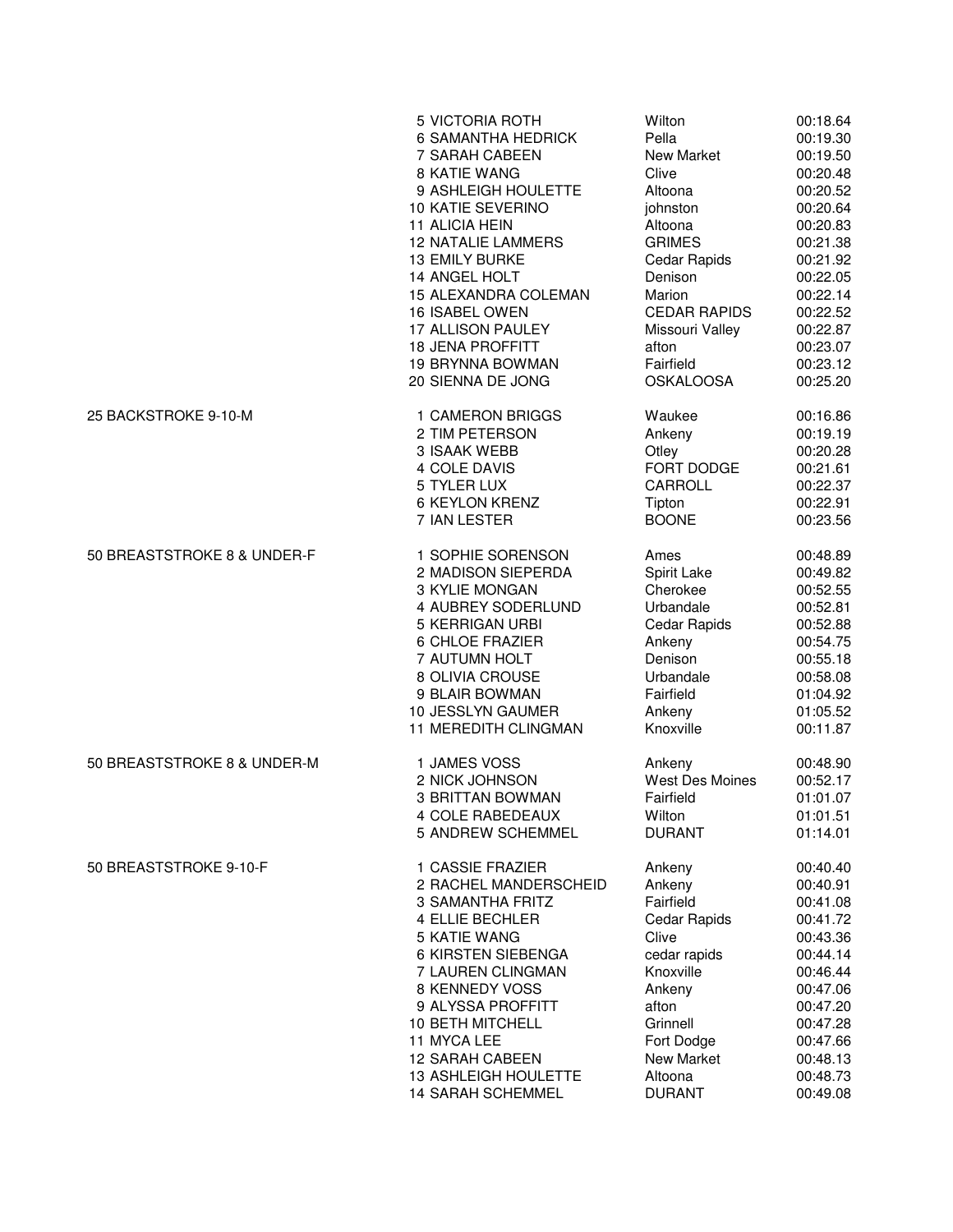|                            | <b>15 BRYNNA BOWMAN</b>     | Fairfield              | 00:49.80 |
|----------------------------|-----------------------------|------------------------|----------|
|                            | <b>16 EMILY BURKE</b>       | Cedar Rapids           | 00:50.70 |
|                            | 17 SIENNA DE JONG           | <b>OSKALOOSA</b>       | 00:53.06 |
|                            | <b>18 ELIZABETH HERRERA</b> | Cherokee               | 00:54.18 |
|                            | <b>19 ANNA MEYERS</b>       | Denison                | 00:54.41 |
|                            | 20 ALEXIS HAGEN             | Stockton               | 00:55.45 |
|                            | 21 ANGEL HOLT               | Denison                | 00:59.91 |
|                            | 22 EMERY HANSELL            | Des Moines             | 01:00.97 |
| 50 BREASTSTROKE 9-10-M     | 1 MATT JACKSON              | Marion                 | 00:39.61 |
|                            | 2 STEFAN KITSOS             | Cedar Rapids           | 00:42.60 |
|                            | 3 EVAN FREDERICK            | West Des Moines        | 00:43.56 |
|                            | 4 MICHAEL BURKE             | Ames                   | 00:44.56 |
|                            | 5 ZACHARY SMITH             | Urbandale              | 00:45.82 |
|                            | <b>6 PETER EASLER</b>       | Clive                  | 00:46.44 |
|                            | 7 CALVIN CHALSTROM          | <b>CHEROKEE</b>        | 00:47.98 |
|                            | 8 CARTER MCCULLOUGH         | Ames                   | 00:48.18 |
|                            | 9 BRETT HERREN              | <b>West Des Moines</b> | 00:48.23 |
|                            | 10 SETH SCHIEFFER           | <b>ANKENY</b>          | 00:50.51 |
|                            | <b>11 RYAN GAUMER</b>       | Ankeny                 | 00:51.38 |
|                            | <b>12 ANDREW FINSES</b>     | ankeny                 | 00:53.29 |
|                            | <b>13 ZACHARY DEATON</b>    | Ankeny                 | 00:54.29 |
|                            | 14 COLE DAVIS               | FORT DODGE             | 01:01.12 |
|                            | <b>15 KEYLON KRENZ</b>      | Tipton                 | 01:02.26 |
| 25 FREESTYLE 8 AND UNDER-F | 1 RACHELLE HOULETTE         | Altoona                | 00:16.57 |
|                            | 2 MADISON SIEPERDA          | Spirit Lake            | 00:16.80 |
|                            | 3 LAURYN SCHIEFFER          | Altoona                | 00:17.23 |
|                            | 4 KAYLA RINDERKNECHT        | Urbandale              | 00:17.76 |
|                            | 5 AUTUMN HOLT               | Denison                | 00:18.50 |
|                            | <b>6 KERRIGAN URBI</b>      | Cedar Rapids           | 00:18.77 |
|                            | 7 MARISA SMITH              | Ankeny                 | 00:18.94 |
|                            | 8 BRIDGET EASLER            | Clive                  | 00:19.12 |
|                            | 9 KYLIE MONGAN              | Cherokee               | 00:19.30 |
|                            | 10 BLAIR BOWMAN             | Fairfield              | 00:20.31 |
|                            | <b>11 CHLOE FRAZIER</b>     | Ankeny                 | 00:20.47 |
|                            | 12 MADELINE WEBB            | Otley                  | 00:21.82 |
|                            | 13 RILEY POHAR              | Spencer                | 00:22.13 |
|                            | <b>14 AARYN GRAEVE</b>      | Ankeny                 | 00:22.33 |
|                            | <b>15 EMMA PETERSON</b>     | Ankeny                 | 00:23.42 |
|                            | 16 ALYSSA BOTTORFF          | Fort Dodge             | 00:24.94 |
|                            | 17 MEREDITH CLINGMAN        | Knoxville              | 00:24.98 |
|                            | <b>18 KENADI KRENZ</b>      | Tipton                 | 00:25.61 |
|                            | <b>19 KAYLEE GREDER</b>     | Vail                   | 00:26.97 |
|                            | 20 AUBREE HOLT              | Denison                | 01:09.19 |
| 25 FREESTYLE 8 AND UNDER-M | 1 JAMES VOSS                | Ankeny                 | 00:16.94 |
|                            | 2 AUSTIN COCHRANE           | Marion                 | 00:16.97 |
|                            | 3 JACK VAN METER            | Altoona                | 00:18.30 |
|                            | <b>4 JONATHAN HEIN</b>      | Altoona                | 00:18.36 |
|                            | 5 NICK JOHNSON              | West Des Moines        | 00:18.84 |
|                            | 6 BRITTAN BOWMAN            | Fairfield              | 00:09.46 |
|                            | 7 ZACHARY BATTA             | <b>Rockwell City</b>   | 00:19.76 |
|                            | 8 ETHAN SCHIEFFER           | <b>ANKENY</b>          | 00:21.12 |
|                            | 9 ANDREW SCHEMMEL           | <b>DURANT</b>          | 00:22.59 |
|                            | 10 ALEX COCHRANE            | Marion                 | 00:22.98 |
|                            | 11 JOHN HANSELL             | Des Moines             | 00:23.09 |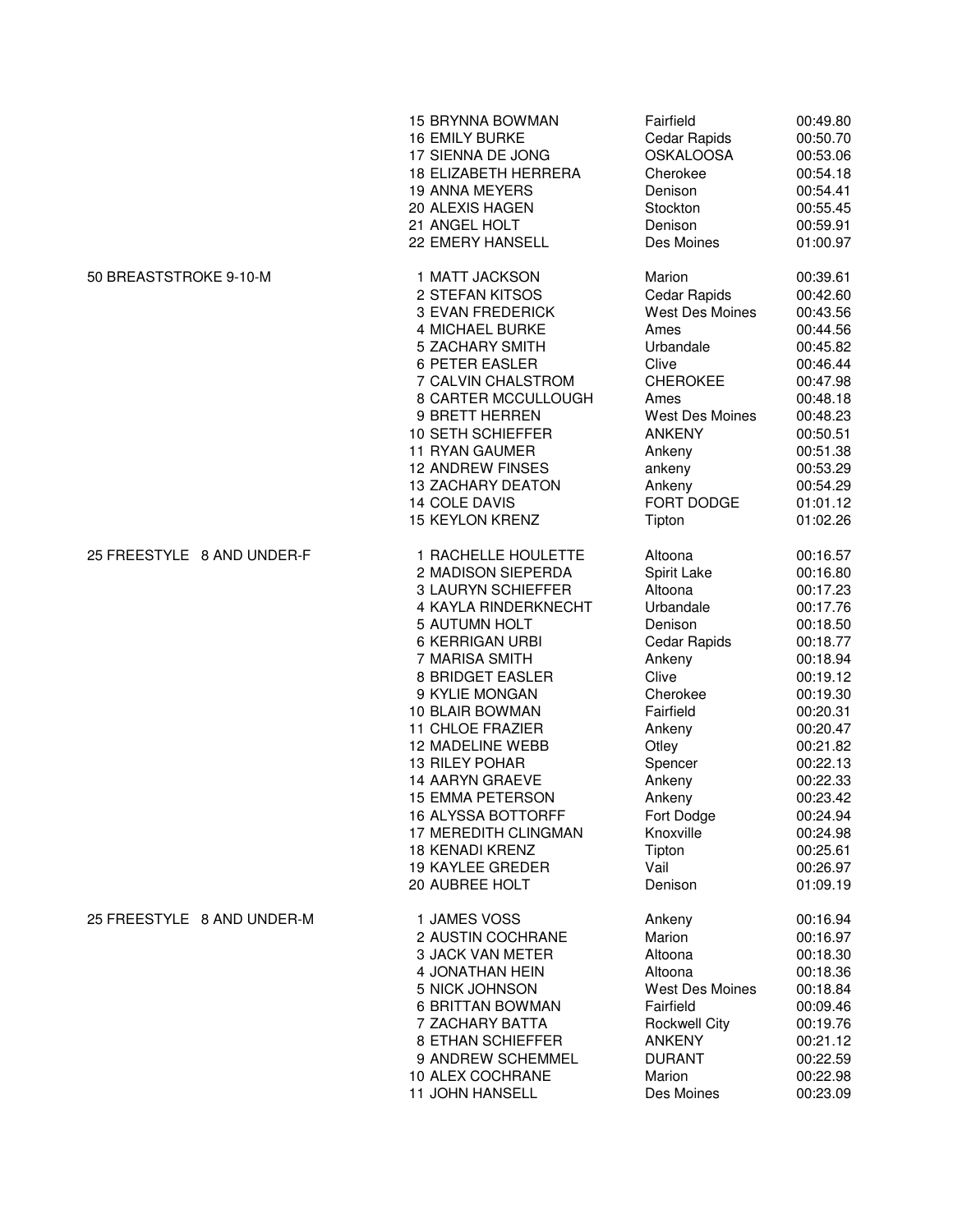|                              | <b>12 RECE RINDERKNECHT</b><br>13 COOPER CROUSE | Urbandale<br>Urbandale | 00:25.13<br>00:25.47 |
|------------------------------|-------------------------------------------------|------------------------|----------------------|
| 25 FREESTYLE 9-10-F          | 1 MADISON KRUMM                                 | Kellogg                | 00:14.39             |
|                              | 2 ALYSSA CARLSON                                | Ankeny                 | 00:14.93             |
|                              | 3 SARAH SCHEMMEL                                | <b>DURANT</b>          | 00:15.25             |
|                              | 4 RACHEL MANDERSCHEID                           | Ankeny                 | 00:15.62             |
|                              | 5 KIRSTEN SIEBENGA                              | cedar rapids           | 00:15.71             |
|                              | <b>6 LEXIE WINNETT</b>                          | WOODWARD               | 00:16.25             |
|                              | 7 KAITY RICHMOND                                | Oskaloosa              | 00:16.39             |
|                              | 8 SAMANTHA HEDRICK                              | Pella                  | 00:16.41             |
|                              | 9 KATIE SEVERINO                                | johnston               | 00:16.74             |
|                              | 10 ELLIE BECHLER                                | Cedar Rapids           | 00:16.98             |
|                              | 11 BRYNNA BOWMAN                                | Fairfield              | 00:17.14             |
|                              | 12 ALICIA HEIN                                  | Altoona                | 00:17.21             |
|                              | <b>13 SARAH CABEEN</b>                          | New Market             | 00:17.37             |
|                              | <b>14 VICTORIA ROTH</b>                         | Wilton                 | 00:17.38             |
|                              | <b>15 KATIE WANG</b>                            | Clive                  | 00:17.78             |
|                              | 16 ALEXIS HAGEN                                 | Stockton               | 00:18.04             |
|                              | 17 ISABEL OWEN                                  | <b>CEDAR RAPIDS</b>    | 00:18.35             |
|                              | 18 ANGEL HOLT                                   | Denison                | 00:18.80             |
|                              | 19 SIENNA DE JONG                               | <b>OSKALOOSA</b>       | 00:19.66             |
|                              | 20 ABIGAIL DULIN                                | Okoboji                | 00:19.94             |
|                              | 21 ALLISON PAULEY                               | Missouri Valley        | 00:20.13             |
|                              | 22 ELIZABETH HERRERA                            | Cherokee               | 00:20.52             |
|                              | 23 EMERY HANSELL                                | Des Moines             | 00:21.14             |
|                              | 24 JENA PROFFITT                                | afton                  | 00:21.82             |
| 25 FREESTYLE 9-10-M          | 1 CAMERON BRIGGS                                | Waukee                 | 00:15.74             |
|                              | 2 PETER EASLER                                  | Clive                  | 00:16.76             |
|                              | 3 BRENNAN URBI                                  | Cedar Rapids           | 00:16.96             |
|                              | 4 TYLER LUX                                     | CARROLL                | 00:17.20             |
|                              | 5 TIM PETERSON                                  | Ankeny                 | 00:17.32             |
|                              | 6 CARTER MCCULLOUGH                             | Ames                   | 00:17.72             |
|                              | 7 STEVEN MARTIN                                 | Shenandoah             | 00:18.05             |
|                              | 8 IAN LESTER                                    | <b>BOONE</b>           | 00:18.47             |
|                              | 9 COLE DAVIS                                    | FORT DODGE             | 00:19.25             |
| 100 MEDLEY RELAY 8 & UNDER F | 1 AARYN GRAEVE                                  | Ankeny                 | 01:28.03             |
|                              | 1 AUTUMN HOLT                                   | Denison                | 01:28.03             |
|                              | 1 KERRIGAN URBI                                 | Cedar Rapids           | 01:28.03             |
|                              | 1 TAKOTA WEITZEL                                | Mason City             | 01:28.03             |
|                              | 2 KYLIE MONGAN                                  | Cherokee               | 01:30.80             |
|                              | 2 MEREDITH CLINGMAN                             | Knoxville              | 01:30.80             |
|                              | 2 RILEY POHAR                                   | Spencer                | 01:30.80             |
|                              | 2 SOPHIE SORENSON                               | Ames                   | 01:30.80             |
|                              | 3 BLAIR BOWMAN                                  | Fairfield              | 01:31.49             |
|                              | 3 CHLOE FRAZIER                                 | Ankeny                 | 01:31.49             |
|                              | 3 LAURYN SCHIEFFER                              | Altoona                | 01:31.49             |
|                              | 3 OLIVIA CROUSE                                 | Urbandale              | 01:31.49             |
| 100 MEDLEY RELAY 8 & UNDER M | 1 ALEX COCHRANE                                 | Marion                 | 01:37.25             |
|                              | 1 ANDREW SCHEMMEL                               | <b>DURANT</b>          | 01:37.25             |
|                              | 1 JAMES VOSS                                    | Ankeny                 | 01:37.25             |
|                              | 1 NICK JOHNSON                                  | West Des Moines        | 01:37.25             |
|                              | 2 AUSTIN COCHRANE                               | Marion                 | 01:39.76             |
|                              | 2 BRITTAN BOWMAN                                | Fairfield              | 01:39.76             |